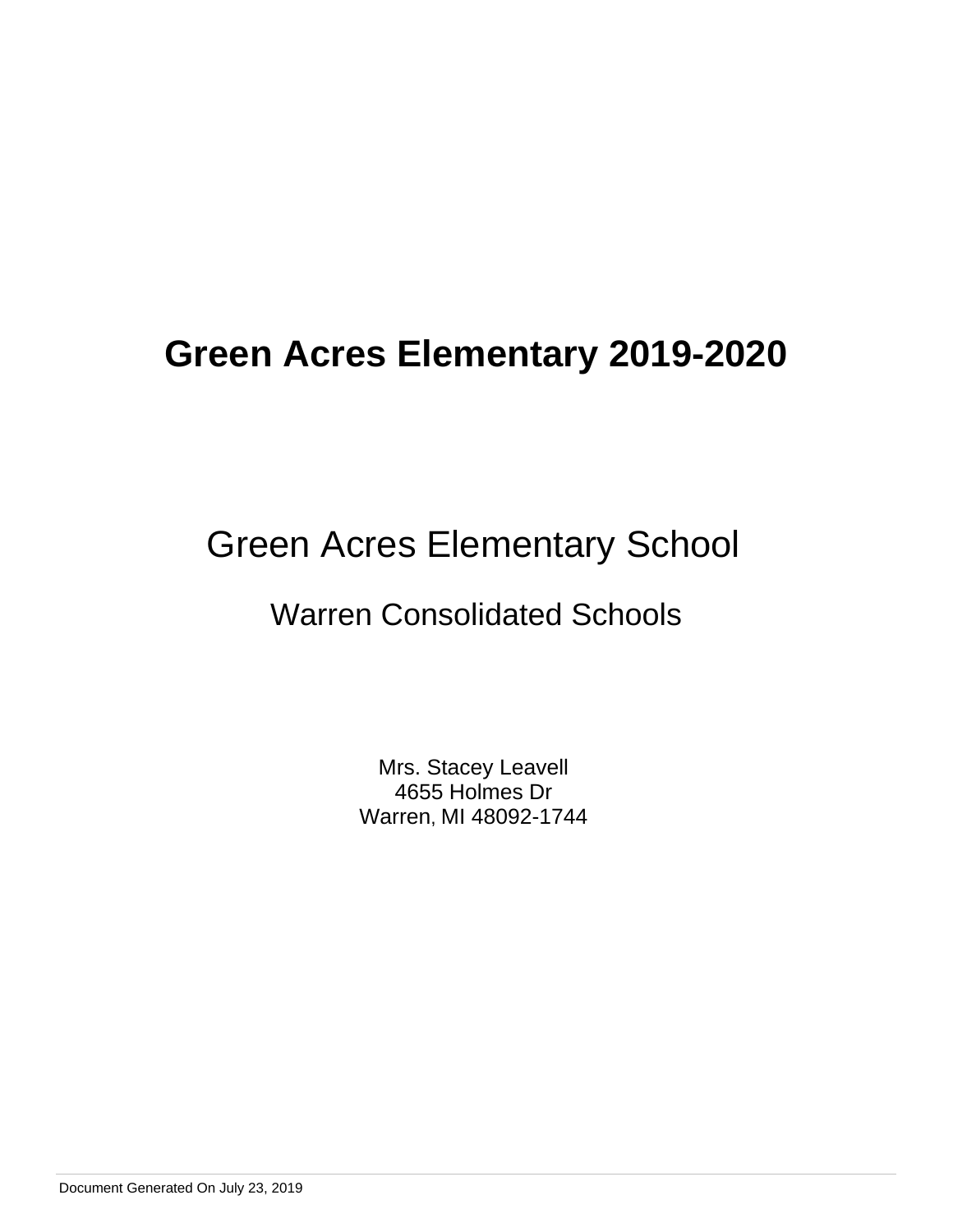## **TABLE OF CONTENTS**

| Goal 2: Students will improve their DRA2 levels in reading which will increase comprehension and academic vocabulary  |
|-----------------------------------------------------------------------------------------------------------------------|
|                                                                                                                       |
| Goal 3: All Students at Green Acres Elementary School will improve written expression in language arts, math, science |
|                                                                                                                       |
|                                                                                                                       |
|                                                                                                                       |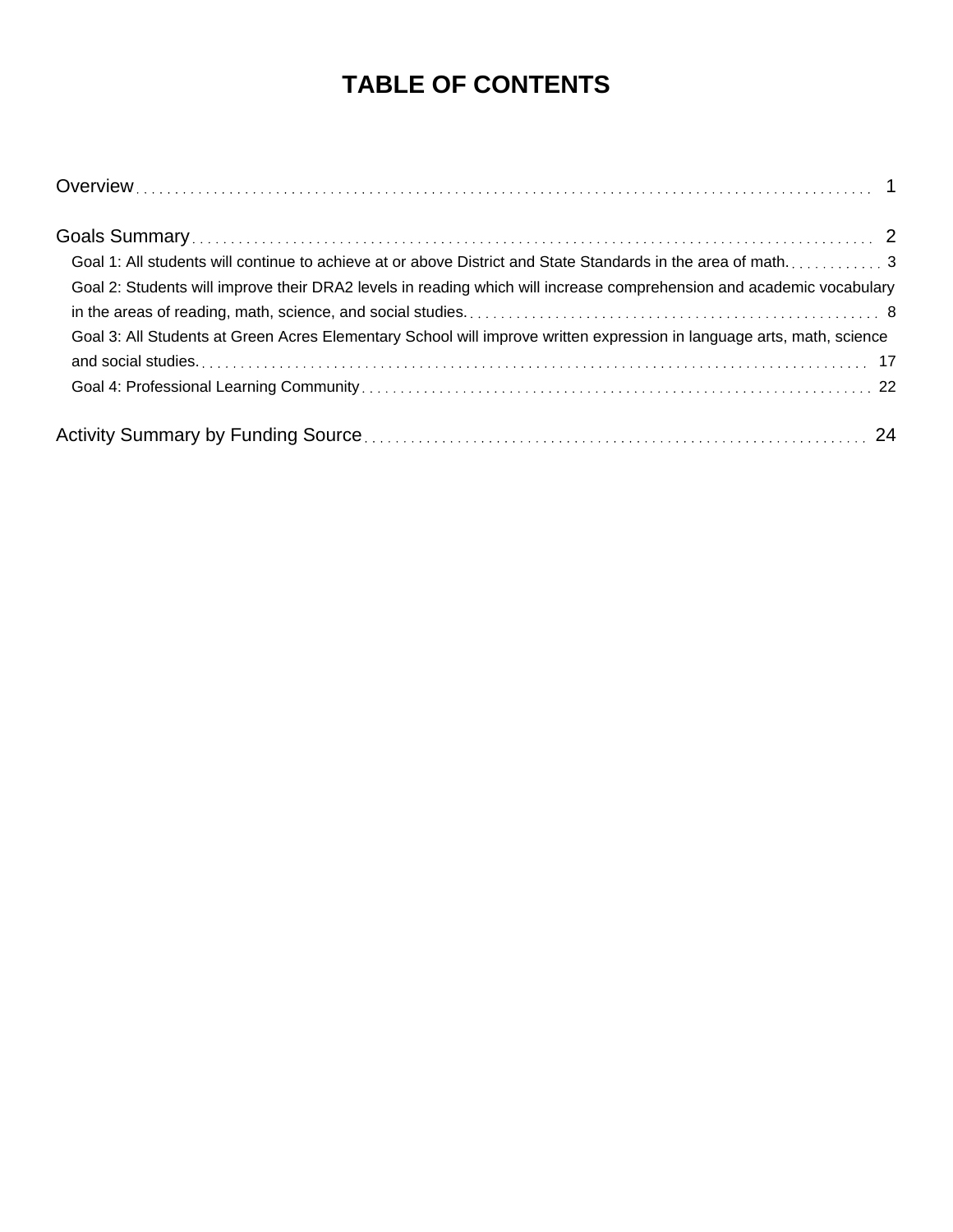Green Acres Elementary School

## **Overview**

#### **Plan Name**

Green Acres Elementary 2019-2020

#### **Plan Description**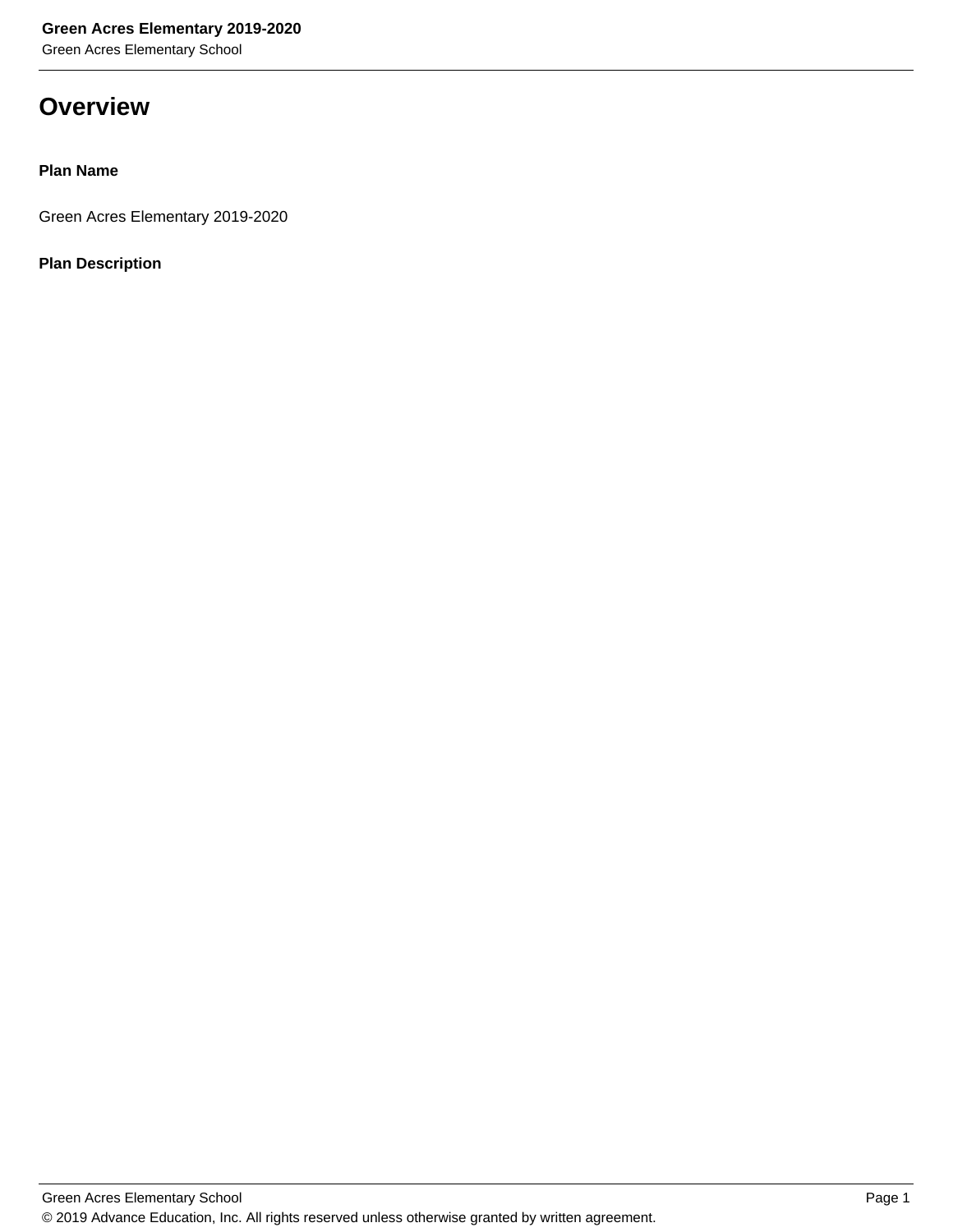## **Goals Summary**

**The following is a summary of the goals encompassed in this plan. The details for each goal are available in the next section.**

| #              | Goal Name                                                                                                                                                                         | Goal Details                                     | Goal Type      | <b>Total Funding</b> |
|----------------|-----------------------------------------------------------------------------------------------------------------------------------------------------------------------------------|--------------------------------------------------|----------------|----------------------|
|                | All students will continue to achieve at or above<br>District and State Standards in the area of math.                                                                            | Objectives: 1<br>Strategies: 3<br>Activities: 16 | Academic       | \$13100              |
| $\overline{2}$ | Students will improve their DRA2 levels in reading<br>which will increase comprehension and academic<br>vocabulary in the areas of reading, math, science,<br>and social studies. | Objectives: 1<br>Strategies: 6<br>Activities: 35 | Academic       | \$181500             |
| 3              | All Students at Green Acres Elementary School will Objectives: 1<br>improve written expression in language arts, math,<br>science and social studies.                             | Strategies: 3<br>Activities: 17                  | Academic       | \$18100              |
| 4              | <b>Professional Learning Community</b>                                                                                                                                            | Objectives: 1<br>Strategies: 1<br>Activities: 5  | Organizational | \$3000               |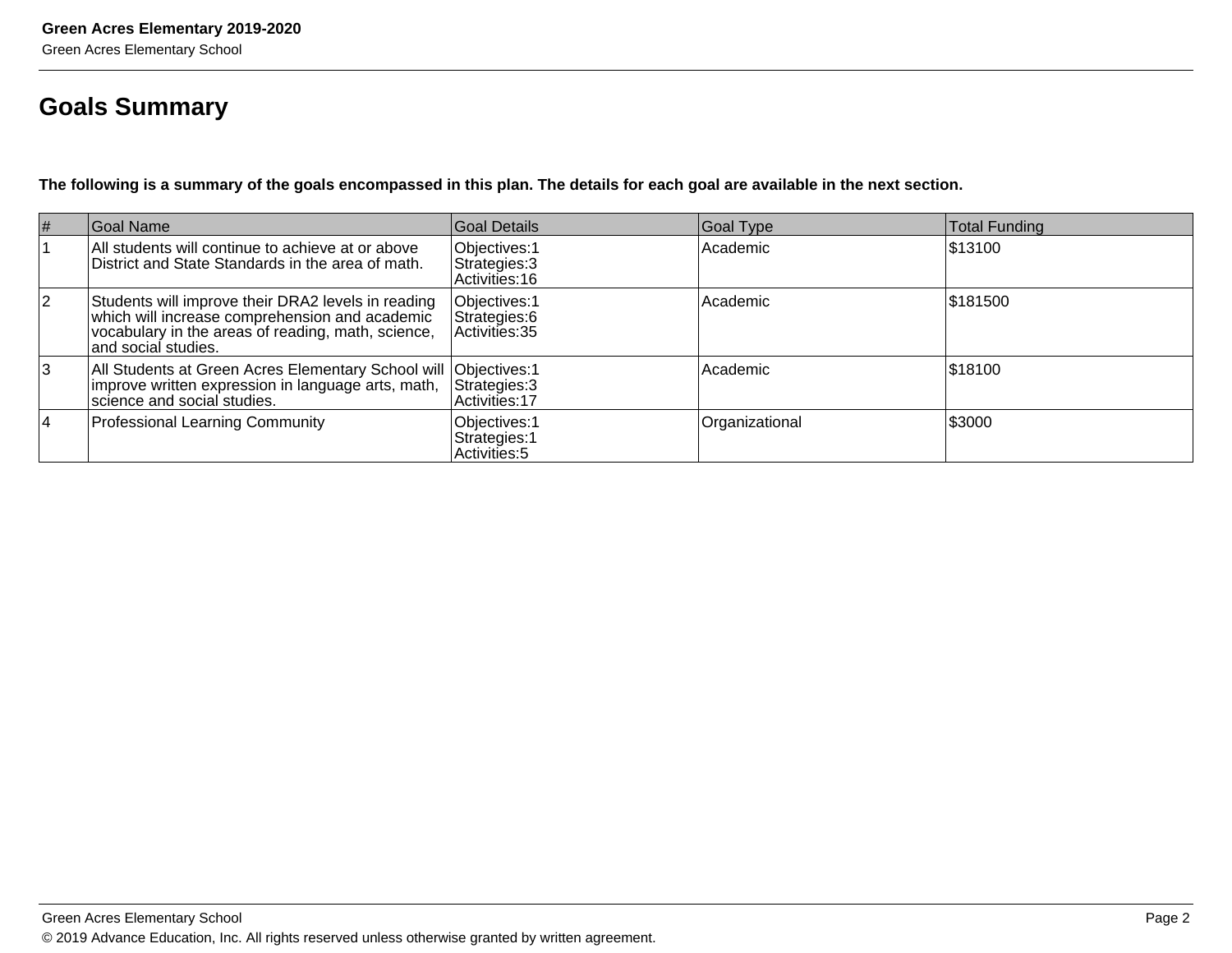## **Goal 1: All students will continue to achieve at or above District and State Standards in the areaof math.**

#### **Measurable Objective 1:**

85% of Pre-K, Kindergarten, First, Second, Third, Fourth and Fifth grade Black or African-American, Asian, White, Economically Disadvantaged, Gifted and Talented, Hispanic or Latino, Students with Disabilities, English Learners, Two or More Races, American Indian or Alaska Native and Native Hawaiian or Other Pacific Islanderstudents will demonstrate a proficiency in computation in Mathematics by 06/30/2022 as measured by State assessment..

#### **Strategy 1:**

Differentiated Instructions - Teachers in grades K-5 will provide differentiated instruction to support individual math needs. Tier 2 and Tier 3 students will receiveadditional differentiated instruction in small groups with the Title I teacher, TC and/or resource room teacher as needed.

Category: Mathematics

Research Cited: Ellis, E.S. and Worthington, L.A. (1994). Research synthesis on effective teaching principles and the design of quality tools for educators. University ofOregon: Technical Report No. 5 National Center to Improve the Tools of Educators.

Cobble, J.E., Daggett, W.R., and Gertel, S.J. (2007). Ther Environment of the Struggling Learner. 1-5.

Research shows that when students are taught at their ability level they make greater gains. Small group instruction supports academic growth.Tier: Tier 2

| Activity - Monitoring and Evaluating Differentiated Instruction                                                                                                                                                                                                                         | <b>Activity</b><br><b>Type</b> | <b>Tier</b> | <b>IPhase</b> | Begin Date   End Date         | Resource<br><b>Assigned</b> | <b>Source Of</b><br><b>IFunding</b> | <b>Staff</b><br>Responsibl |
|-----------------------------------------------------------------------------------------------------------------------------------------------------------------------------------------------------------------------------------------------------------------------------------------|--------------------------------|-------------|---------------|-------------------------------|-----------------------------|-------------------------------------|----------------------------|
| Staff will utilize a MTSS triangle to monitor students receiving   Evaluation<br>small group support. Teachers will evaluate how differentiated<br>instruction is helping to increase student achievement through<br>observation, quizzes, tests, common assessments and daily<br>work. |                                | Tier 1      | l Evaluate    | $ 08/28/2019 06/19/2020 $ \$0 |                             | No Funding All Staff<br>Required    |                            |

| Activity - Supplies Needed for Differentiated Instruction                                                                                    | <b>Activity</b><br>Type | Tier   | Phase      | Begin Date End Date           | Resource<br>lAssianed | <b>Source Of</b><br>IFundina         | <b>Staff</b><br><b>Responsibl</b> |
|----------------------------------------------------------------------------------------------------------------------------------------------|-------------------------|--------|------------|-------------------------------|-----------------------|--------------------------------------|-----------------------------------|
| Purchase materials for center activities, small group work and<br> independent work <br>as needed for use during differentiated instruction. | <b>IMaterials</b>       | Tier 1 | Ilmplement | 08/28/2019  06/19/2020  \$500 |                       | lTitle I Part<br>, General<br>lFund. | <b>All Staff</b>                  |

| <b>Activity</b><br>v - Professional Development | ∣Activit∨<br><b>Type</b> | <sup>I</sup> Tier | <b>Phase</b> | Begin Date End Date | <b>Resource</b><br><b>IAssigned</b> | Source Of<br>Funding | Staff<br>Responsibl |
|-------------------------------------------------|--------------------------|-------------------|--------------|---------------------|-------------------------------------|----------------------|---------------------|
|                                                 |                          |                   |              |                     |                                     |                      |                     |

#### Green Acres Elementary School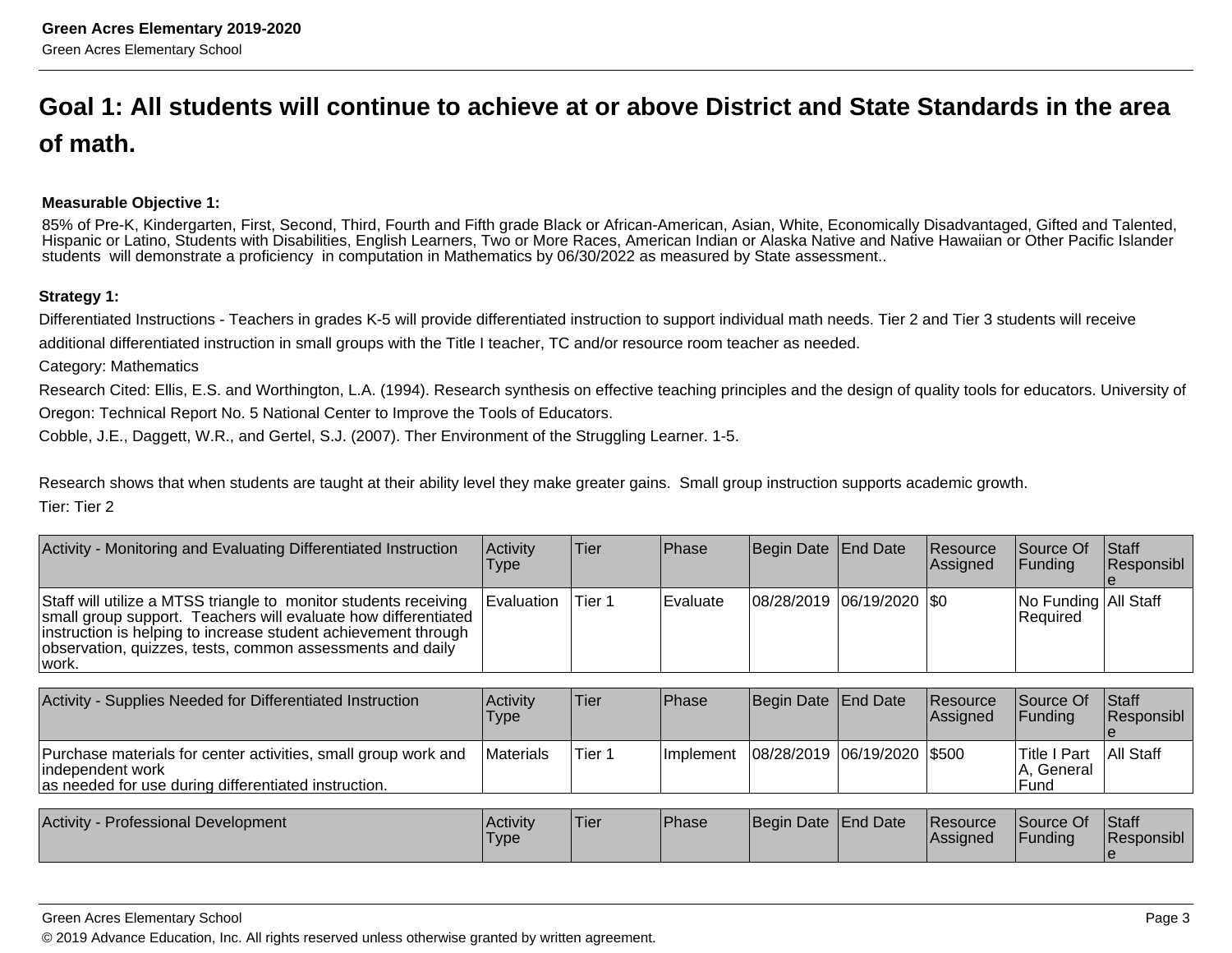Green Acres Elementary School

| Staff will attend Professional Development workshops, in-<br>services along with training during<br> PLC time pertaining to the needs of our Tier 2 and Tier 3<br>students with the major emphasis on facilitating math workshop<br>In order to improve student achievement in math for all<br>students. | Professiona Tier 2<br>Learning |  | <b>Ilmplement</b> |  | 08/28/2019  06/19/2020  \$500 |  | lGeneral<br>lFund | IAdministrati l<br>on Building<br>Stacey<br>Leavell<br>IAII Green<br>Acres Staff |
|----------------------------------------------------------------------------------------------------------------------------------------------------------------------------------------------------------------------------------------------------------------------------------------------------------|--------------------------------|--|-------------------|--|-------------------------------|--|-------------------|----------------------------------------------------------------------------------|
|----------------------------------------------------------------------------------------------------------------------------------------------------------------------------------------------------------------------------------------------------------------------------------------------------------|--------------------------------|--|-------------------|--|-------------------------------|--|-------------------|----------------------------------------------------------------------------------|

| <b>Activity - Additional Staff</b>                                                                                                                                                        | Activity<br>Type     | Tier   | Phase     | Begin Date End Date           | Resource<br>Assigned | Source Of<br> Funding | <b>Staff</b><br>Responsibl                                                                                                                  |
|-------------------------------------------------------------------------------------------------------------------------------------------------------------------------------------------|----------------------|--------|-----------|-------------------------------|----------------------|-----------------------|---------------------------------------------------------------------------------------------------------------------------------------------|
| Classroom teachers, Title I teachers and/or the Title I<br>paraprofessional, TC and/or Resource Room Teacher will work   Support<br>in small groups providing differentiated instruction. | Academic <br>Program | Tier 2 | Implement | $ 08/28/2019 06/19/2020 $ \$0 |                      | <b>Title I Part</b>   | Classroom<br><b>Teachers</b><br>Title I<br><b>Teachers</b><br>Title I<br>Paraprofes<br>Isional<br>ТC<br><b>Resource</b><br>IRoom<br>Teacher |

| Activity - Schoolwide Title 1 Nights                                                                                                                                                                                                                                                                                         | Activity<br>Type             | <b>Tier</b> | Phase                                       | Begin Date End Date | Resource<br><b>Assigned</b> | Source Of<br><b>IFunding</b>                              | <b>Staff</b><br>Responsibl          |
|------------------------------------------------------------------------------------------------------------------------------------------------------------------------------------------------------------------------------------------------------------------------------------------------------------------------------|------------------------------|-------------|---------------------------------------------|---------------------|-----------------------------|-----------------------------------------------------------|-------------------------------------|
| Green Acres parents and students are invited to an evening of<br>Imath instruction to<br>increase skills related to the Math Common Core at each grade  t<br>level. There are two math related Title I Nights planned for the<br> 2017-2018 school year. There is a STEM Night in January and  <br>a Game Night in February. | <b>Parent</b><br>Ilnvolvemen | Tier 1      | Implement   08/28/2019   06/19/2020   \$500 |                     |                             | lGeneral<br><b>Fund, Title I</b> Stacey<br><b>IPart A</b> | all staff<br>ILeavell.<br>Principal |

| <b>Activity - Math Tasks</b>                                                                                                                                                                                                             | <b>Activity</b><br>Type       | 'Tier  | <b>IPhase</b> | Begin Date End Date                         | <b>Resource</b><br><b>Assigned</b> | Source Of<br>IFundina     | <b>Staff</b><br><b>Responsibl</b> |
|------------------------------------------------------------------------------------------------------------------------------------------------------------------------------------------------------------------------------------------|-------------------------------|--------|---------------|---------------------------------------------|------------------------------------|---------------------------|-----------------------------------|
| Teachers will use District Math Tasks to support students with<br>lidentifying problem solving strategies. The District also<br>provides math tasks that have been adapted for the ELL<br>population as well as for struggling students. | <b>IDirect</b><br>Instruction | Tier 1 |               | Implement   08/28/2019   06/19/2020   \$100 |                                    | <b>IGeneral</b><br>l Fund | Ilnstructiona<br>ll staff         |

| Activity - Add+Vantage Math Recovery                                                                                                                                                                                                                                                            | Activity<br>Type                 | lTier: | <b>Phase</b>     | Begin Date   End Date        | Resource<br><b>Assigned</b> | Source Of<br><b>IFundina</b> | <b>Staff</b><br><b>Responsibl</b>                                     |
|-------------------------------------------------------------------------------------------------------------------------------------------------------------------------------------------------------------------------------------------------------------------------------------------------|----------------------------------|--------|------------------|------------------------------|-----------------------------|------------------------------|-----------------------------------------------------------------------|
| Title I and Language Acquisition Teachers are being trained in<br>the AVMR program. This program is designed to support<br>students who are performing below grade level in math by<br>  teaching specific skills for addition and subtraction, place value,  <br>Imultiplication and division. | Academic<br> Support<br> Program | Tier 3 | Getting<br>Ready | 08/28/2019 06/19/2020 \$2000 |                             | lTitle I Part                | lTitle i<br>'Teacher(s)<br> Language<br><b>Acquisition</b><br>Teacher |

#### Green Acres Elementary School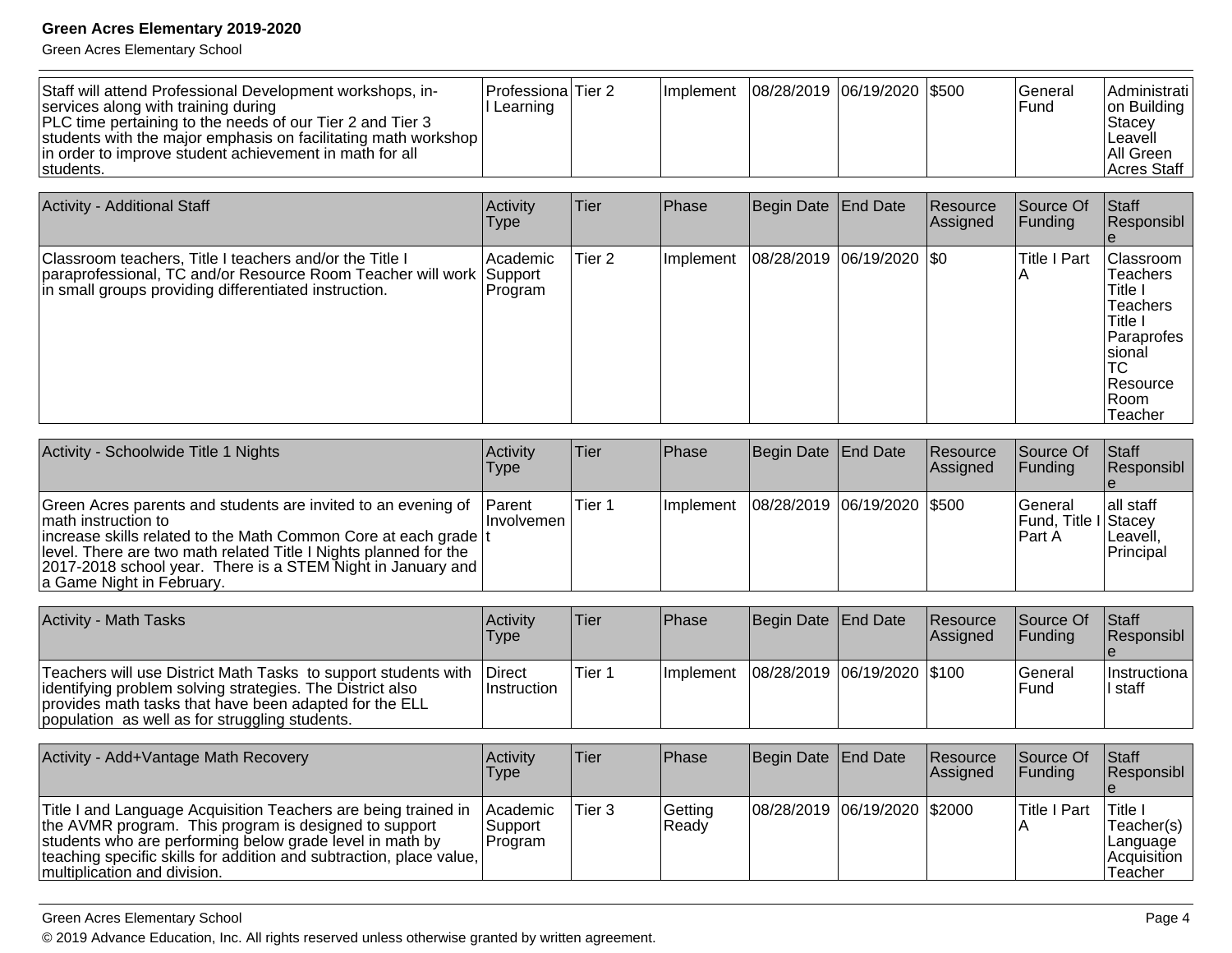Green Acres Elementary School

| <b>Activity - Number Talks</b>                                                                                                                                                                                                  | Activity<br>Type | Tier   | <b>Phase</b>      | Begin Date End Date         | <b>Resource</b><br><b>Assigned</b> | <b>Source Of</b><br><b>IFunding</b> | <b>Staff</b><br>Responsibl                            |
|---------------------------------------------------------------------------------------------------------------------------------------------------------------------------------------------------------------------------------|------------------|--------|-------------------|-----------------------------|------------------------------------|-------------------------------------|-------------------------------------------------------|
| Teachers will do number talks 3-5 times a week TK-5th Grade Direct<br>teachers introduce a problem and students then solve the<br>problems and explain their thinking of what strategy they used<br>how the problem was solved. | ∣Instruction     | Tier 1 | <b>Ilmplement</b> | 09/03/2019  06/19/2020  \$0 |                                    | l General<br><b>IFund</b>           | <b>All</b><br><b>Iclassroom</b><br>Iteachers<br>'TK-5 |

#### **Strategy 2:**

Instruction in Small Groups - Classroom teachers, Title I teacher/aide, Language Acquisition Teacher/aid, TC and or resource room teacher will provide small groupmath instruction for any Tier 2 and Tier 3 students needing additional learning time.

Category: Mathematics

Research Cited: Best Practice for Teaching and Learning In America's Schools by Zemelman, Daniels, and Hyde 1998.

Making Content Comprehensible for English Learners by Echevarria, Vogt, and Short 2004.

Enhancing Student Achievement - A Framework for School Improvement by Danielson in 2002.

Research shows that students make gains when taught by highly qualified teachers in small group settings.

Tier: Tier 2

| Activity - Monitoring and Evaluating small group instruction                                                                                                                                            | Activitv<br>Type | <b>Tier</b>       | Phase   | Begin Date   End Date         | <b>Resource</b><br>Assigned | <b>Source Of</b><br><b>IFundina</b> | <b>Staff</b><br>Responsibl |
|---------------------------------------------------------------------------------------------------------------------------------------------------------------------------------------------------------|------------------|-------------------|---------|-------------------------------|-----------------------------|-------------------------------------|----------------------------|
| Staff will monitor and evaluate the effectiveness of small group Monitor<br>linstruction on student<br>achievement through student observations, daily work, quizzes,<br>tests, and common assessments. |                  | Tier <sub>2</sub> | Monitor | $ 08/28/2019 06/19/2020 $ \$0 |                             | No Funding All Staff<br>Required    |                            |

| Activity<br><b>Small Group Instruction</b> | Activity<br>'Type | <b>Tier</b> | Phase | Begin Date End Date |  | <b>Resource</b><br><b>Assigned</b> | Source Of<br>Funding | <b>Staff</b><br>Responsibl |
|--------------------------------------------|-------------------|-------------|-------|---------------------|--|------------------------------------|----------------------|----------------------------|
|--------------------------------------------|-------------------|-------------|-------|---------------------|--|------------------------------------|----------------------|----------------------------|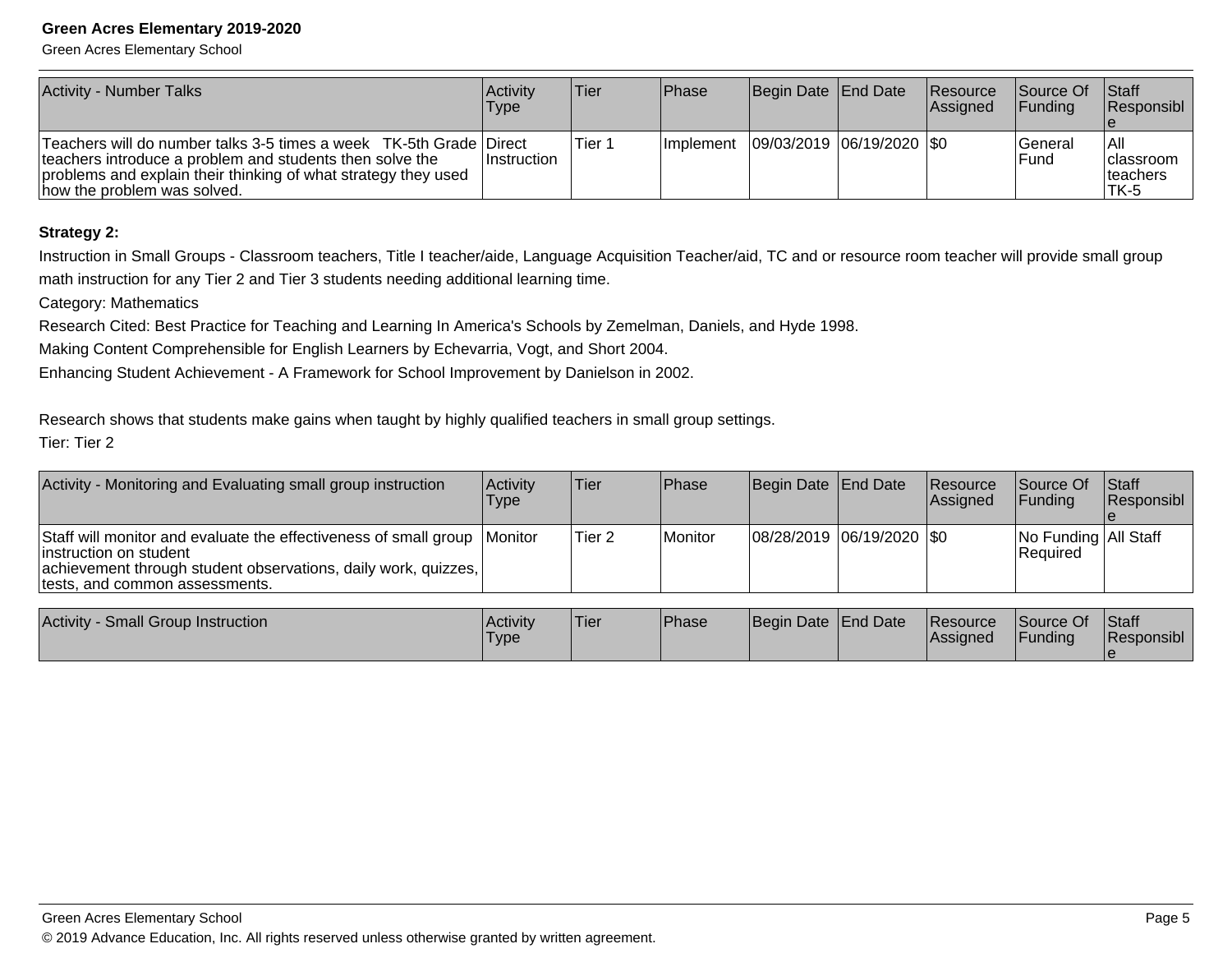| Teachers as well as Title I teachers/paraprofessional,<br>Language Acquisition Teacher/Paraprofessionals, TC and<br>Resource Room teacher to provide small group instruction at<br>students ability level. | Direct<br>Instruction | Tier <sub>2</sub> | Implement  08/28/2019  06/19/2020  \$500 |  | Title I Part<br>A, General<br><b>IFund</b> | IK-5<br><b>Teachers</b><br>Title I<br><b>Teachers</b><br>Title I<br>Paraprofes<br>Isionals<br>Language<br>Acquisition<br>Teacher<br>Language<br>Acquisition<br>Paraprofes<br><b>Sional</b><br> TC<br>l Resource<br> Room |
|------------------------------------------------------------------------------------------------------------------------------------------------------------------------------------------------------------|-----------------------|-------------------|------------------------------------------|--|--------------------------------------------|--------------------------------------------------------------------------------------------------------------------------------------------------------------------------------------------------------------------------|
|                                                                                                                                                                                                            |                       |                   |                                          |  |                                            | Teacher                                                                                                                                                                                                                  |

| Activity - Supplies Needed for Small Group Instruction                                                                      | <b>Activity</b><br>Type | Tier   | Phase             | Begin Date End Date           | <b>Resource</b><br><b>Assigned</b> | Source Of<br>IFundina                      | <b>Staff</b><br>Responsibl |
|-----------------------------------------------------------------------------------------------------------------------------|-------------------------|--------|-------------------|-------------------------------|------------------------------------|--------------------------------------------|----------------------------|
| Purchase materials for center activities, small group work and<br>lindependent work<br>as need for small group instruction. | <b>IMaterials</b>       | Tier 2 | <b>Ilmplement</b> | 08/28/2019  06/19/2020  \$500 |                                    | Title I Part<br>IA. General<br><b>Fund</b> | <b>All Staff</b>           |

| Activity - Add+Vantage Math Recovery Training                                                                                                                                                                                                                                              | Activity<br>Type                | Tier   | Phase            | Begin Date End Date          | Resource<br>Assigned | Source Of<br><b>IFundina</b>          | <b>Staff</b><br>Responsibl                                                                                                                                        |
|--------------------------------------------------------------------------------------------------------------------------------------------------------------------------------------------------------------------------------------------------------------------------------------------|---------------------------------|--------|------------------|------------------------------|----------------------|---------------------------------------|-------------------------------------------------------------------------------------------------------------------------------------------------------------------|
| Title I and Language Acquisition Teachers are being trained in<br>the AVMR program. This program is designed to support<br>students who are performing below grade level in math by<br>teaching specific skills for addition and subtraction, place value,<br>multiplication and division. | Academic <br>Support<br>Program | Tier 3 | Getting<br>Ready | 08/28/2019 06/19/2020 \$2000 |                      | <b>Title I Part</b><br>$\overline{A}$ | Title I<br>Teacher(s)<br>Language<br> Acquisition_<br>Teacher<br><b>IResource</b><br>l Room<br>Teachers<br>lSpecial Ed<br>Istaff<br><b>Classroom</b><br>Iteachers |

| <b>Activity</b><br>- Advantage Math Recovery | Activity<br>'Type | 'Tier | <b>Phase</b> | Begin Date End Date |  | <b>Resource</b><br><b>Assigned</b> | Source Of<br>Funding | <b>Staff</b><br><b>Responsibl</b> |
|----------------------------------------------|-------------------|-------|--------------|---------------------|--|------------------------------------|----------------------|-----------------------------------|
|----------------------------------------------|-------------------|-------|--------------|---------------------|--|------------------------------------|----------------------|-----------------------------------|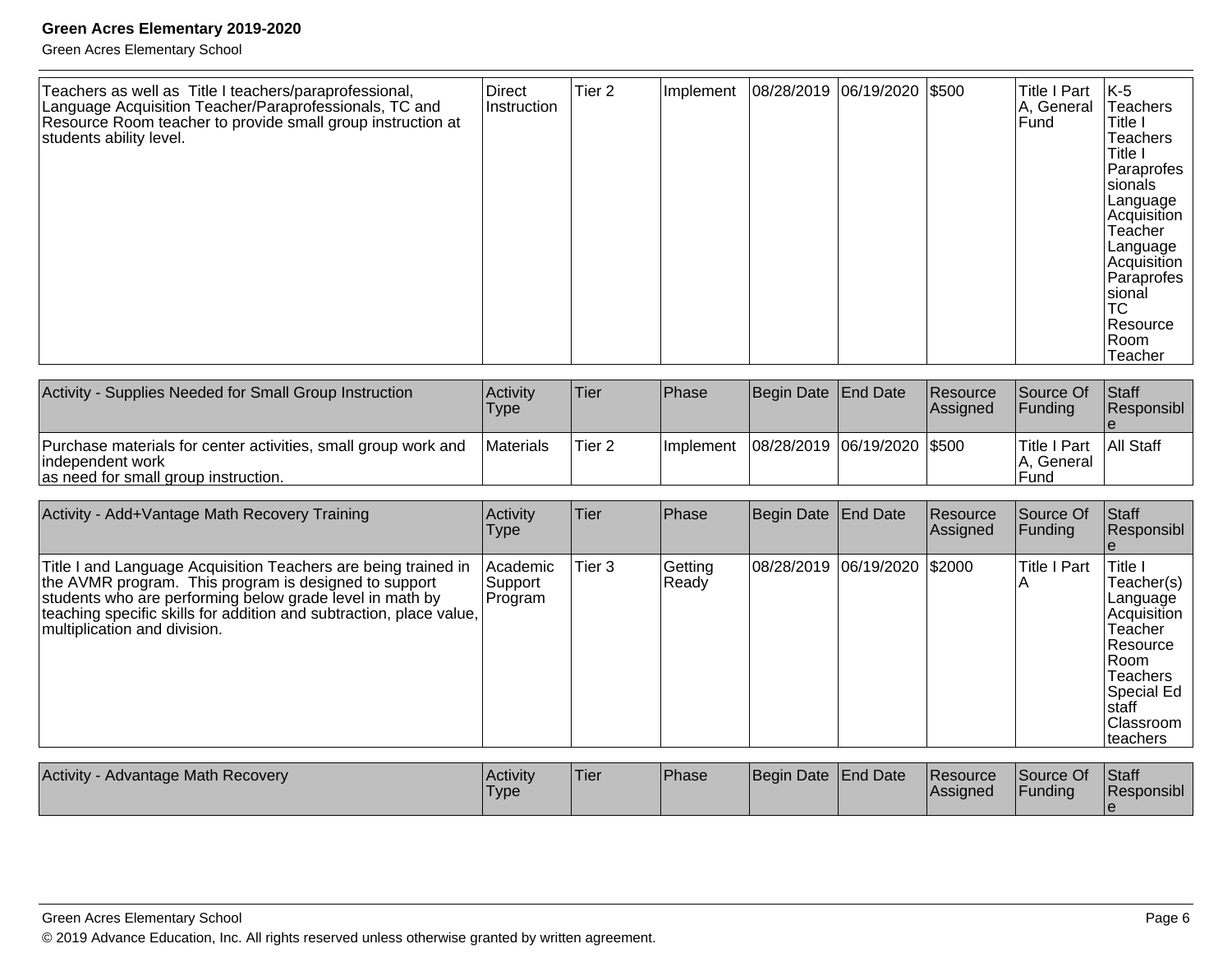Green Acres Elementary School

| This program uses researched based strategies. AVMR<br>focuses on early numeracy development using interventions<br>and detailed instructional strategies in early number learning.<br>Specifically whole number topics. First students are identified<br>by using structured and objective assessments. Then targets<br>struggling students using small group instruction. | Professiona Tier 3<br>Learning,<br>Academic<br>Support<br>Program |      | Implement          | 08/28/2019 06/19/2020 \$2000   |                                    | lTitle I<br><b>Schoolwide Title 1</b> | Principal<br>Teacher<br>IESL<br>Iteacher<br>l Resource<br>IRoom.<br>Iteacher |
|-----------------------------------------------------------------------------------------------------------------------------------------------------------------------------------------------------------------------------------------------------------------------------------------------------------------------------------------------------------------------------|-------------------------------------------------------------------|------|--------------------|--------------------------------|------------------------------------|---------------------------------------|------------------------------------------------------------------------------|
|                                                                                                                                                                                                                                                                                                                                                                             |                                                                   |      |                    |                                |                                    |                                       |                                                                              |
| <b>Activity - Professional Development</b>                                                                                                                                                                                                                                                                                                                                  | Activity<br>Type                                                  | Tier | Phase              | Begin Date End Date            | <b>Resource</b><br><b>Assigned</b> | <b>Source Of</b><br>IFundina          | <b>Staff</b><br> Responsibl                                                  |
| $ \Delta $ etaff will participate in a book study using $\Delta$ VMR strategies                                                                                                                                                                                                                                                                                             | DrofeccionalTier 2                                                |      | C <sub>atfin</sub> | 108/28/2019 106/19/2020 191500 |                                    | ا ها#Ti                               | I Staav                                                                      |

| All staff will participate in a book study using AVMR strategies   Professiona Tier 2<br>Ito support instruction in the areas of number sense. addition.<br>subtraction, place value, multiplication, division and structure.<br>Support<br>Program | I Learning.<br>l Academic | Getting<br>Ready | 08/28/2019  06/19/2020  \$1500 |  |  | 'Title<br>Schoolwide Leavell | Staey<br><b>Principal</b><br>and all staff |
|-----------------------------------------------------------------------------------------------------------------------------------------------------------------------------------------------------------------------------------------------------|---------------------------|------------------|--------------------------------|--|--|------------------------------|--------------------------------------------|
|-----------------------------------------------------------------------------------------------------------------------------------------------------------------------------------------------------------------------------------------------------|---------------------------|------------------|--------------------------------|--|--|------------------------------|--------------------------------------------|

#### **Strategy 3:**

ILC Instructional Learning Cycle - Teachers in grades 3-5 will begin the ILC process to provide support and improve student learning by taking a closer look atinstructional practices that impact student performance in Math. The ILC process will provide opportunities for teacher teams to plan collectively and create instructional plans to meet specific standards while focusing instructional practices that align content strategies and assessments. The collaboration of grade levelteams will allow them to analyze and implement the impact of data.Teachers will also be able to tier instruction to meet the needs of all students through meetings,specific instructional strategies and gathering data through formative assessment. Through this process teachers are able to determine which strategies andinstructional practices contribute to student performance.

Category: Mathematics

Research Cited: Henson, K.T. 2006 Curriculum Planning: Integrating Multiculturalism, Constructivism, and Educational Reform. Long Grove, Illinois: Waveland Press, Inc.

Tier: Tier 1

| Activity - Professional Development                                                                                                                                                                                                                                                                             | Activity<br>Type           | Tier   | Phase            | Begin Date End Date          | <b>IResource</b><br><b>Assigned</b> | Source Of<br><b>IFunding</b> | Staff<br>Responsibl                           |
|-----------------------------------------------------------------------------------------------------------------------------------------------------------------------------------------------------------------------------------------------------------------------------------------------------------------|----------------------------|--------|------------------|------------------------------|-------------------------------------|------------------------------|-----------------------------------------------|
| Staff will attend professional development through PLC times<br>pertaining to the needs of our Tier 1, 2, and 3 students with the Support<br>emphasis on power standards, data collection and analysis,<br>teaching strategies, and informative assessments in order to<br>improve student achievement in Math. | <b>Academic</b><br>Program | Tier 1 | Getting<br>Ready | 08/28/2019 06/19/2020 \$3000 |                                     | 'Title I<br>Schoolwide or    | administrat<br><b>Iclassroom</b><br>Iteachers |
| Activity - Monitoring and Evaluating ILC                                                                                                                                                                                                                                                                        | <b>Activity</b><br>Type    | Tier   | Phase            | Begin Date End Date          | <b>Resource</b><br>Assigned         | Source Of<br><b>IFunding</b> | Staff<br><b>Responsibl</b>                    |

© 2019 Advance Education, Inc. All rights reserved unless otherwise granted by written agreement.

e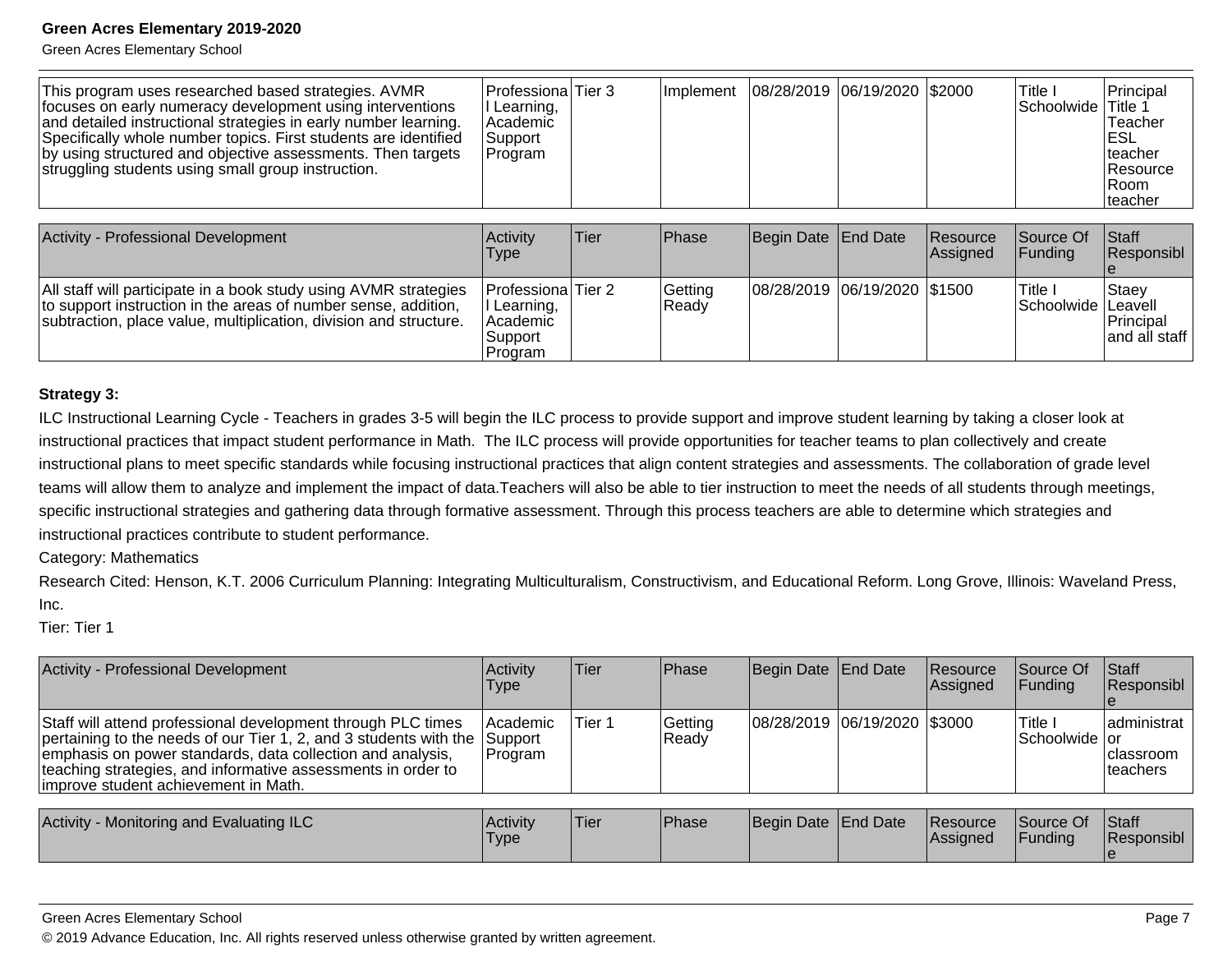Green Acres Elementary School

| Staff will utilize 6 week cycle meetings and quarterly MTSS<br>meetings along with weekly grade level meetings to plan and<br>analyze data. Teachers will evaluate how the ILC process is<br>increasing student achievement through the use of formative<br>assessments, assessing daily instructional strategies, grade<br>llevel power standards and data collection. | <i>I</i> Monitor.<br>Evaluation,<br><b>Academic</b><br> Support <br> Program | Tier 1 |  |  | 08/28/2019  06/19/2020  \$0 |  | No Funding All third,<br><b>Required</b> | lfourth, and<br>lfifth grade<br>Iteachers<br>land<br>ladministrat<br>ıor |
|-------------------------------------------------------------------------------------------------------------------------------------------------------------------------------------------------------------------------------------------------------------------------------------------------------------------------------------------------------------------------|------------------------------------------------------------------------------|--------|--|--|-----------------------------|--|------------------------------------------|--------------------------------------------------------------------------|
|-------------------------------------------------------------------------------------------------------------------------------------------------------------------------------------------------------------------------------------------------------------------------------------------------------------------------------------------------------------------------|------------------------------------------------------------------------------|--------|--|--|-----------------------------|--|------------------------------------------|--------------------------------------------------------------------------|

## **Goal 2: Students will improve their DRA2 levels in reading which will increase comprehensionand academic vocabulary in the areas of reading, math, science, and social studies.**

#### **Measurable Objective 1:**

85% of Pre-K, Kindergarten, First, Second, Third, Fourth and Fifth grade Black or African-American, Asian, White, Economically Disadvantaged, Gifted and Talented, Hispanic or Latino, Students with Disabilities, English Learners, Two or More Races, American Indian or Alaska Native and Native Hawaiian or Other Pacific Islanderstudents will demonstrate a proficiency in reading comprehension in English Language Arts by 06/30/2022 as measured by State assessment..

#### **(shared) Strategy 1:**

Daily 5 - Teachers utilize the Daily 5 structure to allow more time to do guided reading with

individual students and small groups.

Category: English/Language Arts

Research Cited: Boushey, Gail and Moser, Joan. 2006. The Daily Five: Fostering Literacy Independence in the Elementary Grades / Edition 1. Stenhouse Publishers.

Research indicates that guided reading supports growth in students' reading ability. Students need to have access to material and instruction at their specific readinglevel.

Tier: Tier 1

| Activity - Professional Development                                                                          | Activity<br><b>Type</b>        | <b>Tier</b> | Phase            | Begin Date   End Date        | Resource<br>Assigned | Source Of<br> Funding                             | Staff<br>Responsibl                                                                            |
|--------------------------------------------------------------------------------------------------------------|--------------------------------|-------------|------------------|------------------------------|----------------------|---------------------------------------------------|------------------------------------------------------------------------------------------------|
| Continued instructional support for implementing the Daily 5<br>structure into the elementary<br>Iclassroom. | Professiona Tier 1<br>Learning |             | <b>Implement</b> | 08/28/2019 06/19/2020 \$1000 |                      | lGeneral<br> Fund, Title I specialists<br>IPart A | Curriculum<br>(Administra l<br>ltion<br>Building)<br>Stacey<br>Leavell,<br>principal<br>Istaff |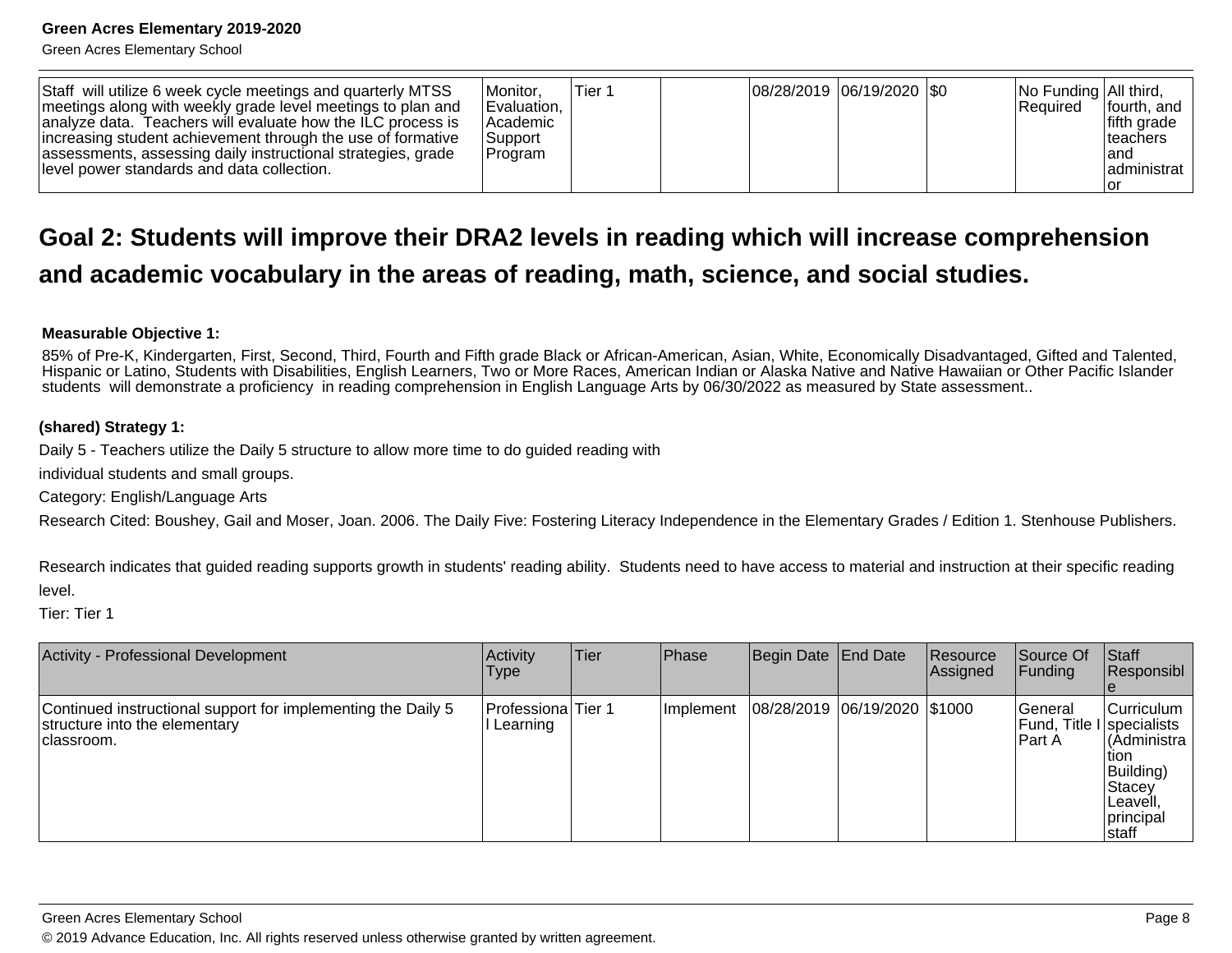Green Acres Elementary School

| Activity - Evaluation of Daily Five                                                                                                                                                                                                                                                                                  | Activity<br>Type | Tier   | Phase     | Begin Date          | <b>End Date</b>    | Resource<br>Assigned  | Source Of<br><b>Funding</b>               | Staff<br>Responsibl       |
|----------------------------------------------------------------------------------------------------------------------------------------------------------------------------------------------------------------------------------------------------------------------------------------------------------------------|------------------|--------|-----------|---------------------|--------------------|-----------------------|-------------------------------------------|---------------------------|
| Teachers will analyze, review, and discuss the data during PLC Evaluation<br>to evaluate the effectiveness of our monitoring tools. SIP team<br>will also come together and look at the effectiveness of the<br>monitoring tools as well as what changes may need to be made<br>at the beginning of the school year. |                  | Tier 1 | Evaluate  | 08/28/2019          | $ 06/19/2020 $ \$0 |                       | No Funding   All Staff<br>Required        |                           |
| Activity - Monitoring the Daily Five                                                                                                                                                                                                                                                                                 | Activity<br>Type | Tier   | Phase     | Begin Date End Date |                    | Resource<br>Assigned  | Source Of<br>Funding                      | Staff<br>Responsibl       |
| Staff will monitor the Daily Five logs, student observation, tests<br>and district writing assessment.                                                                                                                                                                                                               | Monitor          | Tier 1 | l Monitor | 08/28/2019          | $ 06/19/2020 $ \$0 |                       | No Funding   All Staff<br>Required        |                           |
| Activity - Supplies for Daily Five                                                                                                                                                                                                                                                                                   | Activity<br>Type | Tier   | Phase     | Begin Date End Date |                    | Resource<br>Assigned  | Source Of<br><b>Funding</b>               | Staff<br>Responsibl<br>ıе |
| Purchase tablets and any other materials for activities, small<br>group work, and independent work where students are<br>engaged in Daily Five (language arts) rounds. Also use to pay<br>the fees to support the program.                                                                                           | Materials        | Tier 1 | Implement | 08/28/2019          | 06/19/2020 \$4500  |                       | <b>Title I Part</b><br>A, General<br>Fund | All Staff                 |
| <b>Activity - Readers Theater</b>                                                                                                                                                                                                                                                                                    | Activity<br>Type | Tier   | Phase     | Begin Date          | <b>End Date</b>    | Resource<br> Assigned | Source Of<br>Funding                      | Staff<br>Responsibl       |

| Teacher in grades K-5 use readers theater in their classrooms   Implementa Tier 1<br>in many ways. Readers theater often happens during Daily 5.<br>It is used in small groups of students during independent<br>reading or with the teacher in a guided reading group. Readers<br>theater is used to increase fluency. | Ition. Direct<br>∣Instruction |  | Implement   08/28/2019   06/19/2020   \$0 |  | lGeneral<br>lFund | IAII teachers<br>lk-5 |
|-------------------------------------------------------------------------------------------------------------------------------------------------------------------------------------------------------------------------------------------------------------------------------------------------------------------------|-------------------------------|--|-------------------------------------------|--|-------------------|-----------------------|

#### **(shared) Strategy 2:**

Guided Reading - Teachers will provide small group direct instruction in guided reading using leveled

 readers in all K-5 classrooms, including Tier 2 and Tier 3, students performing on grade level and our accelerated students 3 times a week for at least 15 minutes pergroup. Tier 2 and Tier 3 students will receive small group direct instruction in the classroom along with additional small group instruction with the Title I teacherapproximately 3-5 days a week for 30 minute sessions.

#### Category:

Research Cited: Iaquinta, Antia. Guided Reading: A Research-Based Response to the Challenges of Early Reading Instruction." Early Childhood Education Journal.33.6 (2006): 413-418

Founas, Irene and Gay Su Pinnell. 1996. Guided Reading: Good First Teaching for All Children. Portsmouth, NH:Heinemann.

#### Green Acres Elementary School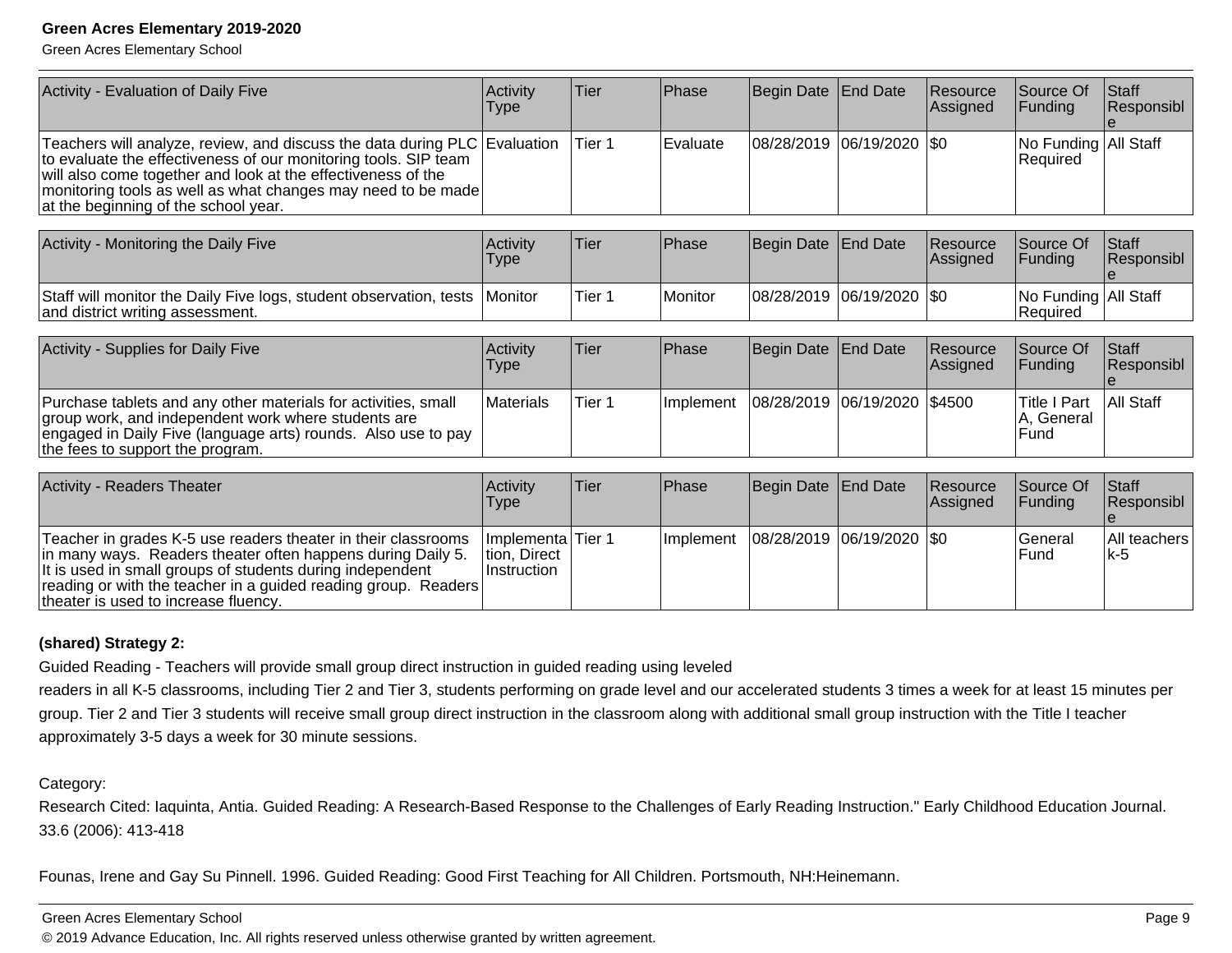Research indicates that direct reading instruction for a minimum of 3 times per week helps to support growth in reading skills. Tier 1 and Tier 2 students benefit fromdirect instruction 3 to 5 days per week.

Tier: Tier 1

| <b>Activity - Professional Development</b>                                                                                                                                                                                                                                                                                                                                                                                                                                                                                                                                                                                                                                                                                                                                                                                                                                                                                                                                                                                      | Activity<br><b>Type</b>                                                          | lTier. | <b>Phase</b>                                 | Begin Date End Date | Resource<br> Assigned | Source Of<br> Funding | Staff<br>Responsibl                                                                                                                              |
|---------------------------------------------------------------------------------------------------------------------------------------------------------------------------------------------------------------------------------------------------------------------------------------------------------------------------------------------------------------------------------------------------------------------------------------------------------------------------------------------------------------------------------------------------------------------------------------------------------------------------------------------------------------------------------------------------------------------------------------------------------------------------------------------------------------------------------------------------------------------------------------------------------------------------------------------------------------------------------------------------------------------------------|----------------------------------------------------------------------------------|--------|----------------------------------------------|---------------------|-----------------------|-----------------------|--------------------------------------------------------------------------------------------------------------------------------------------------|
| Staff will attend Professional Development workshops and in-<br>services pertaining to the needs of all students with the major<br>emphasis on improving student achievement in all academic<br>areas for all students. Staff will attend District-led in-services<br>as well as conferences outside of the district. Consultants will<br>model genre and guided reading lessons for teachers and<br>teachers will have the opportunity to observe peers during<br>quided reading instruction. Continue professional development<br>to support teaching the Common Core.<br>Beginning in 2016-2017 school year, the district assigned an<br>Early Literacy Specialist to each elementary building. This<br>person provides 1:1 training with regard to assessing student<br>needs and addressing the deficits within guided reading<br>groups. Teachers in K-3 have worked or are working with the<br>Early Literacy Specialist using strategies presented in Jan<br>Richardson's book, "Next Steps Forward in Guided Reading". | <b>Professiona</b> Tier 1<br>I Learning,<br>Supplemen<br>tal<br><b>Materials</b> |        | Implement   08/28/2019   06/19/2020   \$1500 |                     |                       | <b>Title I Part</b>   | Administrati<br>on Building<br>Curriculum<br> Specialists<br>Early<br> Literacy<br>Specialist<br>Stacey<br>lLeavell<br>All Green<br>lAcres Staff |

| Activity - Title I Teacher Intervention Groups                                                                                                                                                                                                                                         | Activity<br>Type      | lTier. | <b>Phase</b> | Begin Date End Date                            | <b>Resource</b><br><b>Assigned</b> | Source Of<br><b>IFundina</b> | <b>Staff</b><br>Responsibl                                                   |
|----------------------------------------------------------------------------------------------------------------------------------------------------------------------------------------------------------------------------------------------------------------------------------------|-----------------------|--------|--------------|------------------------------------------------|------------------------------------|------------------------------|------------------------------------------------------------------------------|
| Green Acres has a full-time Title I Intervention teacher. The<br>teacher services Tier 2 and Tier 3 students in grades K-5<br>reading and writing. Groups are assessed every 10 weeks and Program<br>students within these groups may be changed based on<br>academic gains and needs. | l Academic<br>Support | Tier 2 |              | Implement   08/28/2019   06/19/2020   \$135000 |                                    | Title I Part                 | lTitle I<br>Teacher<br><sup>1</sup> Title I<br><b>IParaprofes</b><br>Isional |

| Activity - Evaluation of Guided Reading                                                                                                                                                                                                                                                                                      | Activitv<br><b>Type</b> | lTier:  | <b>IPhase</b> | Begin Date End Date           | Resource<br><b>Assigned</b> | Source Of<br><b>IFunding</b>              | <b>Staff</b><br>Responsibl |
|------------------------------------------------------------------------------------------------------------------------------------------------------------------------------------------------------------------------------------------------------------------------------------------------------------------------------|-------------------------|---------|---------------|-------------------------------|-----------------------------|-------------------------------------------|----------------------------|
| Teachers will analyze, review, and discuss the data during PLC Evaluation<br>to evaluate effectiveness of our monitoring tools. SIP team will<br>also come together and look at the effectiveness of the<br>  monitoring tools as well as what changes may need to be made<br>at the beginning of the following school year. |                         | ITier 1 | l Evaluate    | $ 08/28/2019 06/19/2020 $ \$0 |                             | No Funding   All Staff<br><b>Required</b> |                            |

| Activity<br>- Monitoring Guided Reading | <b>Activity</b><br>Type | 'Tier | Phase | Begin Date   End Date |  | <b>IResource</b><br> Assigned | Source Of<br>Fundina | <b>Staff</b><br>. .<br>Responsibl |
|-----------------------------------------|-------------------------|-------|-------|-----------------------|--|-------------------------------|----------------------|-----------------------------------|
|-----------------------------------------|-------------------------|-------|-------|-----------------------|--|-------------------------------|----------------------|-----------------------------------|

Green Acres Elementary School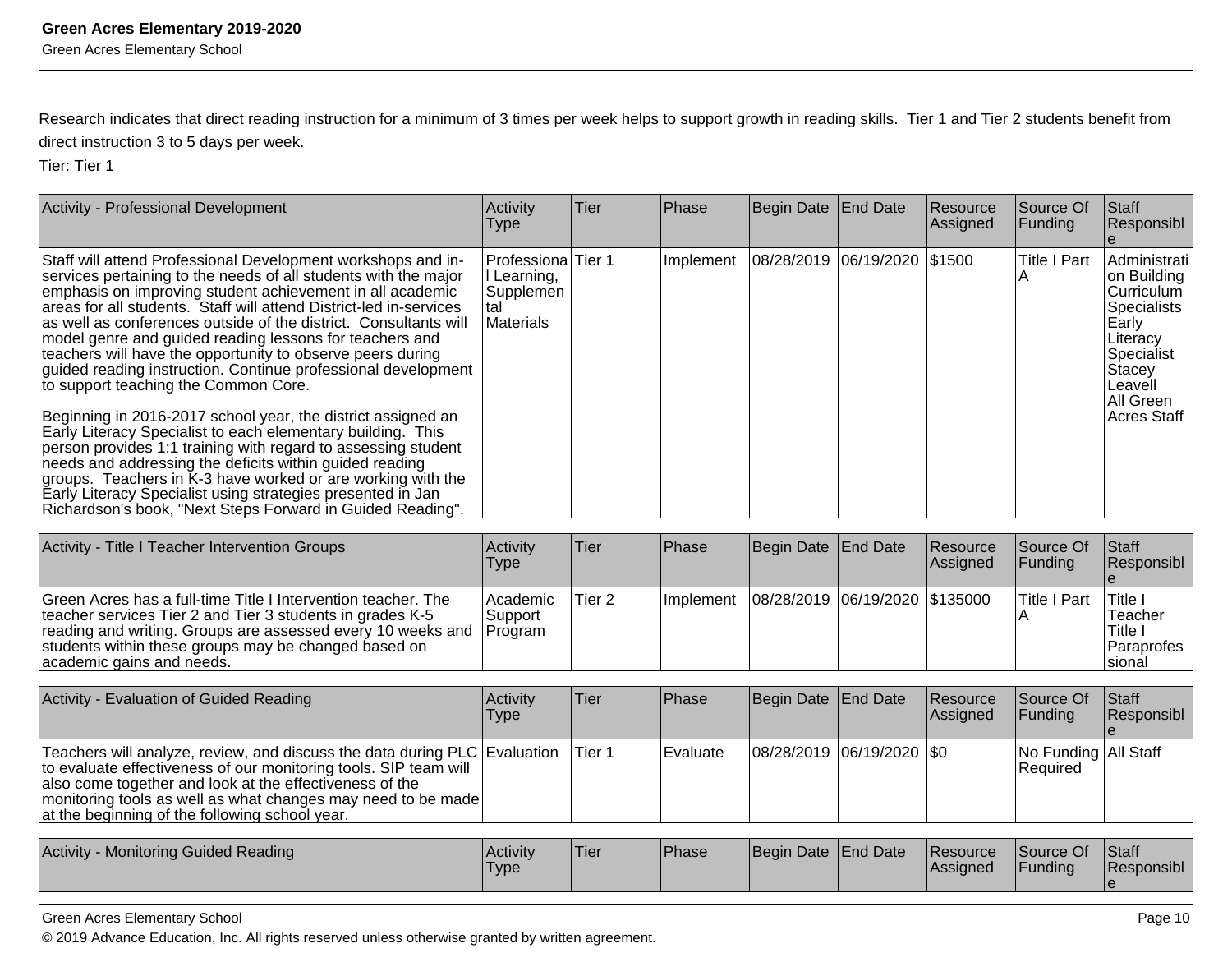Green Acres Elementary School

| Staff will monitor guided reading levels through student<br>observation, daily work, quizzes, tests, DRA 2 levels, and<br>common assessments.                                                                                                                                                | <b>Monitor</b>                   | Tier 1            | Monitor   | 08/28/2019 | 06/19/2020      | $ $ \$0              | No Funding All Staff<br>Required          |                                                |
|----------------------------------------------------------------------------------------------------------------------------------------------------------------------------------------------------------------------------------------------------------------------------------------------|----------------------------------|-------------------|-----------|------------|-----------------|----------------------|-------------------------------------------|------------------------------------------------|
| Activity - Supplies Needed for Guided Reading                                                                                                                                                                                                                                                | Activity<br><b>Type</b>          | <b>Tier</b>       | Phase     | Begin Date | <b>End Date</b> | Resource<br>Assigned | Source Of<br>Funding                      | Staff<br>Responsibl                            |
| Purchase tablets, read-aloud books, picture books, rolling<br>carts, independent books and any other additional materials<br>needed for independent work, center activities, and small group<br>work while students are engaged in guided reading as well as<br>fees to support the program. | Materials                        | Tier 1            | Implement | 08/28/2019 | 06/19/2020      | \$12500              | <b>Title I Part</b><br>A, General<br>Fund | <b>All Staff</b>                               |
| Activity - Language Acquisition Intervention Groups                                                                                                                                                                                                                                          | Activity<br><b>Type</b>          | Tier              | Phase     | Begin Date | <b>End Date</b> | Resource<br>Assigned | Source Of<br>Funding                      | Staff<br>Responsibl                            |
| Language Acquisition teacher and aide will provide small group<br>guided reading addtional support in the area of language arts to Support<br>Tier 2 and Tier 3 students identified as having English as a<br>second language.                                                               | Academic<br>Program              | Tier <sub>2</sub> | Implement | 08/28/2019 | 06/19/2020      | l\$0                 | Other                                     | Language<br>Acquisition<br>Teacher<br>and aide |
| Activity - Research Based Guided Reading Coaching.                                                                                                                                                                                                                                           | Activity<br><b>Type</b>          | <b>Tier</b>       | Phase     | Begin Date | <b>End Date</b> | Resource<br>Assigned | Source Of<br>Funding                      | Staff<br>Responsibl                            |
| Teachers will receive direct instruction on Research Based<br><b>Guided Reading Coaching.</b>                                                                                                                                                                                                | Professiona Tier 1<br>I Learning |                   | Implement | 08/28/2019 | 06/19/2020      | \$3000               | <b>Title I Part</b><br>A                  | Stacey<br>Leavell                              |
| Activity - Content Area Vocabulary                                                                                                                                                                                                                                                           | Activity<br><b>Type</b>          | Tier              | Phase     | Begin Date | <b>End Date</b> | Resource<br>Assigned | Source Of<br>Funding                      | Staff<br>Responsibl                            |
| Teachers will use informational texts from the literacy library<br>with all students to build academic vocabulary in the areas of<br>math, science and social studies.                                                                                                                       | <b>Direct</b><br>Instruction     | Tier <sub>1</sub> | Implement | 08/28/2019 | 06/19/2020      | \$0                  | lGeneral<br>Fund                          | All staff                                      |

#### **(shared) Strategy 3:**

MTSS - K-5 teachers, Title I teacher, and Language Acquisition teachers, and ELL Paraprofessional will provide additional reading and social/emotional support tostudents who are Tier 2 and Tier 3 and in need of receiving additional individualized reading support.

Category: Learning Support Systems

 Research Cited: Responsiveness to Intervention: A Blueprint for Practitioners, Policymakers, and Parents in Teaching Exceptional Children. Fuchs, Douglas, Lynn S.Fuchs. (2001)

Response to Instruction in the Identification of Learning Disabilities: A Guide for School Teams. Kovaleski, Joseph & David P. Prasse. (2004) Published in NASPCommunique, 32 (5).

Early Warning System. Lyon, G. Reid Lyon and Jack Fletcher. (2001)

#### Green Acres Elementary School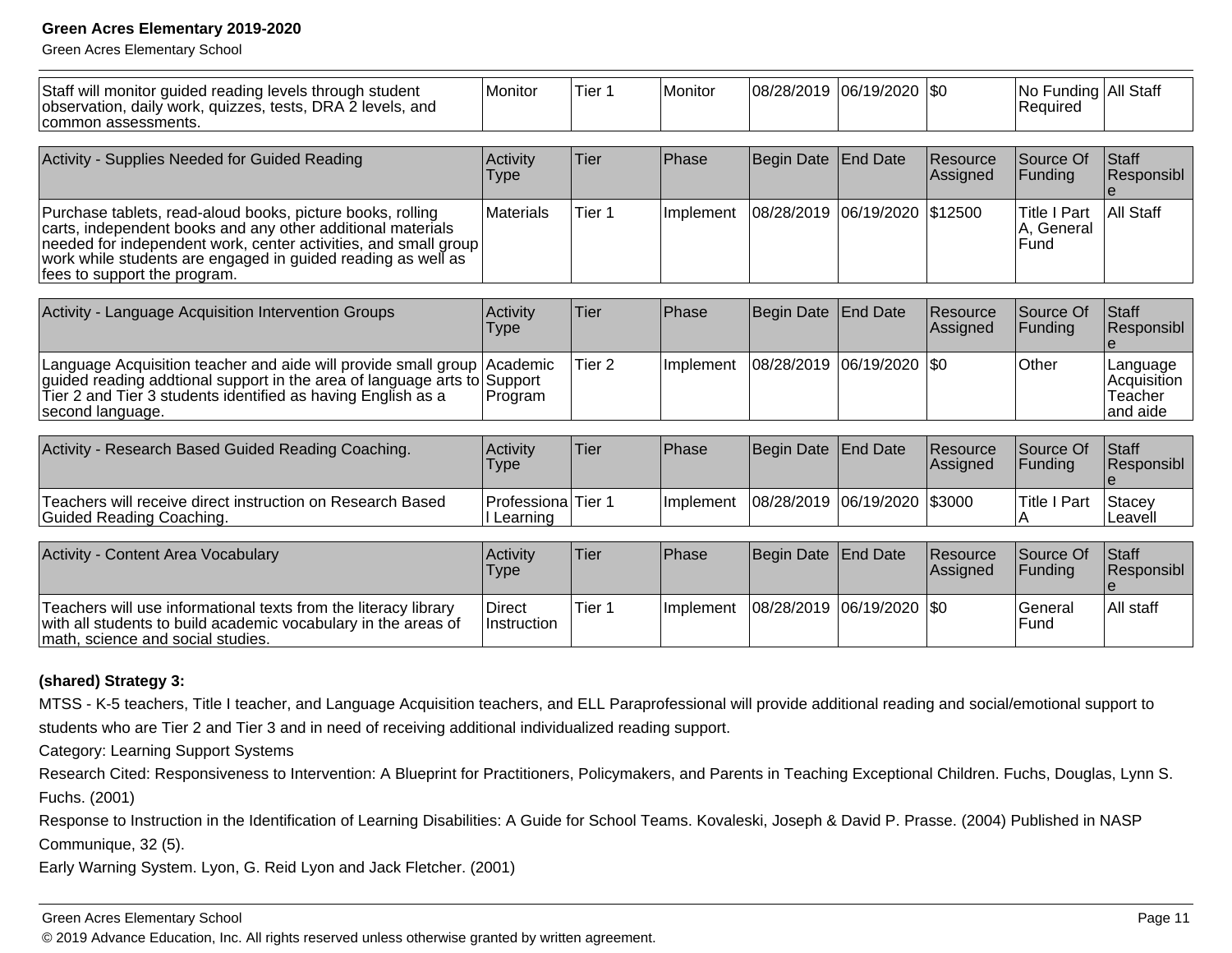Research shows that students who are at risk benefit from small group instruction from highly qualified teachers. Tier 2 and Tier 3 students benefit from individual orsmall group support.

Tier: Tier 1

| Activity - Positive Behavior Support                                                                     | Activity<br><b>Type</b>                 | lTier. | <b>IPhase</b> | Begin Date End Date          | <b>Resource</b><br>Assigned | <b>Source Of</b><br><b>Funding</b> | <b>Staff</b><br>Responsibl                                 |
|----------------------------------------------------------------------------------------------------------|-----------------------------------------|--------|---------------|------------------------------|-----------------------------|------------------------------------|------------------------------------------------------------|
| Green Acres staff will create and begin implementation of<br>behavior support systems for students TK-5. | <b>Behavioral</b><br>Support<br>Program | Tier 1 | Ilmplement    | 08/28/2019 06/19/2020 \$1000 |                             | Title I Part                       | Stacey<br>Leavell<br>lCounselor<br>Social<br><b>Worker</b> |

| Activity - Small Group Instruction                                                                                                                                                | Activity<br><b>Type</b>      | Tier   | <b>Phase</b> | Begin Date   End Date        | <b>Resource</b><br>Assigned | Source Of<br><b>Funding</b>                       | <b>Staff</b><br> Responsibl                                                                                                  |
|-----------------------------------------------------------------------------------------------------------------------------------------------------------------------------------|------------------------------|--------|--------------|------------------------------|-----------------------------|---------------------------------------------------|------------------------------------------------------------------------------------------------------------------------------|
| Title I Teacher, Language Acquisition Teacher and Language<br>Acquisition paraprofessional will provide individualized small<br>group instruction for students at risk using LLI. | Direct<br><b>Instruction</b> | Tier 2 | Implement    | 08/28/2019 06/19/2020 \$4000 |                             | <b>Title I Part</b><br>IA, General<br><b>Fund</b> | Title I<br>Teacher<br> Language<br> Acquisition <br>Teacher<br>land/or<br> Language<br> Acquisition<br>lParaprofes<br>sional |

| <b>Activity - Evaluation of MTSS</b>                                                                                                                                                                                                                                                                           | Activity<br><b>Type</b> | Tier   | <b>IPhase</b> | Begin Date End Date         | <b>Resource</b><br><b>Assigned</b> | Source Of<br><b>IFunding</b>            | <b>Staff</b><br>Responsibl |
|----------------------------------------------------------------------------------------------------------------------------------------------------------------------------------------------------------------------------------------------------------------------------------------------------------------|-------------------------|--------|---------------|-----------------------------|------------------------------------|-----------------------------------------|----------------------------|
| Teachers will analyze, review, and discuss the data during PLC Evaluation<br>to evaluate the effectiveness of our monitoring tools. SIP team<br>will also come together and look at the effectiveness of MTSS<br>as well as what changes may need to be made at the<br>beginning of the following school year. |                         | Tier 1 | l Evaluate    | 08/28/2019  06/19/2020  \$0 |                                    | No Funding All Staff<br><b>Required</b> |                            |

| Activity - Professional Development/Training                                                                                                                                                                                                 | <b>Activity</b><br>Type               | Tier | Phase      | Begin Date End Date            | <b>Resource</b><br><b>Assigned</b> | Source Of<br><b>IFundina</b> | <b>Staff</b><br><b>Responsibl</b>     |
|----------------------------------------------------------------------------------------------------------------------------------------------------------------------------------------------------------------------------------------------|---------------------------------------|------|------------|--------------------------------|------------------------------------|------------------------------|---------------------------------------|
| Staff will receive training in differentiated instruction for Tier 2<br>and 3 students from district curriculum specialists and or<br>outside conferences. A minimum of 3 teachers will be trained in  <br>Classroom Instruction that Works. | <b>ProfessionalTier 1</b><br>Learning |      | Ilmplement | 08/28/2019  06/19/2020  \$2000 |                                    | <b>Seneral</b><br>lFund      | <b>Stacev</b><br>Leavell<br>Principal |

| Supplies Needed for MTSS<br><b>Activity</b> | Activity<br>'Type | 'Tier | <b>Phase</b> | Begin Date End Date |  | Resource<br><b>Assigned</b> | Source Of<br><b>Funding</b> | <b>Staff</b><br>Responsibl |
|---------------------------------------------|-------------------|-------|--------------|---------------------|--|-----------------------------|-----------------------------|----------------------------|
|---------------------------------------------|-------------------|-------|--------------|---------------------|--|-----------------------------|-----------------------------|----------------------------|

Green Acres Elementary School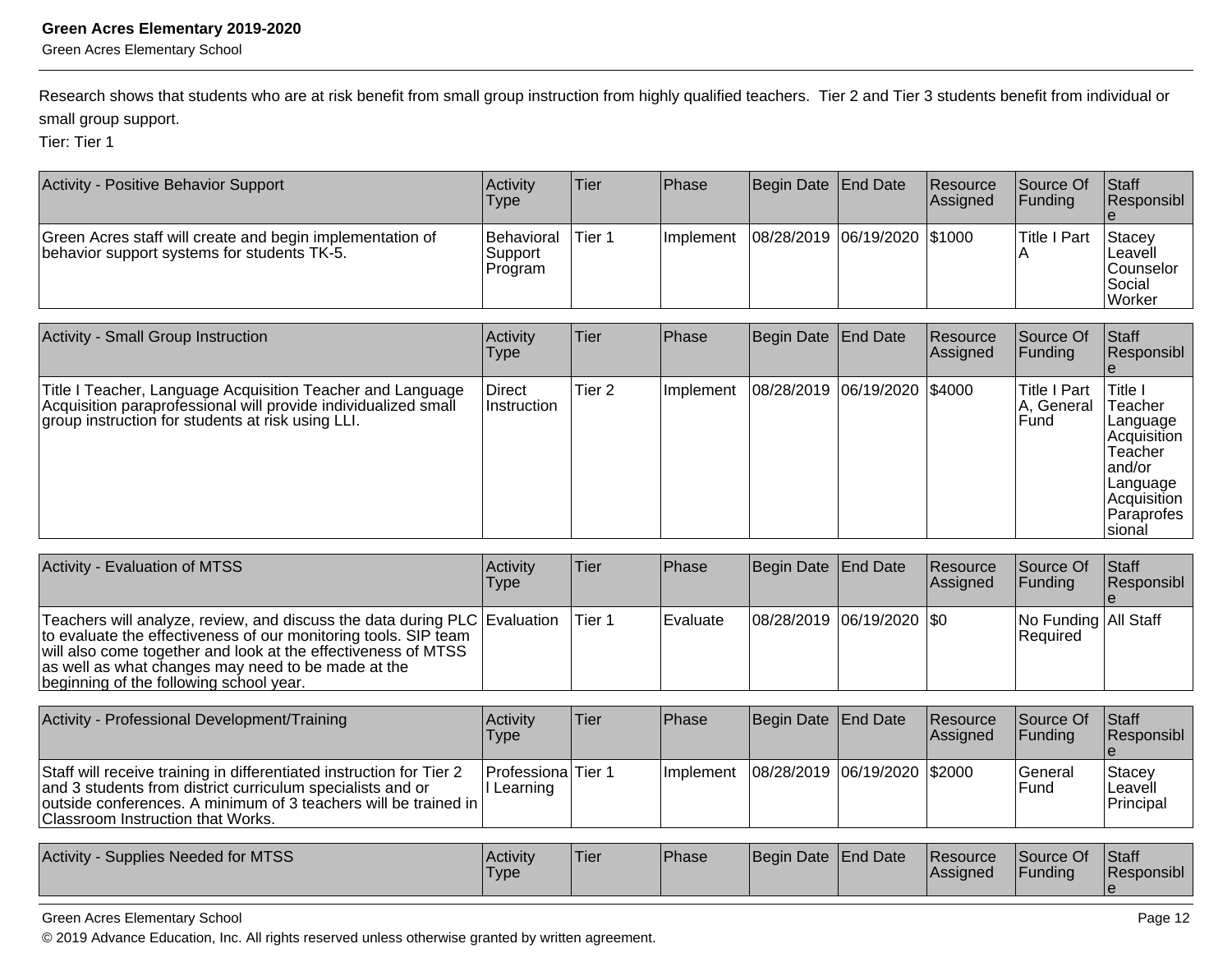Green Acres Elementary School

| Purchase materials as needed to use with children during the<br>implementation MTSS.                                                                                                                                                                                                                                                                                                                            | Materials                        | Tier <sub>2</sub> | Implement | 08/28/2019        | 06/19/2020 \$1000 |                      | General<br>Fund, Title I<br>Part A | <b>All Staff</b>                                                                                                                             |
|-----------------------------------------------------------------------------------------------------------------------------------------------------------------------------------------------------------------------------------------------------------------------------------------------------------------------------------------------------------------------------------------------------------------|----------------------------------|-------------------|-----------|-------------------|-------------------|----------------------|------------------------------------|----------------------------------------------------------------------------------------------------------------------------------------------|
| <b>Activity - Monitoring MTSS</b>                                                                                                                                                                                                                                                                                                                                                                               | Activity<br><b>Type</b>          | Tier              | Phase     | Begin Date        | <b>End Date</b>   | Resource<br>Assigned | Source Of<br>Funding               | Staff<br>Responsibl                                                                                                                          |
| Staff will monitor the students progress with the MTSS through<br>student observations, daily work, quizzes, tests, and common<br>assessments.                                                                                                                                                                                                                                                                  | Monitor                          | Tier <sub>2</sub> | Monitor   | 08/28/2019        | 06/19/2020        | $ $ \$0              | No Funding All Staff<br>Required   |                                                                                                                                              |
| Activity - Research Based Guided Reading Coaching.                                                                                                                                                                                                                                                                                                                                                              | Activity<br><b>Type</b>          | <b>Tier</b>       | Phase     | <b>Begin Date</b> | <b>End Date</b>   | Resource<br>Assigned | Source Of<br>Funding               | Staff<br>Responsibl                                                                                                                          |
| All teachers will be provided instruction on Research Based<br>Guided Reading Coaching by Toni Hall.                                                                                                                                                                                                                                                                                                            | Professiona Tier 2<br>I Learning |                   | Implement | 08/28/2019        | 06/19/2020 \$3000 |                      | <b>Title I Part</b><br>А           | <b>Stacey</b><br>Leavell                                                                                                                     |
| Activity - Classroom Instruction that Works                                                                                                                                                                                                                                                                                                                                                                     | Activity<br><b>Type</b>          | Tier              | Phase     | <b>Begin Date</b> | <b>End Date</b>   | Resource<br>Assigned | Source Of<br>Funding               | Staff<br>Responsibl                                                                                                                          |
| Teachers will use learning targets, provide feedback and<br>cooperative learning with daily lessons.                                                                                                                                                                                                                                                                                                            | <b>Direct</b><br>Instruction     | Tier <sub>1</sub> | Implement | 08/28/2019        | 06/19/2020        | \$1000               | General<br>Fund                    | <b>Stacey</b><br>Leavell<br>specified<br>staff                                                                                               |
| Activity - Reading A-Z/Raz Kids                                                                                                                                                                                                                                                                                                                                                                                 | Activity<br><b>Type</b>          | <b>Tier</b>       | Phase     | <b>Begin Date</b> | <b>End Date</b>   | Resource<br>Assigned | Source Of<br>Funding               | Staff<br>Responsibl                                                                                                                          |
| Title I students that work with the Title I teacher on a regular<br>basis, ELL students that work with the Language Acquisition<br>teacher on a regular basis, and resource room students will have access to RAZ Kids. All teachers in Grades K-2 as well<br>as teachers in grades 3-5 who request student support will be<br>able to access Reading A-Z to support learners at all Tiers in<br>the classroom. | Academic<br>Support<br>Program   | Tier <sub>2</sub> | Implement | 08/28/2019        | 06/19/2020        | \$3000               | <b>Title I Part</b>                | <b>Stacey</b><br>Leavell<br>Title I<br>Teacher<br>Language<br>Acquisition<br>Teacher<br>Resource<br>Room<br>Teacher<br>classroom<br>teachers |

| Activity - Peer to Peer                                                                                                                                                                             | <b>Activity</b><br>Type                 | 'Tier  | <b>Phase</b>      | Begin Date End Date           | <b>Resource</b><br><b>Assigned</b> | <b>Source Of</b><br>IFundina | <b>IStaff</b><br><b>Responsibl</b> |
|-----------------------------------------------------------------------------------------------------------------------------------------------------------------------------------------------------|-----------------------------------------|--------|-------------------|-------------------------------|------------------------------------|------------------------------|------------------------------------|
| General education and special education 3-5 students work<br>with the social worker in small groups to enhance social skills<br>through activities and games in a cooperative work<br>lenvironment. | Behavioral<br><b>Support</b><br>Program | Tier 2 | <b>Ilmplement</b> | 09/05/2017  06/13/2019  \$250 |                                    | lGeneral<br>l Fund           | Social<br><b>Worker</b>            |

Green Acres Elementary School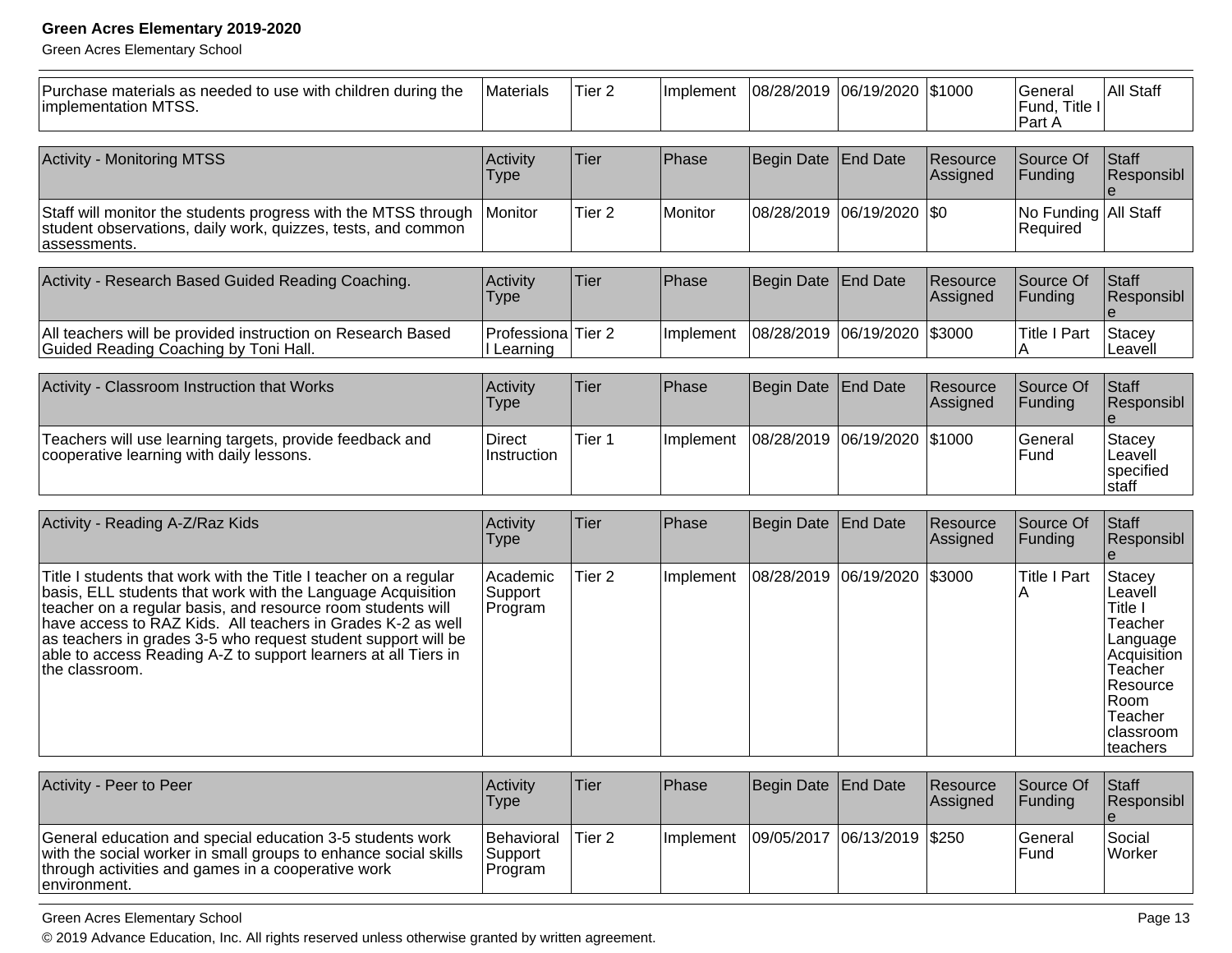Green Acres Elementary School

| Activity - Counseling Support                                                                                                                                                                                                            | Activity<br>Type                         | Tier   | <b>IPhase</b>     | Begin Date End Date           | <b>Resource</b><br>Assigned | <b>Source Of</b><br>IFundina | <b>Staff</b><br><b>IResponsibl</b> |
|------------------------------------------------------------------------------------------------------------------------------------------------------------------------------------------------------------------------------------------|------------------------------------------|--------|-------------------|-------------------------------|-----------------------------|------------------------------|------------------------------------|
| Social Skills groups will provide positive behavior support in<br>grades 3-5. There is a "Girls' Group" specifically for 5th<br>graders. Counselor will push into TK-2 to provide social skills<br>llessons and whole group instruction. | <b>Behavioral</b><br>Support<br>IProgram | Tier 1 | <b>Ilmplement</b> | 08/28/2019  06/19/2020  \$250 |                             | Section 31a Counselor        |                                    |

| Activity - Instructional Learning Cycle                                                                                                                                             | Activity<br>Type                                                                 | Tier | <b>Phase</b>     | Begin Date   End Date        | <b>Resource</b><br>Assigned | <b>Source Of</b><br>IFundina         | <b>Staff</b><br>Responsibl                               |
|-------------------------------------------------------------------------------------------------------------------------------------------------------------------------------------|----------------------------------------------------------------------------------|------|------------------|------------------------------|-----------------------------|--------------------------------------|----------------------------------------------------------|
| Teacher teams work collaboratively in dialog around research<br>and evidenced based instructional strategies while using<br>student data to make decisions about daily instruction. | <b>Professiona</b> Tier 1<br>II Learning,<br><b>Direct</b><br><b>Instruction</b> |      | Getting<br>Ready | 08/28/2019 06/19/2020 \$2000 |                             | <b>Title I</b><br>Schoolwide Title 1 | Principal<br>14 and 5<br><b>Grade</b><br><b>Teachers</b> |

#### **Strategy 4:**

Thinking Maps - Teachers use the Thinking Map graphic organizers to increase comprehension and

organize information in all content areas.

Category: English/Language Arts

Research Cited: Hyerle, David and Yeager, Chris. 2007. Thinking Maps: A Language for Learning. Thinking Maps, Inc. North Carolina.

Research shows that graphic organizers help students to organize ideas to better comprehend informational text.

Tier: Tier 1

| Activity - Thinking Maps Training                                                                                                                                                                                                        | Activity<br><b>Type</b> | Tier   | Phase             | Begin Date End Date           | Resource<br>Assigned | Source Of<br>IFundina          | <b>Staff</b><br>Responsibl                                                        |
|------------------------------------------------------------------------------------------------------------------------------------------------------------------------------------------------------------------------------------------|-------------------------|--------|-------------------|-------------------------------|----------------------|--------------------------------|-----------------------------------------------------------------------------------|
| New teachers to Green Acres will be offered training on using<br>Thinking Maps to reinforce student learning and increase<br>comprehension. We will also revisit types of thinking maps and<br>how they are being used in the classroom. | Direct<br>Instruction   | Tier 1 | <b>Ilmplement</b> | 08/28/2019  06/19/2020  \$250 |                      | <b>Seneral</b><br><b>IFund</b> | Stacey<br>Leavell<br>lGreen.<br>Acres Staff<br>Curriculum<br>Specialists<br> MISD |

| Activity - Evaluation of Thinking Maps                                                                                                                                                                                             | Activitv<br>Type | lTier:  | Phase      | Begin Date End Date         | Resource<br>Assigned | Source Of<br><b>IFundina</b>              | <b>Staff</b><br>Responsibl |
|------------------------------------------------------------------------------------------------------------------------------------------------------------------------------------------------------------------------------------|------------------|---------|------------|-----------------------------|----------------------|-------------------------------------------|----------------------------|
| Teachers will use PLC time to analyze, review, and discuss the Evaluation<br>effectiveness of Thinking Maps to improve student<br>comprehension in curriculum areas to include Language Arts,<br>Math, Science and Social Studies. |                  | lTier 1 | l Evaluate | 08/28/2019  06/19/2020  \$0 |                      | No Funding   All Staff<br><b>Required</b> |                            |

Green Acres Elementary School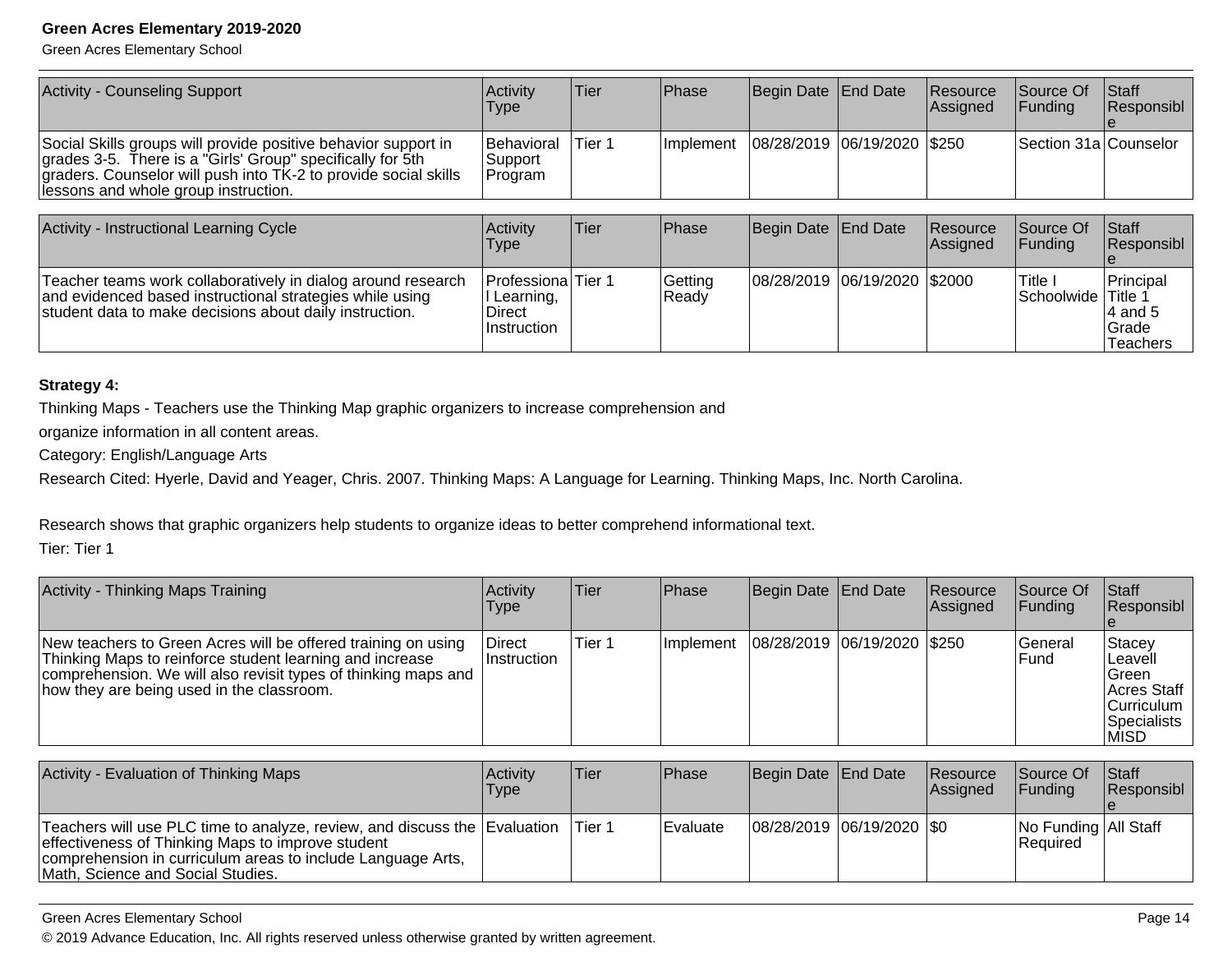Green Acres Elementary School

| Activity - Monitoring Thinking Maps                                                                                                            | <b>Activity</b><br>Type | Tier | <b>Phase</b> | Begin Date End Date |                             | Resource<br><b>Assigned</b> | Source Of<br><b>IFundina</b>              | <b>Staff</b><br>Responsibl |
|------------------------------------------------------------------------------------------------------------------------------------------------|-------------------------|------|--------------|---------------------|-----------------------------|-----------------------------|-------------------------------------------|----------------------------|
| Staff will monitor the effectiveness of thinking maps through<br>student observations, daily work, quizzes, tests, and common<br>lassessments. | l Monitor               |      | l Monitor    |                     | 08/28/2019  06/19/2020  \$0 |                             | No Funding   All Staff<br><b>Required</b> |                            |

| Activity - Supplies Needed for Teaching Using Thinking Maps                                                            | <b>Activity</b><br>Type | lTier  | Phase             | Begin Date End Date          | Resource<br>Assigned | Source Of<br><b>Funding</b>            | Staff<br>Responsibl                                                             |
|------------------------------------------------------------------------------------------------------------------------|-------------------------|--------|-------------------|------------------------------|----------------------|----------------------------------------|---------------------------------------------------------------------------------|
| Purchase materials needed for teachers to use Thinking Maps<br>with students during small and whole group instruction. | <b>IMaterials</b>       | Tier 1 | <b>Ilmplement</b> | 08/28/2019 06/19/2020 \$1000 |                      | lTitle I Part<br>IA, General<br>lFund. | New Staff<br>Ithat receive<br>Thinking<br>Map<br>training<br>IStacev<br>Leavell |

#### **Strategy 5:**

Close and Critical Reading - Teachers will use close and critical reading strategies to reinforce student learning and increase comprehension.

Category: English/Language Arts

 Research Cited: Chang, Sandy, Heritage, Margaret, Jones, Barbara, and Tobiason, Glory. 2014. Supporting Students in Close Reading. University of California, LosAngeles.

Tier: Tier 1

| Activity - Monitoring Close and Critical Reading                                                                                                            | Activity<br>Type             | Tier              | Phase     | Begin Date End Date       | <b>Resource</b><br>Assigned | Source Of<br> Funding                   | Staff<br>Responsibl        |
|-------------------------------------------------------------------------------------------------------------------------------------------------------------|------------------------------|-------------------|-----------|---------------------------|-----------------------------|-----------------------------------------|----------------------------|
| Staff will monitor the effectiveness of close and critical reading<br>through students observations, daily work, quizzes, tests, and<br>common assessments. | <b>Direct</b><br>Instruction | Tier <sub>3</sub> | Implement | 08/28/2019 06/19/2020 \$0 |                             | <b>No Funding All staff</b><br>Required |                            |
|                                                                                                                                                             |                              |                   |           |                           |                             |                                         |                            |
| Activity - Evaluation of Close and Critical Reading                                                                                                         | Activity<br>Type             | Tier              | Phase     | Begin Date   End Date     | <b>Resource</b><br>Assigned | Source Of<br><b>IFundina</b>            | <b>Staff</b><br>Responsibl |
|                                                                                                                                                             |                              |                   |           |                           |                             |                                         |                            |

| Activity - Close and Critical Reading Training | Activity<br>'Type | <b>Tier</b> | Phase | Begin Date End Date | <b>Resource</b><br><b>Assigned</b> | Source Of<br>Funding | Staff<br>Responsibl |
|------------------------------------------------|-------------------|-------------|-------|---------------------|------------------------------------|----------------------|---------------------|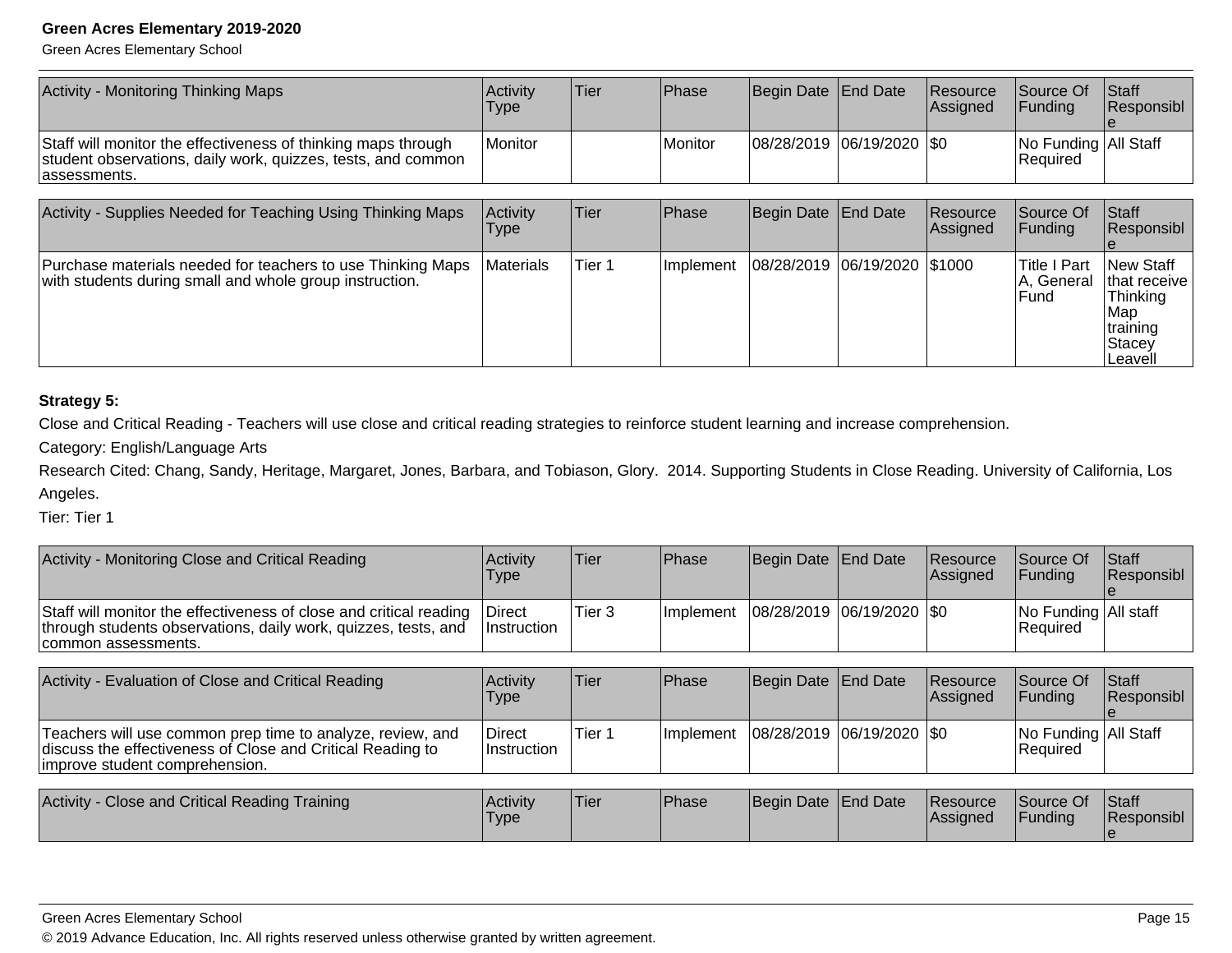Green Acres Elementary School

| New Teachers to Green Acres will be offered training on using<br>close and critical reading to reinforce student learning and<br>Increase comprehension. | <b>Direct</b><br>∣Instruction | Tier 1 | <b>Implement</b> | 09/05/2017  06/13/2019  \$250 |  |  | lGeneral<br>lFund | Stacey<br>Leavell<br><b>IGreen</b><br><b>Acres Staff</b><br>ICurriculum<br><b>Specialists</b><br>IMISD |
|----------------------------------------------------------------------------------------------------------------------------------------------------------|-------------------------------|--------|------------------|-------------------------------|--|--|-------------------|--------------------------------------------------------------------------------------------------------|
|----------------------------------------------------------------------------------------------------------------------------------------------------------|-------------------------------|--------|------------------|-------------------------------|--|--|-------------------|--------------------------------------------------------------------------------------------------------|

| <b>Activity - Scholastic News</b>                                                                                                                                                                                                                                                                                                       | Activity<br><b>Type</b>              | lTier:  | <b>IPhase</b>     | Begin Date End Date            | <b>Resource</b><br>Assigned | <b>Source Of</b><br><b>IFunding</b> | <b>Staff</b><br><b>Responsibl</b>                    |
|-----------------------------------------------------------------------------------------------------------------------------------------------------------------------------------------------------------------------------------------------------------------------------------------------------------------------------------------|--------------------------------------|---------|-------------------|--------------------------------|-----------------------------|-------------------------------------|------------------------------------------------------|
| Classroom teachers use weekly editions of Scholastic News to  Materials,<br>support close and critical reading strategies, to build academic<br>vocabulary, identify text features and relate reading to current<br>events. Scholastic News supports all curriculum areas<br>including language arts, math, social studies and science. | <b>IDirect</b><br><i>Instruction</i> | lTier 1 | <b>Ilmplement</b> | 08/28/2019  06/19/2020  \$2000 |                             | Title I Part                        | <b>Stacev</b><br>Leavell<br>IClassroom I<br>Teachers |

#### **Strategy 6:**

ILC Instructional Learning Cycle - Teachers in grades 3-5 will continue the ILC process to provide support and improve student learning by taking a closer look atinstructional practices that impact student performance in English Language Arts. The ILC process will provide opportunities for teacher teams to plan collectively and create an instructional plan to meet specific standards while focusing instructional practices that align content strategies and assessments. The collaboration of gradelevel teams will allow them to analyze and implement the impact of data. Teachers will also be able to tier instructional to meet the needs of all students through meetings, specific instructional strategies and gathering data through formative assessments. Through this process teachers are able to determine which strategies andinstructional practices contribute to student performance.

Category: English/Language Arts

 Research Cited: Henson, K.T. 2006 Curriculum Planning: Integrating Multiculturalism, Constructivism, and Educational Reform. Long Grove, Illinois: Waveland Press,Inc.

Tier: Tier 1

| Activity - Professional Development                                                                                                                                                                                                                                                                   | Activity<br><b>Type</b>         | <b>Tier</b> | Phase        | Begin Date End Date          | <b>Resource</b><br>Assigned | <b>Source Of</b><br> Funding      | <b>Staff</b><br>Responsibl                                     |
|-------------------------------------------------------------------------------------------------------------------------------------------------------------------------------------------------------------------------------------------------------------------------------------------------------|---------------------------------|-------------|--------------|------------------------------|-----------------------------|-----------------------------------|----------------------------------------------------------------|
| Staff will attend professional development through PLC time<br>pertaining to the needs of our Tier 1, 2, and 3 students with the<br>emphasis on power standards, data collection and analysis,<br>teaching strategies, and informative assessments in order to<br>improve student achievement in ELA. | Academic<br>Support<br> Program | Tier 1      | Implement    | 08/28/2019 06/19/2020 \$3000 |                             | Title I<br>Schoolwide fourth, and | All third,<br>fifth grade<br>lteachers.<br>land<br>administrat |
|                                                                                                                                                                                                                                                                                                       |                                 |             |              |                              |                             |                                   |                                                                |
| Activity - Monitoring and Evaluating ILC                                                                                                                                                                                                                                                              | Activity<br><b>Type</b>         | Tier        | <b>Phase</b> | Begin Date End Date          | Resource<br>Assigned        | Source Of<br> Funding             | Staff<br>Responsibl                                            |

Green Acres Elementary School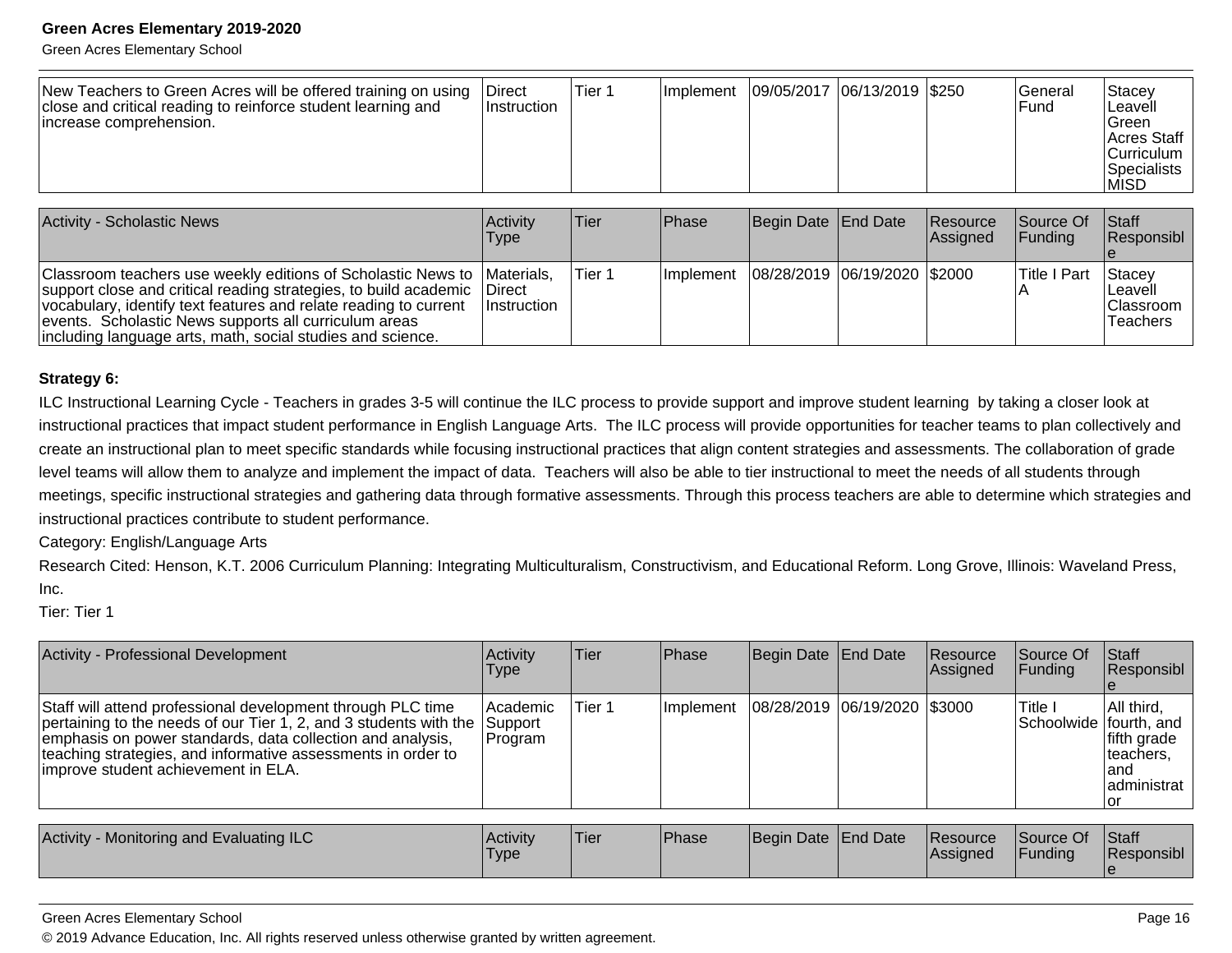Green Acres Elementary School

| Staff will utilize 6 week cycle meetings and quarterly MTSS<br>meetings along with weekly grade level meetings to plan and<br>analyze data. Teachers will evaluate how the ILC process is<br>increasing student achievement through the use of formative<br>assessments, assessing daily instructional strategies, grade<br>llevel power standards and data collection. | IMonitor.<br>Evaluation,<br>Academic<br> Support <br> Program | Tier 1 |  | Implement   08/28/2019   06/19/2020   \$0 |  |  | No Funding Third,<br>Required | Ifourth and<br>Ififth arade<br>Iteachers<br>land<br>ladministrat<br>ıor |
|-------------------------------------------------------------------------------------------------------------------------------------------------------------------------------------------------------------------------------------------------------------------------------------------------------------------------------------------------------------------------|---------------------------------------------------------------|--------|--|-------------------------------------------|--|--|-------------------------------|-------------------------------------------------------------------------|
|-------------------------------------------------------------------------------------------------------------------------------------------------------------------------------------------------------------------------------------------------------------------------------------------------------------------------------------------------------------------------|---------------------------------------------------------------|--------|--|-------------------------------------------|--|--|-------------------------------|-------------------------------------------------------------------------|

## **Goal 3: All Students at Green Acres Elementary School will improve written expression inlanguage arts, math, science and social studies.**

#### **Measurable Objective 1:**

85% of Pre-K, Kindergarten, First, Second, Third, Fourth and Fifth grade Black or African-American, Asian, White, Economically Disadvantaged, Gifted and Talented, Hispanic or Latino, Students with Disabilities, English Learners, Two or More Races, American Indian or Alaska Native and Native Hawaiian or Other Pacific Islanderstudents will demonstrate a proficiency in written expression in math, science, and social studies in English Language Arts by 06/30/2022 as measured by stateAssessment..

#### **Strategy 1:**

Daily 5 - Teacher will utilize the Daily 5 structure to build in a block of time to practice writing

skills. This time during the Daily 5 is called Work on Writing. Some activities include letter

writing, poetry, postcards and "how to" writing.

Category: English/Language Arts

Research Cited: Boushey, Gail and Moser, Joan. 2006 The Daily Five: Fostering Literacy Independence in the Elementary Grades/Edition 1. Stenhouse Publishers.

Studies indicate that students need to be provided with structured blocks of time to practice a variety of writing skills.

Tier: Tier 1

| Activity - Daily 5 Training                                                                          | Activity<br>Type                      | Tier | Phase   | Begin Date End Date            | <b>Resource</b><br><b>Assianed</b> | <b>Source Of</b><br><b>IFundina</b>          | $\vert$ Staff<br><b>Responsibl</b>              |
|------------------------------------------------------------------------------------------------------|---------------------------------------|------|---------|--------------------------------|------------------------------------|----------------------------------------------|-------------------------------------------------|
| Teacher in-service on implementing the Daily 5 structure into<br>the elementary classroom as needed. | <b>ProfessionalTier 1</b><br>Learning |      | Monitor | 08/28/2019  06/19/2020  \$1000 |                                    | lGeneral<br>Fund, Title I Leavell<br>lPart A | <b>Stacev</b><br> Administrati  <br>on Building |

| Activity - Daily Five Work on Writing | <b>Activity</b><br>Type | 'Tier | <b>Phase</b> | Begin Date End Date | <b>Resource</b><br><b>IAssigned</b> | Source Of<br>Funding | <b>Staff</b><br>Responsibl |
|---------------------------------------|-------------------------|-------|--------------|---------------------|-------------------------------------|----------------------|----------------------------|
|                                       |                         |       |              |                     |                                     |                      |                            |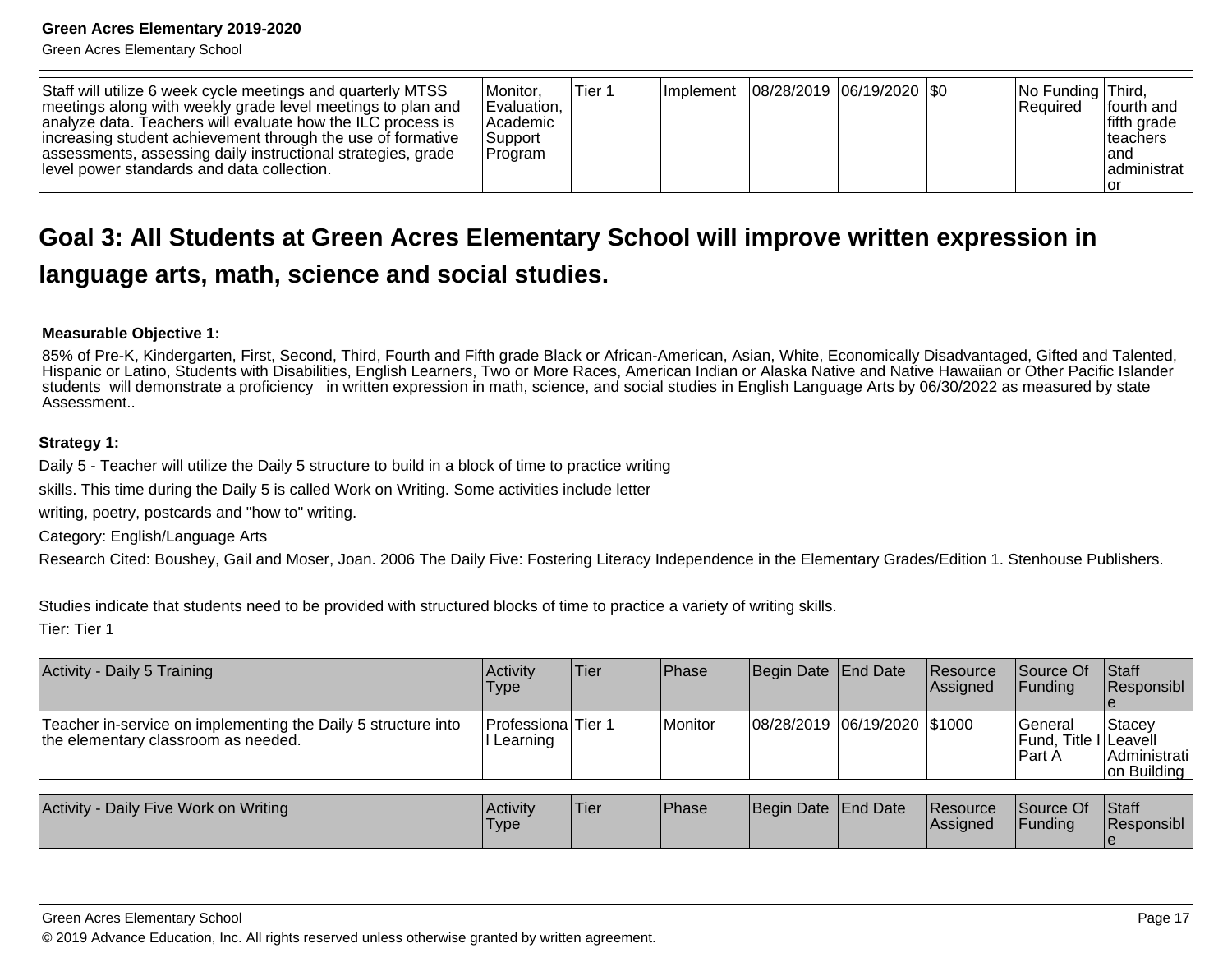Green Acres Elementary School

| K-5 teachers will teach writing strategy lessons and allow time<br>for students to try the strategy within the Daily 5 structure. | ∣Other.<br>l Academic<br>Support<br>Program | Tier 1 | <b>Ilmplement</b> | 08/28/2019  06/19/2020  \$1000 |  |  | lGeneral<br>Fund, Title I Teachers,<br>IPart A | $IK-5$<br>IELL<br>l Paraprofes<br>Isionals.<br>I Title<br>lTeacher |
|-----------------------------------------------------------------------------------------------------------------------------------|---------------------------------------------|--------|-------------------|--------------------------------|--|--|------------------------------------------------|--------------------------------------------------------------------|
|-----------------------------------------------------------------------------------------------------------------------------------|---------------------------------------------|--------|-------------------|--------------------------------|--|--|------------------------------------------------|--------------------------------------------------------------------|

| Activity - Evaluation of Daily 5                                                                                                                                                                                                                                                                                        | <b>Activity</b><br><b>Type</b> | lTier  | <b>Phase</b>    | Begin Date End Date |                               | Resource<br><b>Assigned</b> | Source Of<br><b>IFunding</b>         | <b>Staff</b><br>Responsibl |
|-------------------------------------------------------------------------------------------------------------------------------------------------------------------------------------------------------------------------------------------------------------------------------------------------------------------------|--------------------------------|--------|-----------------|---------------------|-------------------------------|-----------------------------|--------------------------------------|----------------------------|
| Teachers will analyze, review, and discuss the data during PLC Monitor<br>to evaluate the<br>effectiveness of our monitoring tools. SIP team will also come<br> together and look at the effectiveness of the monitoring tools as  <br>well as what changes may need to be made at the beginning of<br>the school year. |                                | Tier 1 | <b>Evaluate</b> |                     | $ 08/28/2019 06/19/2020 $ \$0 |                             | No Funding   All Staff<br>l Reauired |                            |

| Activity - Monitoring Daily Five                                                 | Activity<br>'Type | 'Tier  | <b>IPhase</b> | Begin Date End Date         | <b>Resource</b><br><b>Assigned</b> | Source Of<br><b>IFundina</b>         | <b>Staff</b><br><b>Responsibl</b> |
|----------------------------------------------------------------------------------|-------------------|--------|---------------|-----------------------------|------------------------------------|--------------------------------------|-----------------------------------|
| Staff will maintain DRA monitoring logs to determine student<br>progress trends. | Monitor           | Tier 1 | Monitor       | 08/28/2019  06/19/2020  \$0 |                                    | No Funding   All Staff<br>l Reauired |                                   |

| Activity - Purchase materials for Daily Five                                                                                                                                                                                        | Activity<br>Type | lTier. | <b>IPhase</b> | Begin Date End Date                          | Resource<br>Assigned | <b>Source Of</b><br><b>IFundina</b>           | <b>Staff</b><br>Responsibl |
|-------------------------------------------------------------------------------------------------------------------------------------------------------------------------------------------------------------------------------------|------------------|--------|---------------|----------------------------------------------|----------------------|-----------------------------------------------|----------------------------|
| Fees to support program set up, presenters, as well as<br>purchase of tablets and any other materials for activities, small<br>group work, and independent work where students are<br>engaged in Daily Five (language arts) rounds. | <b>Materials</b> | Tier 1 |               | Implement   08/28/2019   06/19/2020   \$4500 |                      | lGeneral<br><b>IFund. Title II</b><br>lPart A | <b>All Staff</b>           |

#### **Strategy 2:**

Differentiated Instruction - Teachers will provide differentiated instruction three times a week for 30 minutes tosupport writing. Tier 2 and Tier 3 students will work with the Title I teacher, ELL teacher, ELL paraprofessional, TC and/or resource room teacher as needed using differentiated instruction strategies to support learning.

Category: English/Language Arts

Research Cited: Ellis, E.S. and Worthington, L.A. (1994). Research synthesis on effective teaching principles and the design of quality tools for educators. University of Oregon: Technical Report No. 5 National Center to Improve the Tools of Educators.

Reis, S.S., Kaplan, S.N., Tomlinson, C.A., Westbert, K.L., Callahan, C.M., & Cooper, C.R. (1998). How the brain learns, A response: Equal does not mean identical.

#### Green Acres Elementary School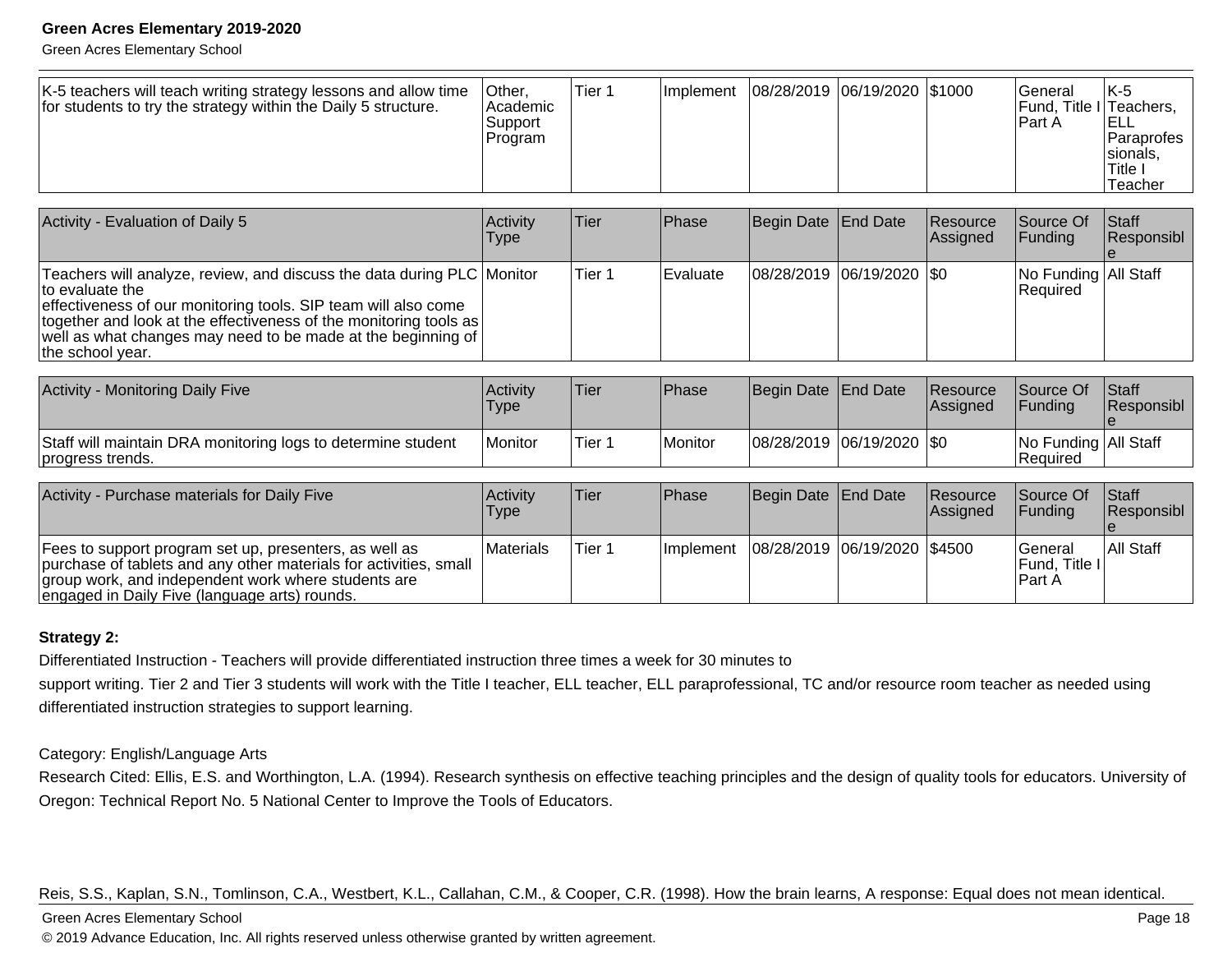Green Acres Elementary School

Educations Leadership, 56, 3.

Cobble, J.E., Daggett, W.R., and Gertel, S.J. (2007). The Environment of the Struggling Learner 1-5.

Research shows that Tier 2 and Tier 3 students benefit from small group and one on one instruction based on student ablilty level.Tier: Tier 2

| Activity - Additional Staff for Differentiated Instruction                                                                                                        | Activity<br><b>Type</b>         | Tier              | Phase     | Begin Date End Date          | Resource<br>Assigned | Source Of<br>Funding          | <b>Staff</b><br>Responsibl                                                                                                                                     |
|-------------------------------------------------------------------------------------------------------------------------------------------------------------------|---------------------------------|-------------------|-----------|------------------------------|----------------------|-------------------------------|----------------------------------------------------------------------------------------------------------------------------------------------------------------|
| A Title I teacher, Title I aide, Language Acquisition Teacher<br>and Language Acquisition aide will work in small groups<br>providing differentiated instruction. | Academic <br>Support<br>Program | Tier <sub>2</sub> | Implement | 08/28/2019 06/19/2020 \$3000 |                      | lGeneral<br>lFund.<br>lPart A | Title I<br>Title I Teacher<br>Title I<br>Paraprofes<br>Isional<br>Language<br>Acquisition<br>Teacher<br>Language<br>Acquisiton<br><b>Paraprofes</b><br>Isional |

| Activity - Evaluation of Differentiated Instruction                                                                                                                                                                                                                                                                            | <b>Activity</b><br>Type | lTier  | <b>IPhase</b>   | Begin Date End Date       | Resource<br><b>Assigned</b> | Source Of<br><b>Funding</b>        | <b>Staff</b><br>Responsibl |
|--------------------------------------------------------------------------------------------------------------------------------------------------------------------------------------------------------------------------------------------------------------------------------------------------------------------------------|-------------------------|--------|-----------------|---------------------------|-----------------------------|------------------------------------|----------------------------|
| Teacher will analyze, review and discuss the data during PLC<br>to evaluate the<br>effectiveness of our Differentiated Instruction. SIP team will<br>also come together and look at the effectiveness of the<br>monitoring tools as well as what changes may need to be made<br>at the beginning of the following school year. | <b>IEvaluation</b>      | Tier 2 | <b>Evaluate</b> | 08/28/2019 06/19/2020 \$0 |                             | No Funding   All Staff<br>Required |                            |

| <b>Activity - Monitoring Differentiated Instruction</b>                                                                                                                        | Activity<br><b>Type</b>       | Tier   | Phase   | Begin Date End Date           | Resource<br>Assigned | Source Of<br><b>IFunding</b>       | <b>Staff</b><br>Responsibl |
|--------------------------------------------------------------------------------------------------------------------------------------------------------------------------------|-------------------------------|--------|---------|-------------------------------|----------------------|------------------------------------|----------------------------|
| Staff will monitor how differentiated instruction is helping to<br>lincrease student<br>achievement through observation, quizzes, tests, common<br>assessments and daily work. | <i><u><b>I</b>Monitor</u></i> | Tier 1 | Monitor | $ 08/28/2019 06/19/2020 $ \$0 |                      | No Funding   All Staff<br>Required |                            |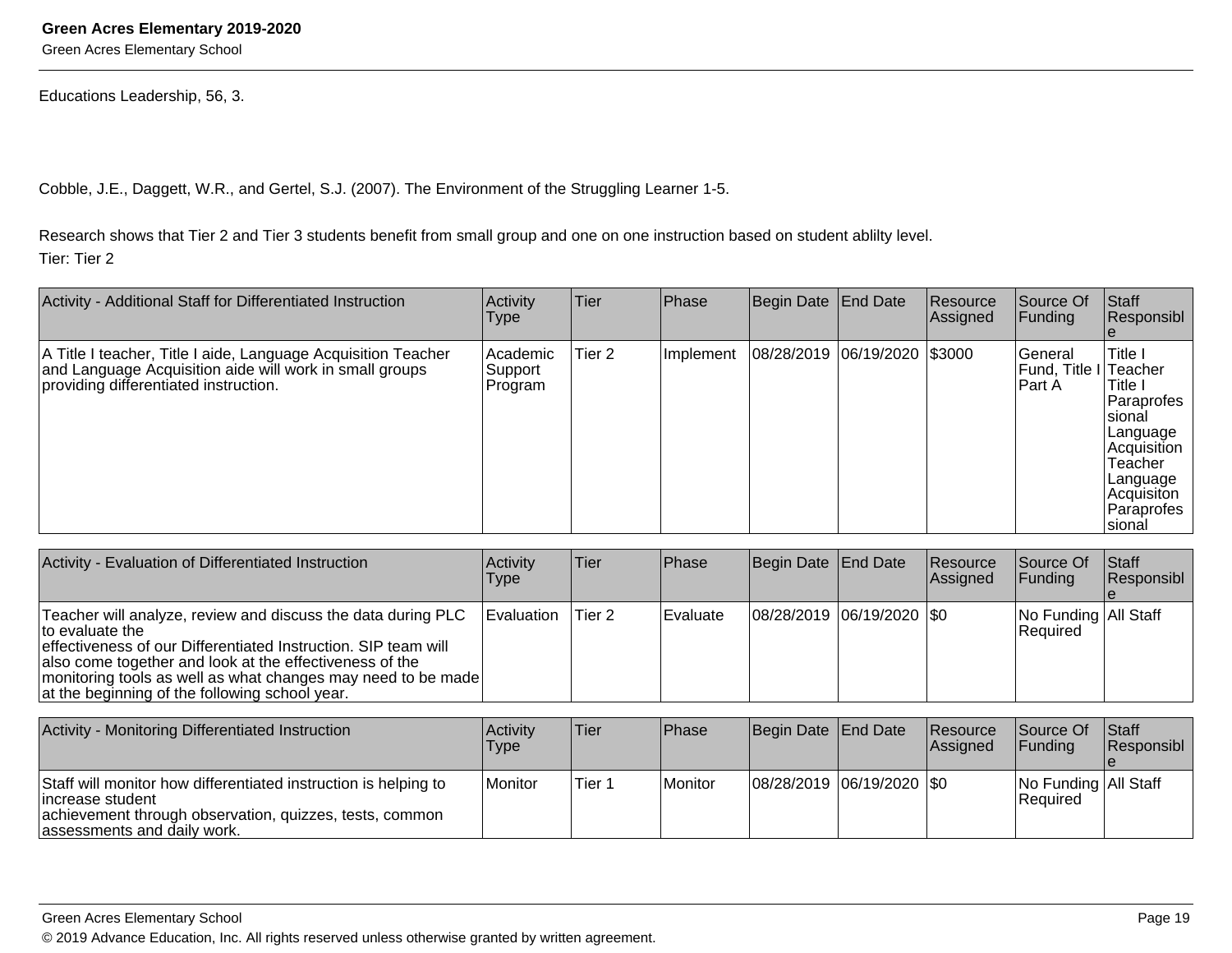Green Acres Elementary School

| Activity - Professional Development                                                                                                                                                                                                                                                                             | Activity<br>Type               | Tier   | Phase            | Begin Date End Date          | <b>Resource</b><br>Assigned | Source Of<br>Funding                                | <b>Staff</b><br>Responsibl                                                     |
|-----------------------------------------------------------------------------------------------------------------------------------------------------------------------------------------------------------------------------------------------------------------------------------------------------------------|--------------------------------|--------|------------------|------------------------------|-----------------------------|-----------------------------------------------------|--------------------------------------------------------------------------------|
| Staff will attend Professional Development workshops and in-<br>services pertaining to the needs of our at risk students with the<br>major emphasis on improving student achievement in all<br>academic areas for all students. Specials teachers will receive<br>instruction on differentiating for all Tiers. | Professiona Tier 1<br>Learning |        | Implement        | 08/28/2019 06/19/2020 \$3000 |                             | General<br>Fund                                     | Stacey<br>ILeavell<br>IAII Green<br>Acres Staff<br>Administrati<br>on Building |
| Activity - Supplies Needed for Differentiated Instruction                                                                                                                                                                                                                                                       | Activity<br>l ype              | Tier   | <b>Phase</b>     | Begin Date End Date          | <b>Resource</b><br>Assigned | Source Of<br>Funding                                | <b>Staff</b><br>Responsibl                                                     |
| Purchase materials for center activities, small group work and                                                                                                                                                                                                                                                  | Materials                      | Tier 1 | <b>Implement</b> | 08/28/2019 06/19/2020 \$1000 |                             | <b>Title I Part</b><br>$\Lambda$ $\Omega$ = = = = = | All Staff                                                                      |

| lindependent work<br>as needed for use during differentiated instruction. |                         |       |              |                     |                                            | General<br>$\cdots$<br>Func |                                   |
|---------------------------------------------------------------------------|-------------------------|-------|--------------|---------------------|--------------------------------------------|-----------------------------|-----------------------------------|
| <b>Activity - Math Journals</b>                                           | <b>Activity</b><br>Tyne | 'Tier | <b>Phase</b> | Begin Date End Date | <b>Resource</b><br><i><b>LAssigned</b></i> | Source Of<br><b>Eundina</b> | <b>Staff</b><br><b>Responsibl</b> |

|                                                                                                      | 'Type                         |       |            |                        | Assigned | <b>IFundina</b>  | <b>IResponsibl</b>     |
|------------------------------------------------------------------------------------------------------|-------------------------------|-------|------------|------------------------|----------|------------------|------------------------|
| 'Teachers will use math journals to support students with<br>identifying problem solving strategies. | <b>Direct</b><br>∣Instruction | Tier: | Ilmplement | 08/28/2019  06/19/2020 | 1\$100   | lGeneral<br>Fund | Classroom<br> teachers |

| Activity - Science Journals                                                                                               | Activity<br><b>Type</b>              | 'Tier  | <b>IPhase</b>     | Begin Date End Date         | <b>Resource</b><br><b>Assigned</b> | <b>Source Of</b><br><b>IFundina</b> | <b>Staff</b><br><b>Responsibl</b> |
|---------------------------------------------------------------------------------------------------------------------------|--------------------------------------|--------|-------------------|-----------------------------|------------------------------------|-------------------------------------|-----------------------------------|
| Science Journals will be used by students to explain concepts,<br>create diagrams, and record data for each science unit. | <b>IDirect</b><br><b>Instruction</b> | Tier 1 | <b>Ilmplement</b> | 08/28/2019  06/19/2020  \$0 |                                    | l General<br>Fund                   | <b>Classroom</b><br>Teachers      |

#### **Strategy 3:**

Writer's Workshop - Teachers will continue implementing Writer's Workshop four times a week for 45 minutes. Tier 2 and Tier 3 students will receive the support of theTitle I and/or resource room teacher using writer's workshop strategies as needed.

Category: English/Language Arts

Research Cited: Lucy Caulkins. The Art of Teaching Writing. Portsmouth, NH: Heinemann Publishing, 1994.

Graves, D. (1993). Children Can Write Authentically if we Help Them. Primary Sources K-6 p.1-6.

Research shows that direct writing instruction supports student growth as writers. Tier 2 and Tier 3 students benefit from small group instructon.Tier: Tier 1

Green Acres Elementary School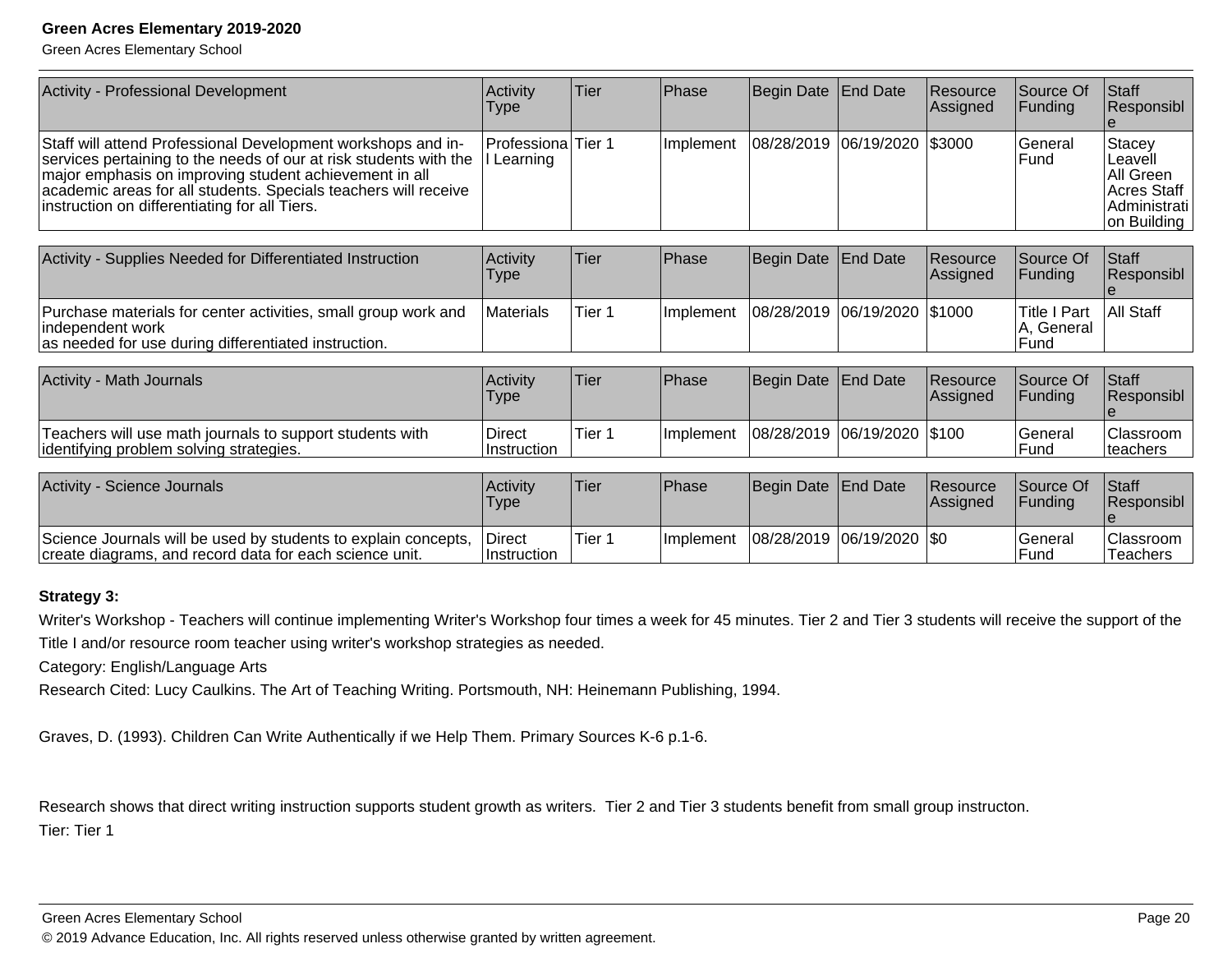Green Acres Elementary School

| Activity - Evaluation of Writer's Workshop                                                                                                                                                                                                                                                                                 | Activity<br>Type | Tier   | Phase        | Begin Date End Date         | Resource<br>Assigned | Source Of<br><b>Funding</b>        | <b>Staff</b><br>Responsibl |
|----------------------------------------------------------------------------------------------------------------------------------------------------------------------------------------------------------------------------------------------------------------------------------------------------------------------------|------------------|--------|--------------|-----------------------------|----------------------|------------------------------------|----------------------------|
| Teachers will analyze, review, and discuss the data during PLC Evaluation<br>to evaluate the effectiveness of our monitoring tools. SIP team<br>will also come together and look at the effectiveness of the<br>monitoring tools as well as what changes need to be made at<br>the beginning of the following school year. |                  | Tier 1 | Evaluate     | 08/28/2019 06/19/2020   \$0 |                      | No Funding All Staff<br>Required   |                            |
| Activity - Monitoring Writer's Workshop                                                                                                                                                                                                                                                                                    | Activity<br>Type | Tier   | <b>Phase</b> | Begin Date End Date         | Resource<br>Assigned | Source Of<br><b>IFundina</b>       | Staff<br>Responsibl        |
| Staff will monitor the effectiveness of writer's workshop through Monitor<br>observation, daily work, and common assessment.                                                                                                                                                                                               |                  | Tier 1 | Monitor      | 08/28/2019 06/19/2020 \$0   |                      | No Funding All Staff<br>l Reauired |                            |

| Activity - Professional Development                                                                                                                                                                                                                                                                                                                                                                                                                                                                                                                                                                                                                                              | Activity<br><b>Type</b>        | <b>Tier</b> | Phase     | Begin Date End Date            | Resource<br>Assigned | Source Of<br>Funding    | <b>Staff</b><br>Responsibl                                                                                |
|----------------------------------------------------------------------------------------------------------------------------------------------------------------------------------------------------------------------------------------------------------------------------------------------------------------------------------------------------------------------------------------------------------------------------------------------------------------------------------------------------------------------------------------------------------------------------------------------------------------------------------------------------------------------------------|--------------------------------|-------------|-----------|--------------------------------|----------------------|-------------------------|-----------------------------------------------------------------------------------------------------------|
| Staff will attend Professional Development workshops and in-<br>services pertaining<br>to the needs of all students with the major emphasis on<br>improving student achievement in all academic areas for all<br>students. Staff will attend District-led in-services as well as<br>conferences outside of the district. Consultants will model<br>genre writing lessons for teachers and teachers will have the<br>opportunity to observe peers during writing instruction.<br>Continue professional development to support teaching the<br>Common Core. Curriculum specialists will update teachers<br>with information regarding the revised district writing<br>lassessment. | Professiona Tier 1<br>Learning |             | Implement | 08/28/2019  06/19/2020  \$3000 |                      | General<br><b>IFund</b> | Stacey<br> Leavell,<br>Principal<br>School<br><b>Improveme</b><br>Int Team<br>Administrati<br>on Building |

| Activity - Supplies needed for Writer's Workshop                                                                                  | Activity<br>Type  | lTier. | Phase      | Begin Date   End Date          | Resource<br>Assigned | Source Of<br>IFundina                                                   | <b>Staff</b><br><b>Responsibl</b> |
|-----------------------------------------------------------------------------------------------------------------------------------|-------------------|--------|------------|--------------------------------|----------------------|-------------------------------------------------------------------------|-----------------------------------|
| Purchase materials for center activities, small group work, and<br>independent work where students are practicing writing skills. | <b>IMaterials</b> | Tier 1 | Ilmplement | 08/28/2017  06/13/2019  \$1000 |                      | <b>ITitle</b> I<br>ISchool<br>Improveme<br>$ nt$ (ISI),<br>Title I Part | All Staff                         |

| Activity - Text Structure Writer's Workshop                                                                                                                                                                     | <b>Activity</b><br>Type   | lTier | <b>Phase</b> | Begin Date End Date                         | Resource<br>Assigned | Source Of<br><b>Funding</b> | <b>Staff</b><br>Responsibl                  |
|-----------------------------------------------------------------------------------------------------------------------------------------------------------------------------------------------------------------|---------------------------|-------|--------------|---------------------------------------------|----------------------|-----------------------------|---------------------------------------------|
| Fourth and fifth grade students use pictures books to learn<br>about different types of<br>text structures. The students will then write their own stories<br>based on what they learned about text structures. | Implementa Tier 1<br>tion |       |              | Implement   08/28/2019   06/19/2020   \$500 |                      | ITitle I Part               | 14th and 5th<br><b>l</b> grade<br>Iteachers |

Green Acres Elementary School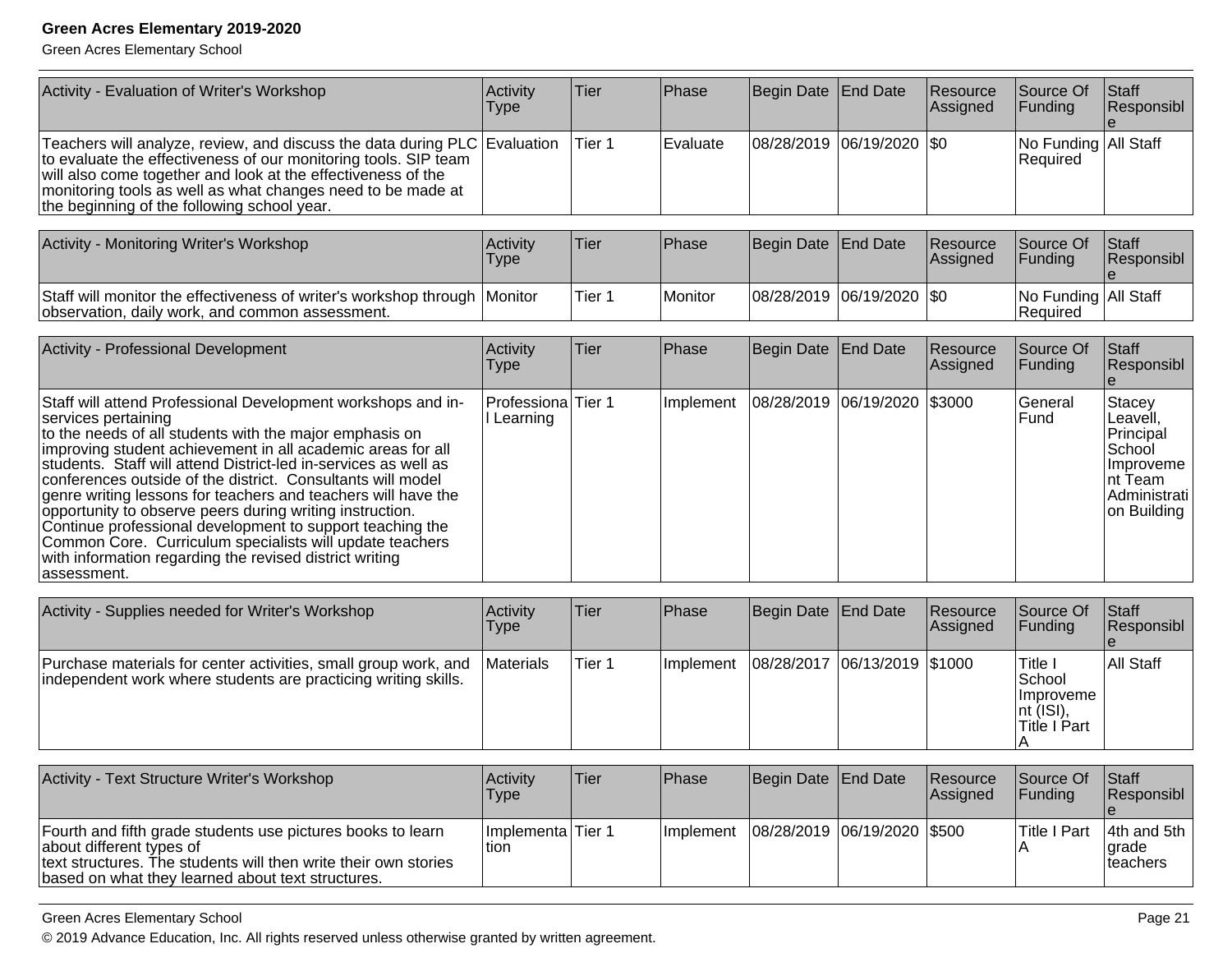## **Goal 4: Professional Learning Community**

#### **Measurable Objective 1:**

collaborate to monitor, evaluate, and analyze our reading, writing, math, science, and social studies goals by 06/30/2018 as measured by completion of districtprovided feedback forms that will reflect the outcomes of staff discussion.

#### **Strategy 1:**

PLC - Staff will collaborate as a professional learning community to strengthen the vertical and horizontal alignment between curriculum, instruction and assessment practices in all core and elective content areas. (NEW Strategy; expectation is all schools embed this strategy into their revised SIP)

#### PLC framework:

- Staff will align instruction (lesson planning) with district curriculum and pacing guides.
- Staff will increase understanding of utilizing high-leverage, research-based instructional strategies in order to improve the impact of effective instruction on student achievement.
- Staff will create, implement and analyze building and district-level common assessments' results to drive instruction.
- Staff will implement a MTSS process (plan for in-class and school-level intervention/enrichment) to ensure all students' growth in achievement and behavioral success.
- • Staff will monitor and analyze the impact of adult implementation of instructional strategies and activities on student achievement.

#### Category: Other - Curriculum

 Research Cited: Professional Learning Communities at Work, R. DuFour (1998); Whatever It Takes, R. DuFour (2004); Learning by Doing, T. Many (2012); ResultsNOW, M. Schmoker;.

Tier I: The Forgotten Tier, J. Allain (2011); Visual Learning, J. Hattie (2009); Common Formative Assessment, Bailey and Jakicic (2014).

Tier: Tier 1

| <b>Activity - Readiness</b>                                                                                                                                                                                                                                                                                           | Activity<br><b>Type</b> | Tier   | Phase            | Begin Date End Date |                           | Resource<br>Assigned | Source Of<br> Funding | <b>Staff</b><br>Responsibl                  |
|-----------------------------------------------------------------------------------------------------------------------------------------------------------------------------------------------------------------------------------------------------------------------------------------------------------------------|-------------------------|--------|------------------|---------------------|---------------------------|----------------------|-----------------------|---------------------------------------------|
| High leverage, Instructional strategies PD:<br>(Examples might include: PLC, MTSS, :ILC<br>Process-unpacking standards and development of writing<br>standards-aligned common assessments)<br>PD: Tier I Curriculum-What we teach; how we teach (identify<br>specific support needed)<br>PD: Data Analysis/Dialogues; | Getting<br>Ready        | Tier 1 | Getting<br>Ready |                     | 08/28/2019 06/19/2020 \$0 |                      | lGeneral<br>lFund     | Building<br><i>Iprincipal</i><br>land staff |
| Conduct: Staff Pre- PLC Survey                                                                                                                                                                                                                                                                                        |                         |        |                  |                     |                           |                      |                       |                                             |

#### Green Acres Elementary School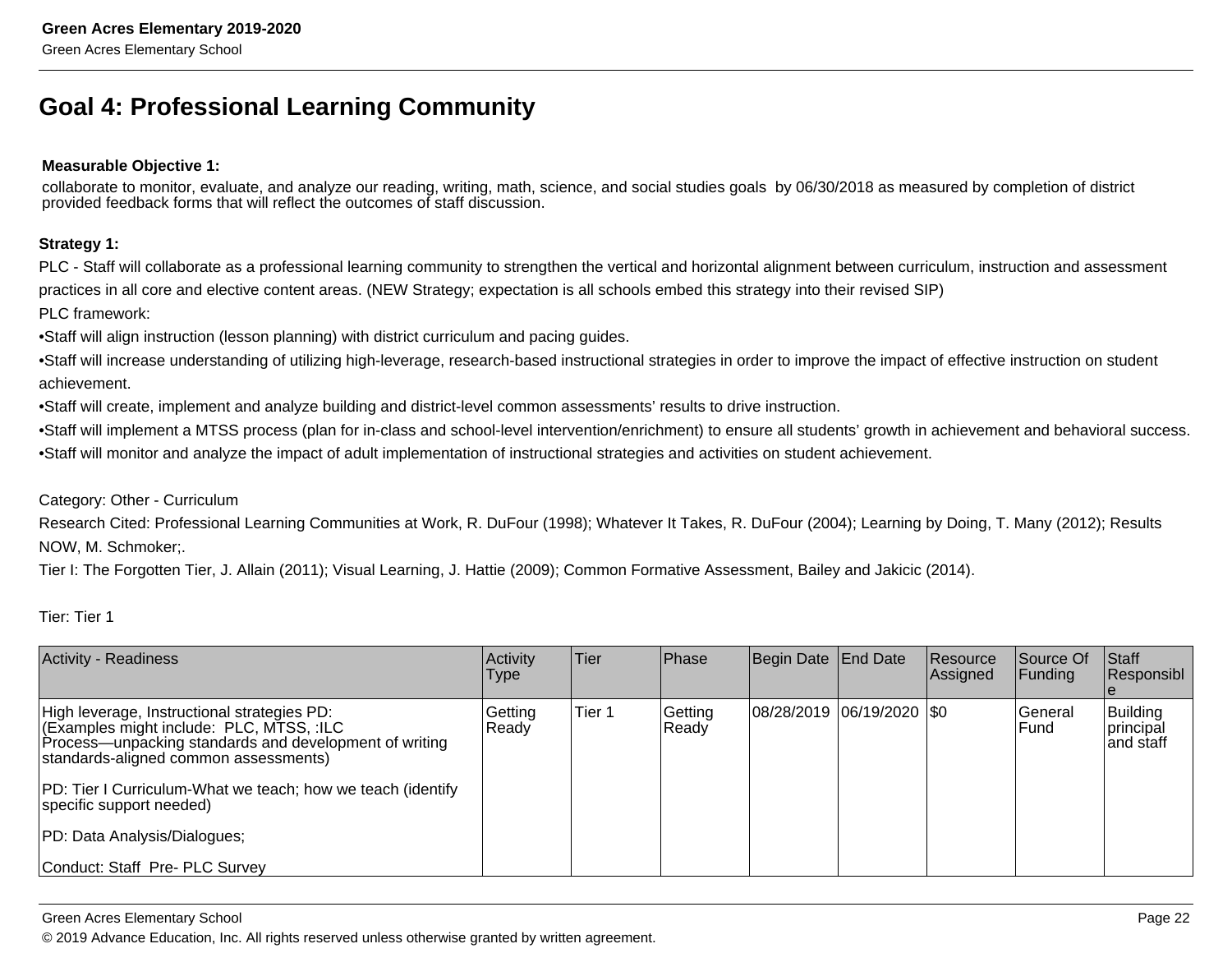| Activity - Implementation                                                                                                                                                                                                                                                                                         | Activity                  | Tier              | Phase     | <b>Begin Date</b> | <b>End Date</b> | Resource             | Source Of<br>Funding  | Staff<br>Responsibl                |
|-------------------------------------------------------------------------------------------------------------------------------------------------------------------------------------------------------------------------------------------------------------------------------------------------------------------|---------------------------|-------------------|-----------|-------------------|-----------------|----------------------|-----------------------|------------------------------------|
|                                                                                                                                                                                                                                                                                                                   | <b>Type</b>               |                   |           |                   |                 | Assigned             |                       |                                    |
| Participate in timely PLC/DSIT meetings utilizing district<br>framework and monitoring tools                                                                                                                                                                                                                      | Implementa Tier 1<br>tion |                   | Implement | 08/28/2019        | 06/19/2020      | \$0                  | General<br>Fund       | Building<br>principal<br>and staff |
| Implement MTSS Process and intervention team meetings                                                                                                                                                                                                                                                             |                           |                   |           |                   |                 |                      |                       |                                    |
| Create, implement, analyze results of common assessments                                                                                                                                                                                                                                                          |                           |                   |           |                   |                 |                      |                       |                                    |
| Activity - Monitoring of Adult Implementation Activities                                                                                                                                                                                                                                                          | Activity<br><b>Type</b>   | Tier              | Phase     | <b>Begin Date</b> | <b>End Date</b> | Resource<br>Assigned | Source Of<br>Funding  | Staff<br>Responsibl                |
| Administrator/Peer Observations/Walkthroughs                                                                                                                                                                                                                                                                      | Monitor                   | Tier <sub>1</sub> | Monitor   | 08/28/2019        | 06/19/2020      | \$0                  | General<br>Fund       | Building<br>principal              |
| Sign in sheets/agendas and minutes                                                                                                                                                                                                                                                                                |                           |                   |           |                   |                 |                      |                       | and staff                          |
| Quarterly Rpts to BOE, MDE                                                                                                                                                                                                                                                                                        |                           |                   |           |                   |                 |                      |                       |                                    |
| Common assessment review using rubric                                                                                                                                                                                                                                                                             |                           |                   |           |                   |                 |                      |                       |                                    |
| Activity - Analyzing/Evaluating Activities                                                                                                                                                                                                                                                                        | Activity<br><b>Type</b>   | Tier              | Phase     | <b>Begin Date</b> | <b>End Date</b> | Resource<br>Assigned | Source Of<br>Funding  | <b>S</b> taff<br>Responsibl        |
| Data analysis of common and state assessments, perception,<br>process and demographic data                                                                                                                                                                                                                        | Evaluation                | Tier 1            | Evaluate  | 08/28/2019        | 06/19/2020      | \$0                  | General<br>Fund       | Building<br>principal<br>and staff |
| Complete AdvancED Interim Self- Assessment<br>and Parent, Student and Staff Survey                                                                                                                                                                                                                                |                           |                   |           |                   |                 |                      |                       |                                    |
| Conduct Post-PLC Staff Survey and analysis                                                                                                                                                                                                                                                                        |                           |                   |           |                   |                 |                      |                       |                                    |
| Activity - Professional Development/Interactive Workshop                                                                                                                                                                                                                                                          | Activity<br><b>Type</b>   | Tier              | Phase     | <b>Begin Date</b> | <b>End Date</b> | Resource<br>Assigned | Source Of<br>Funding  | Staff<br>Responsibl                |
| Huda Essa will provide engaging learning opportunities and on<br>the following topics interactive workshops; diversity, cultural<br>competency, strengthening communication with empathy with<br>those who speak English as a second language and identifying<br>the benefits of embracing and valuing diversity. | Professiona<br>I Learning | Tier <sub>1</sub> | Implement | 09/04/2018        | 06/14/2019      | \$3000               | Title I<br>Schoolwide | All Staff                          |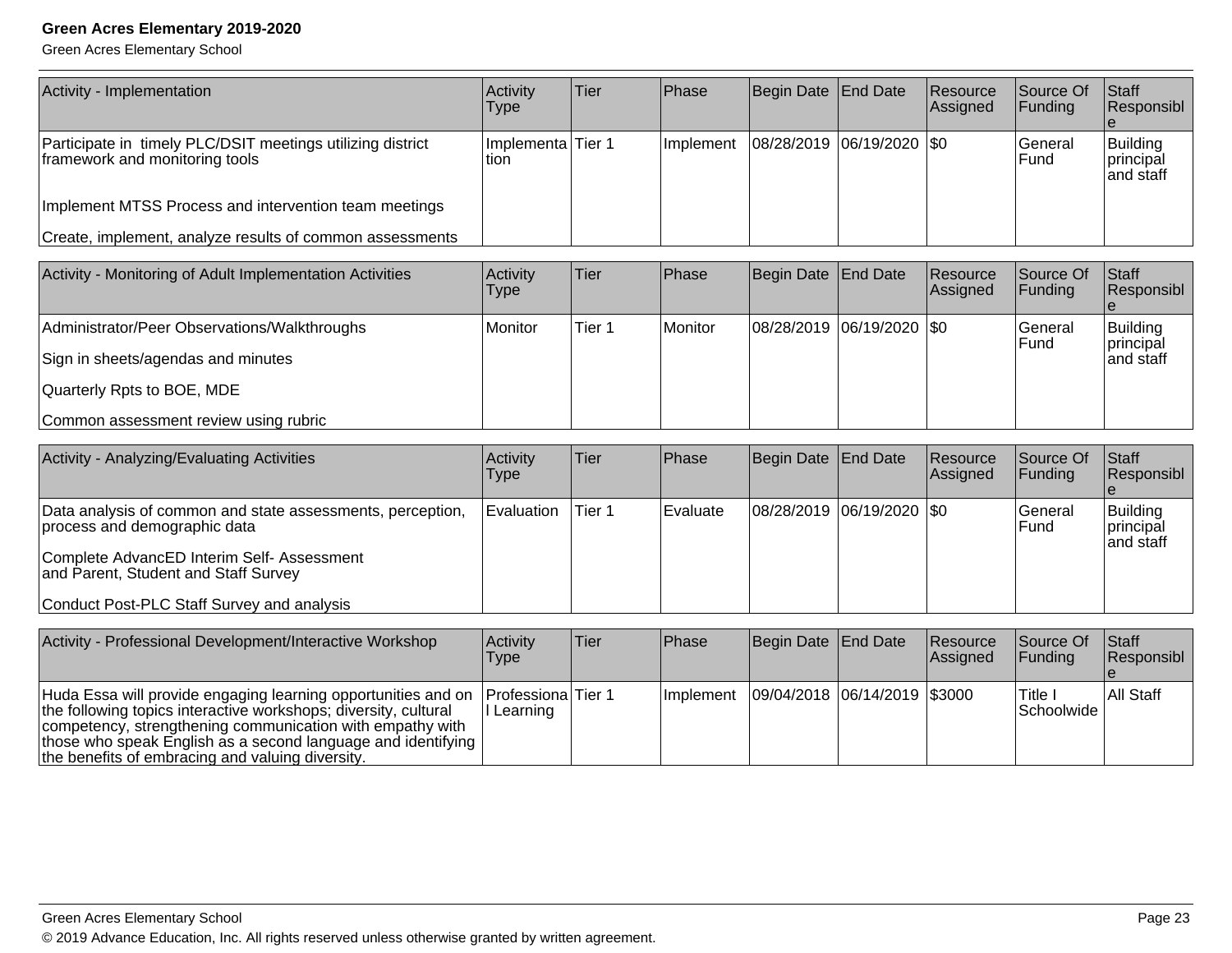## **Activity Summary by Funding Source**

#### **Below is a breakdown of your activities by funding source**

#### **Other**

| <b>Activity Name</b>                        | <b>Activity Description</b>                                                                                                                                                                                               | <b>Activity</b><br>Type           | 'Tier  | <b>Phase</b>      | Begin Date End Date         | <b>Resource</b><br><b>Assigned</b> | <b>Staff</b><br>Responsibl                     |
|---------------------------------------------|---------------------------------------------------------------------------------------------------------------------------------------------------------------------------------------------------------------------------|-----------------------------------|--------|-------------------|-----------------------------|------------------------------------|------------------------------------------------|
| Language Acquisition<br>Intervention Groups | Language Acquisition teacher and aide will<br>provide small group guided reading addtional<br>support in the area of language arts to Tier 2 and<br>Tier 3 students identified as having English as a<br>second language. | l Academic<br>Support<br> Program | Tier 2 | <b>Ilmplement</b> | 08/28/2019  06/19/2020  \$0 |                                    | Language<br>Acquisition<br>Teacher<br>and aide |

#### **Title I Part A**

| <b>Activity Name</b>                                  | <b>Activity Description</b>                                                                                                                                                                                                                                                                   | Activity<br>Type               | Tier   | Phase            | Begin Date | <b>End Date</b>              | Resource<br>Assigned | <b>Staff</b><br>Responsibl                                                                                                                         |
|-------------------------------------------------------|-----------------------------------------------------------------------------------------------------------------------------------------------------------------------------------------------------------------------------------------------------------------------------------------------|--------------------------------|--------|------------------|------------|------------------------------|----------------------|----------------------------------------------------------------------------------------------------------------------------------------------------|
| Supplies needed for<br>Writer's Workshop              | Purchase materials for center activities, small<br>group work, and independent work where students<br>are practicing writing skills.                                                                                                                                                          | Materials                      | Tier 1 | Implement        |            | 08/28/2017 06/13/2019 \$500  |                      | All Staff                                                                                                                                          |
| Supplies Needed for<br><b>Small Group Instruction</b> | Purchase materials for center activities, small<br>group work and independent work<br>as need for small group instruction.                                                                                                                                                                    | Materials                      | Tier 2 | Implement        |            | 08/28/2019 06/19/2020 \$250  |                      | All Staff                                                                                                                                          |
| Purchase materials for<br>Daily Five                  | Fees to support program set up, presenters, as<br>well as purchase of tablets and any other<br>materials for activities, small group work, and<br>independent work where students are engaged in<br>Daily Five (language arts) rounds.                                                        | <b>Materials</b>               | Tier 1 | Implement        |            | 08/28/2019 06/19/2020 \$4000 |                      | All Staff                                                                                                                                          |
| Add+Vantage Math<br><b>Recovery Training</b>          | Title I and Language Acquisition Teachers are<br>being trained in the AVMR program. This program<br>is designed to support students who are<br>performing below grade level in math by teaching<br>specific skills for addition and subtraction, place<br>value, multiplication and division. | Academic<br>Support<br>Program | Tier 3 | Getting<br>Ready | 08/28/2019 | 06/19/2020                   | \$2000               | Title I<br>Teacher(s)<br>Language<br>Acquisition<br>Teacher<br>Resource<br>Room<br><b>Teachers</b><br>Special Ed<br>staff<br>Classroom<br>teachers |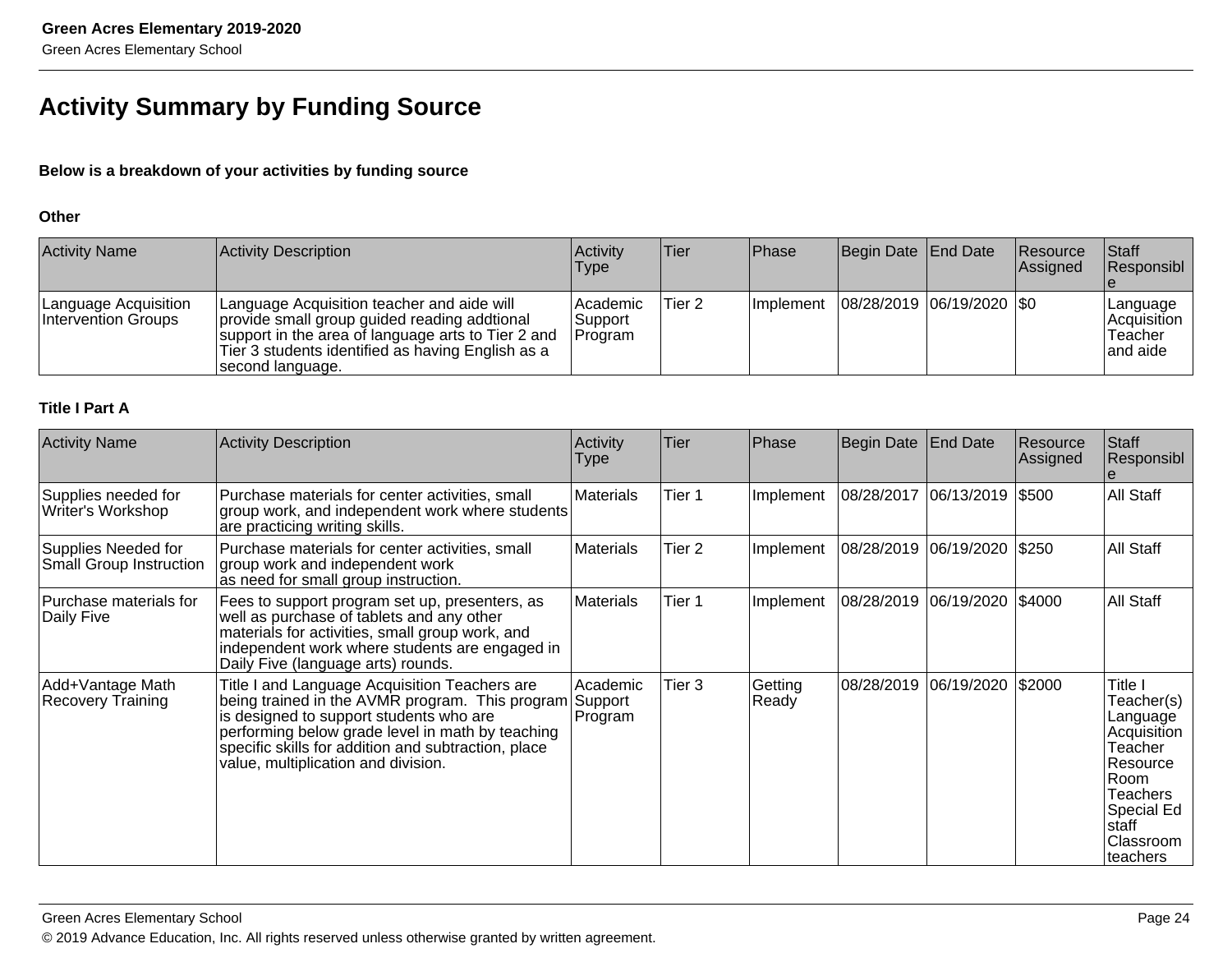Green Acres Elementary School

| Reading A-Z/Raz Kids                               | Title I students that work with the Title I teacher on<br>a regular basis, ELL students that work with the<br>Language Acquisition teacher on a regular basis,<br>and resource room students will have access to<br>RAZ Kids. All teachers in Grades K-2 as well as<br>teachers in grades 3-5 who request student<br>support will be able to access Reading A-Z to<br>support learners at all Tiers in the classroom. | lAcademic<br>Support<br>Program          | Tier <sub>2</sub> | Implement | 08/28/2019 06/19/2020  |            | \$3000 | Stacey<br>Leavell<br>Title I<br>Teacher<br>Language<br>Acquisition<br>Teacher<br>Resource<br>Room<br>Teacher<br>classroom<br>teachers         |
|----------------------------------------------------|-----------------------------------------------------------------------------------------------------------------------------------------------------------------------------------------------------------------------------------------------------------------------------------------------------------------------------------------------------------------------------------------------------------------------|------------------------------------------|-------------------|-----------|------------------------|------------|--------|-----------------------------------------------------------------------------------------------------------------------------------------------|
| <b>Supplies for Daily Five</b>                     | Purchase tablets and any other materials for<br>activities, small group work, and independent work<br>where students are engaged in Daily Five<br>(language arts) rounds. Also use to pay the fees<br>to support the program.                                                                                                                                                                                         | Materials                                | Tier 1            | Implement | 08/28/2019 06/19/2020  |            | \$4000 | <b>All Staff</b>                                                                                                                              |
| Daily 5 Training                                   | Teacher in-service on implementing the Daily 5<br>structure into the elementary classroom as<br>needed.                                                                                                                                                                                                                                                                                                               | Professiona<br>I Learning                | Tier 1            | Monitor   | 08/28/2019             | 06/19/2020 | \$500  | <b>Stacey</b><br>Leavell<br>Administrati<br>on Building                                                                                       |
| Daily Five Work on<br>Writing                      | K-5 teachers will teach writing strategy lessons<br>and allow time for students to try the strategy<br>within the Daily 5 structure.                                                                                                                                                                                                                                                                                  | Other,<br>Academic<br>Support<br>Program | Tier <sub>1</sub> | Implement | 08/28/2019 06/19/2020  |            | \$500  | $K-5$<br>Teachers,<br><b>ELL</b><br>Paraprofes<br>sionals,<br>Title I<br>Teacher                                                              |
| Additional Staff for<br>Differentiated Instruction | A Title I teacher, Title I aide, Language Acquisition<br>Teacher and Language Acquisition aide will work<br>in small groups<br>providing differentiated instruction.                                                                                                                                                                                                                                                  | Academic<br>Support<br>Program           | Tier <sub>2</sub> | Implement | 08/28/2019             | 06/19/2020 | \$1500 | Title I<br>Teacher<br>Title I<br>Paraprofes<br>sional<br>Language<br>Acquisition<br>Teacher<br>Language<br>Acquisiton<br>Paraprofes<br>sional |
| Reading Coaching.                                  | Research Based Guided All teachers will be provided instruction on<br>Research Based Guided Reading Coaching by<br>Toni Hall.                                                                                                                                                                                                                                                                                         | Professiona<br>Learning                  | Tier <sub>2</sub> | Implement | 08/28/2019             | 06/19/2020 | \$3000 | Stacey<br>Leavell                                                                                                                             |
| Reading Coaching.                                  | Research Based Guided   Teachers will receive direct instruction on<br>Research Based Guided Reading Coaching.                                                                                                                                                                                                                                                                                                        | Professiona<br>Learning                  | Tier 1            | Implement | 08/28/2019             | 06/19/2020 | \$3000 | Stacey<br>Leavell                                                                                                                             |
| Supplies Needed for<br>Differentiated Instruction  | Purchase materials for center activities, small<br>group work and independent work<br>as needed for use during differentiated instruction.                                                                                                                                                                                                                                                                            | Materials                                | Tier 1            | Implement | 08/28/2019  06/19/2020 |            | \$250  | <b>All Staff</b>                                                                                                                              |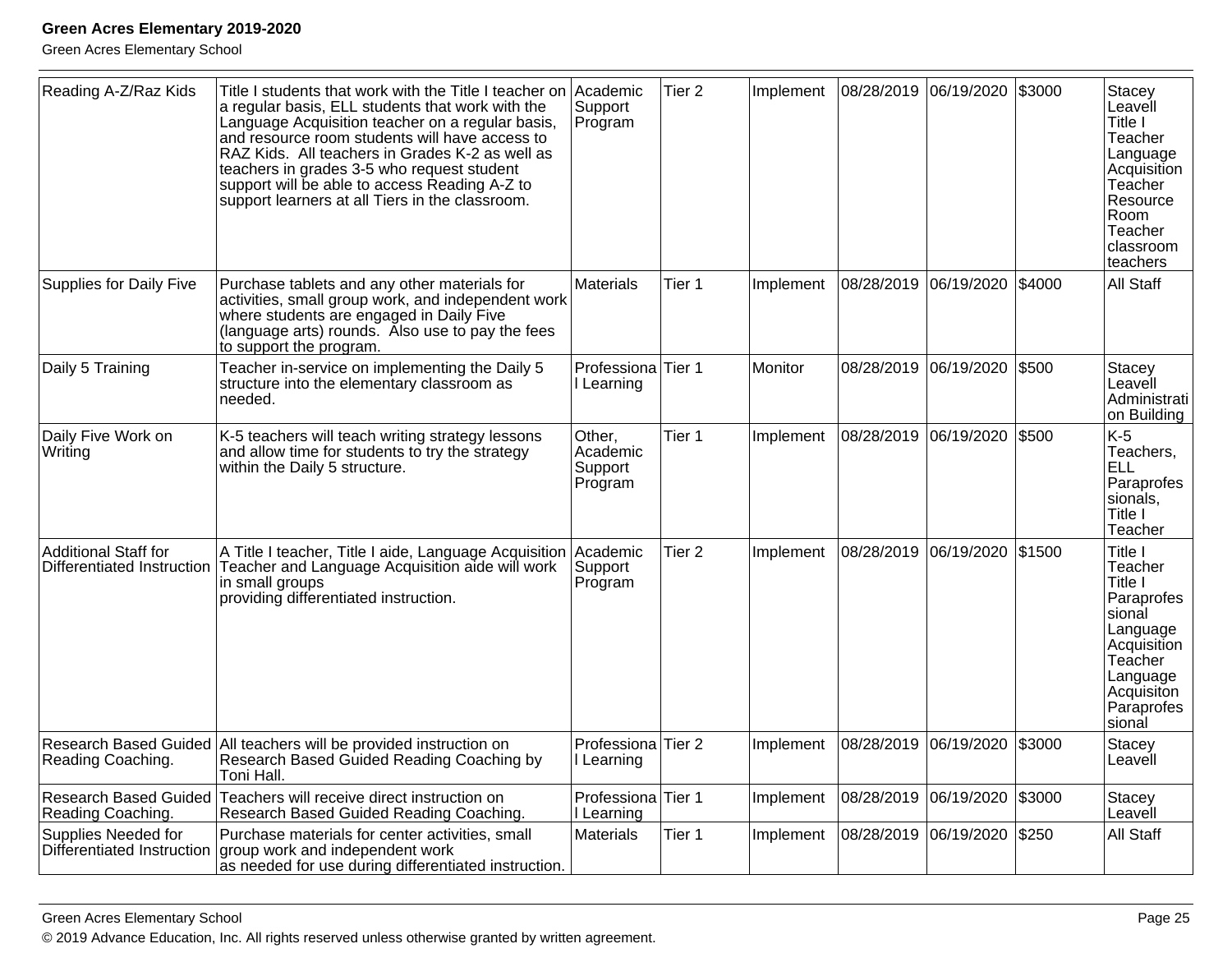| Add+Vantage Math<br>Recovery   | Title I and Language Acquisition Teachers are<br>being trained in the AVMR program. This program Support<br>is designed to support students who are<br>performing below grade level in math by teaching<br>specific skills for addition and subtraction, place<br>value, multiplication and division. | Academic<br>Program            | Tier <sub>3</sub> | Getting<br>Ready |            | 08/28/2019 06/19/2020 \$2000  |       | Title I<br>Teacher(s)<br>Language<br>Acquisition<br>Teacher                                                                                                                                                                      |
|--------------------------------|-------------------------------------------------------------------------------------------------------------------------------------------------------------------------------------------------------------------------------------------------------------------------------------------------------|--------------------------------|-------------------|------------------|------------|-------------------------------|-------|----------------------------------------------------------------------------------------------------------------------------------------------------------------------------------------------------------------------------------|
| Additional Staff               | Classroom teachers, Title I teachers and/or the<br>Title I paraprofessional, TC and/or Resource<br>Room Teacher will work in small groups providing<br>differentiated instruction.                                                                                                                    | Academic<br>Support<br>Program | Tier <sub>2</sub> | Implement        | 08/28/2019 | 06/19/2020 \$0                |       | Classroom<br><b>Teachers</b><br>Title I<br>Teachers<br>Title I<br>Paraprofes<br>siional<br><b>TC</b><br>Resource<br>Room<br>Teacher                                                                                              |
| Supplies Needed for<br>MTSS    | Purchase materials as needed to use with children Materials<br>during the implementation MTSS.                                                                                                                                                                                                        |                                | Tier <sub>2</sub> | Implement        | 08/28/2019 | 06/19/2020                    | \$500 | All Staff                                                                                                                                                                                                                        |
| Supplies Needed for<br>Maps    | Purchase materials needed for teachers to use<br>Teaching Using Thinking Thinking Maps with students during small and<br>whole group instruction.                                                                                                                                                     | <b>Materials</b>               | Tier 1            | Implement        |            | 08/28/2019  06/19/2020  \$500 |       | <b>New Staff</b><br>that receive<br>Thinking<br>Map<br>training<br>Stacey<br>Leavell                                                                                                                                             |
| <b>Small Group Instruction</b> | Teachers as well as Title I<br>teachers/paraprofessional, Language Acquisition<br>Teacher/Paraprofessionals, TC and Resource<br>Room teacher to provide small group instruction at<br>students ability level.                                                                                         | <b>Direct</b><br>Instruction   | Tier <sub>2</sub> | Implement        | 08/28/2019 | 06/19/2020                    | \$250 | $K-5$<br><b>Teachers</b><br>Title I<br><b>Teachers</b><br>Title I<br>Paraprofes<br>sionals<br>Language<br>Acquisition<br>Teacher<br>Language<br>Acquisition<br>Paraprofes<br>sional<br><b>TC</b><br>Resource<br>Room<br>lTeacher |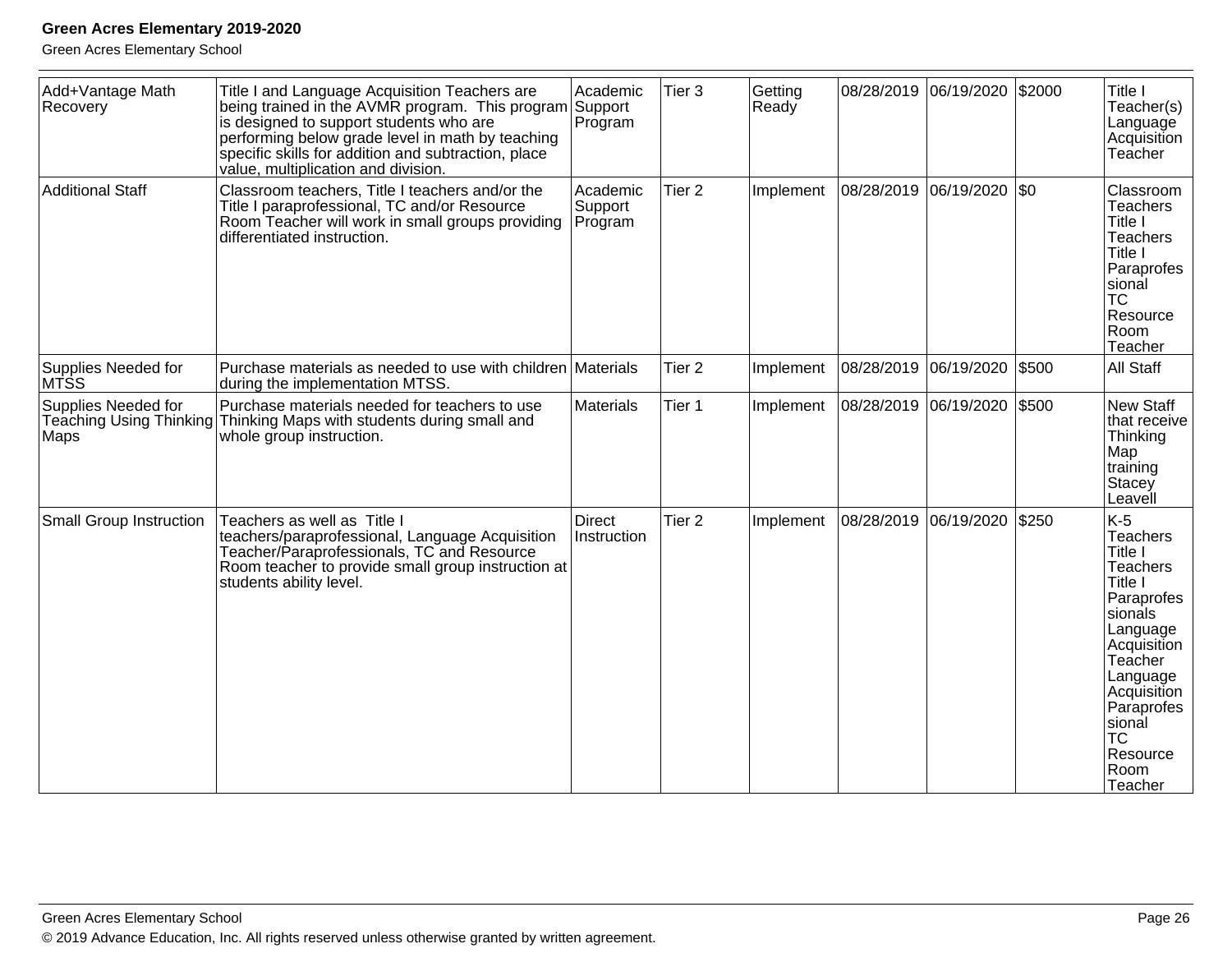| <b>Small Group Instruction</b>                    | Title I Teacher, Language Acquisition Teacher and<br>Language Acquisition paraprofessional will<br>provide individualized small group instruction for<br>students at risk using LLI.                                                                                                                                              | Direct<br>Instruction                      | Tier <sub>2</sub> | Implement | 08/28/2019 06/19/2020  | \$2000   | Title I<br>Teacher<br>Language<br>Acquisition<br>Teacher<br>and/or<br>Language<br>Acquisition<br>Paraprofes<br>sional |
|---------------------------------------------------|-----------------------------------------------------------------------------------------------------------------------------------------------------------------------------------------------------------------------------------------------------------------------------------------------------------------------------------|--------------------------------------------|-------------------|-----------|------------------------|----------|-----------------------------------------------------------------------------------------------------------------------|
| Title I Teacher<br>Intervention Groups            | Green Acres has a full-time Title I Intervention<br>teacher. The teacher services Tier 2 and Tier 3<br>students in grades K-5 reading and writing.<br>Groups are assessed every 10 weeks and<br>students within these groups may be changed<br>based on academic gains and needs.                                                 | l Academic<br>Support<br>Program           | Tier <sub>2</sub> | Implement | 08/28/2019  06/19/2020 | \$135000 | Title I<br>Teacher<br>Title I<br>Paraprofes<br>sional                                                                 |
| Positive Behavior<br>Support                      | Green Acres staff will create and begin<br>implementation of behavior support systems for<br>students TK-5.                                                                                                                                                                                                                       | Behavioral<br>Support<br>Program           | Tier 1            | Implement | 08/28/2019 06/19/2020  | \$1000   | Stacey<br>Leavell<br>Counselor<br>Social<br>Worker                                                                    |
| Supplies Needed for<br>Differentiated Instruction | Purchase materials for center activities, small<br>group work and independent work<br>as needed for use during differentiated instruction.                                                                                                                                                                                        | Materials                                  | Tier 1            | Implement | 08/28/2019 06/19/2020  | \$500    | All Staff                                                                                                             |
| <b>Text Structure Writer's</b><br>Workshop        | Fourth and fifth grade students use pictures books<br>to learn about different types of<br>text structures. The students will then write their<br>own stories based on what they learned about text<br>structures.                                                                                                                | Implementa<br>ltion                        | Tier 1            | Implement | 08/28/2019 06/19/2020  | \$500    | 4th and 5th<br>grade<br>teachers                                                                                      |
| Supplies Needed for<br>Guided Reading             | Purchase tablets, read-aloud books, picture<br>books, rolling carts, independent books and any<br>other additional materials needed for independent<br>work, center activities, and small group work while<br>students are engaged in guided reading as well as<br>fees to support the program.                                   | <b>Materials</b>                           | Tier 1            | Implement | 08/28/2019 06/19/2020  | \$12000  | All Staff                                                                                                             |
| Schoolwide Title 1<br>Nights                      | Green Acres parents and students are invited to<br>an evening of math instruction to<br>increase skills related to the Math Common Core<br>at each grade level. There are two math related<br>Title I Nights planned for the 2017-2018 school<br>year. There is a STEM Night in January and a<br>Game Night in February.          | Parent<br>Involvemen                       | Tier 1            | Implement | 08/28/2019 06/19/2020  | \$250    | all staff<br>Stacey<br>Leavell,<br>Principal                                                                          |
| Scholastic News                                   | Classroom teachers use weekly editions of<br>Scholastic News to support close and critical<br>reading strategies, to build academic vocabulary,<br>identify text features and relate reading to current<br>events. Scholastic News supports all curriculum<br>areas including language arts, math, social studies<br>and science. | Materials,<br><b>Direct</b><br>Instruction | Tier 1            | Implement | 08/28/2019 06/19/2020  | \$2000   | Stacey<br>Leavell<br>Classroom<br><b>Teachers</b>                                                                     |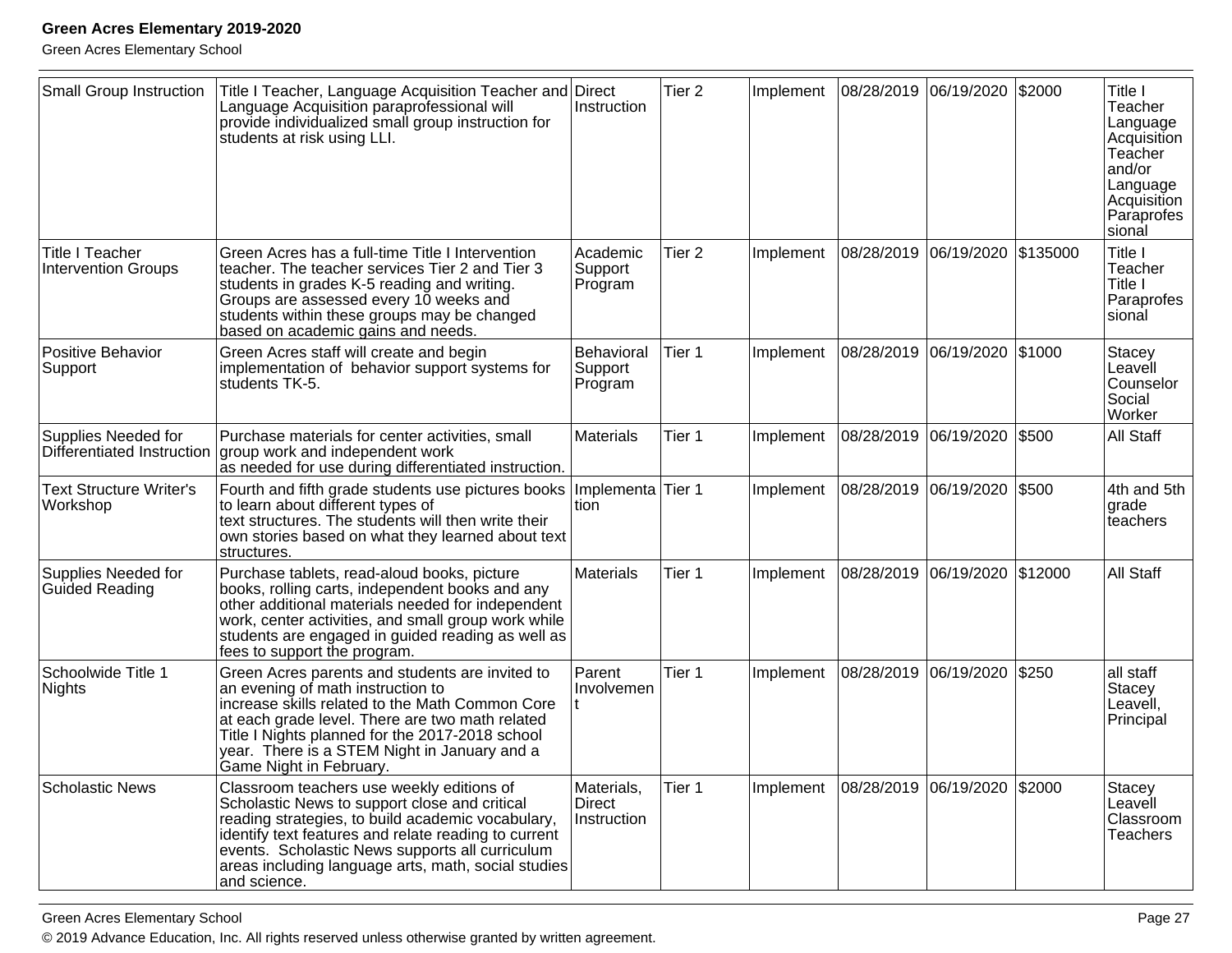Green Acres Elementary School

| Professional<br>Development   | Staff will attend Professional Development<br>workshops and in-services pertaining to the needs<br>of all students with the major emphasis on<br>improving student achievement in all academic<br>areas for all students. Staff will attend District-led<br>in-services as well as conferences outside of the<br>district. Consultants will model genre and guided<br>reading lessons for teachers and teachers will<br>have the opportunity to observe peers during<br>guided reading instruction. Continue professional<br>development to support teaching the Common<br>Core. | Professiona Tier 1<br>I Learning,<br>Supplemen<br>tal<br><b>Materials</b> | Implement | 08/28/2019  06/19/2020  \$1500 |       | Administrati<br>on Building<br>Curriculum<br>Specialists<br>Early<br>Literacy<br>Specialist<br>Stacey<br>Leavell<br>All Green<br><b>Acres Staff</b> |
|-------------------------------|----------------------------------------------------------------------------------------------------------------------------------------------------------------------------------------------------------------------------------------------------------------------------------------------------------------------------------------------------------------------------------------------------------------------------------------------------------------------------------------------------------------------------------------------------------------------------------|---------------------------------------------------------------------------|-----------|--------------------------------|-------|-----------------------------------------------------------------------------------------------------------------------------------------------------|
|                               | Beginning in 2016-2017 school year, the district<br>assigned an Early Literacy Specialist to each<br>elementary building. This person provides 1:1<br>training with regard to assessing student needs<br>and addressing the deficits within guided reading<br>groups. Teachers in K-3 have worked or are<br>working with the Early Literacy Specialist using<br>strategies presented in Jan Richardson's book,<br>"Next Steps Forward in Guided Reading".                                                                                                                        |                                                                           |           |                                |       |                                                                                                                                                     |
| l Professional<br>Development | Continued instructional support for implementing<br>the Daily 5 structure into the elementary<br>classroom.                                                                                                                                                                                                                                                                                                                                                                                                                                                                      | Professiona Tier 1<br>Learning                                            | Implement | 08/28/2019  06/19/2020         | \$500 | Curriculum<br>specialists<br>(Administra<br>tion<br>Building)<br>Stacey<br>Leavell,<br>principal<br>Istaff                                          |

#### **General Fund**

| <b>Activity Name</b>                                  | Activity Description                                                                                                                                                                                                                       | Activity<br><b>Type</b>       | <b>Tier</b> | Phase     | Begin Date End Date            | Resource<br>Assigned | Staff<br>Responsibl       |
|-------------------------------------------------------|--------------------------------------------------------------------------------------------------------------------------------------------------------------------------------------------------------------------------------------------|-------------------------------|-------------|-----------|--------------------------------|----------------------|---------------------------|
| Math Tasks                                            | Teachers will use District Math Tasks to support<br>students with identifying problem solving<br>strategies. The District also provides math tasks<br>that have been adapted for the ELL population as<br>well as for struggling students. | <b>Direct</b><br>⊺Instruction | Tier 1      | Implement | 08/28/2019 06/19/2020 \$100    |                      | IInstructiona<br>ll staff |
| Supplies Needed for<br><b>Small Group Instruction</b> | Purchase materials for center activities, small<br>group work and independent work<br>as need for small group instruction.                                                                                                                 | Materials                     | Tier 2      | Implement | 08/28/2019  06/19/2020   \$250 |                      | IAII Staff                |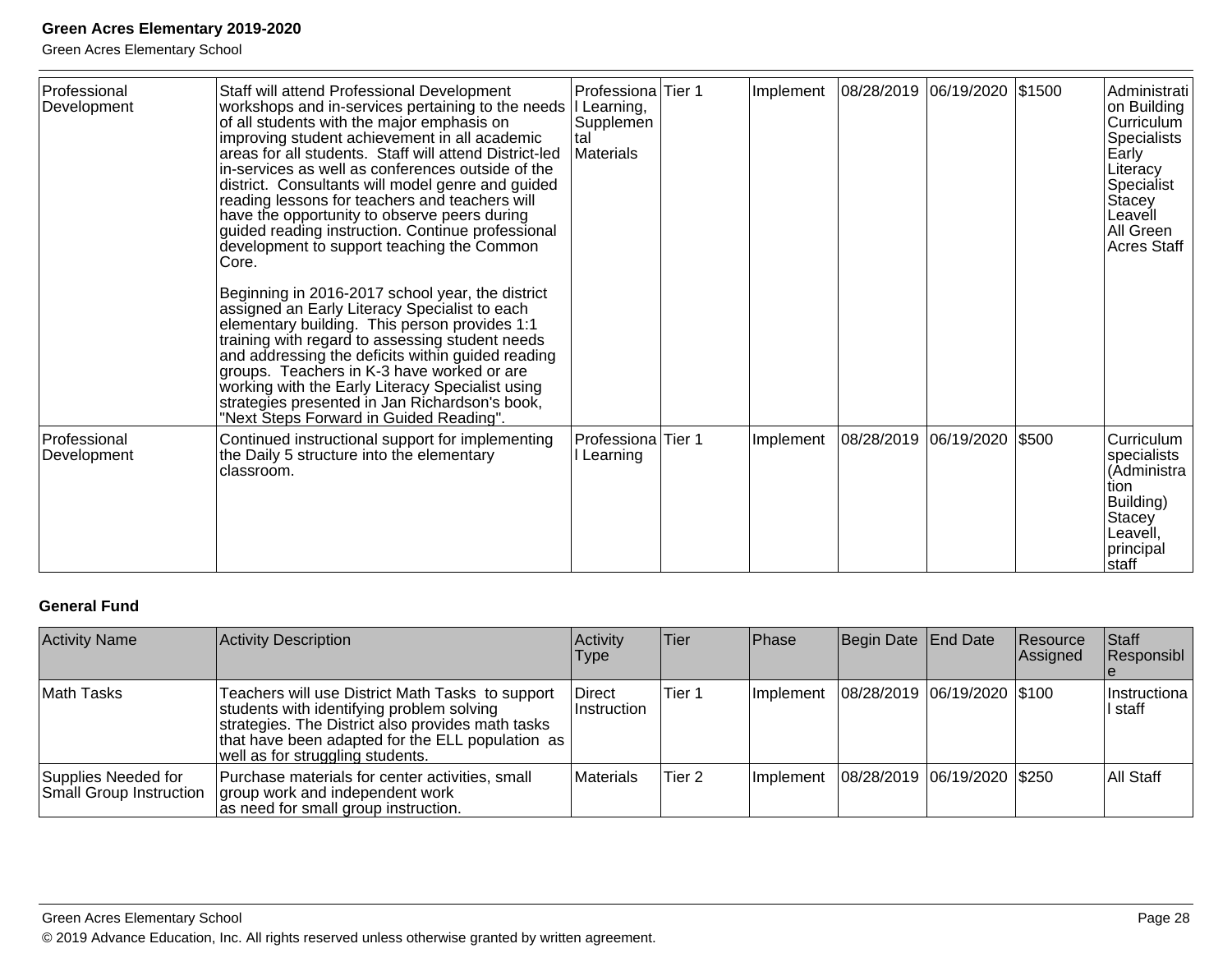| Small Group Instruction                           | Teachers as well as Title I<br>teachers/paraprofessional, Language Acquisition<br>Teacher/Paraprofessionals, TC and Resource<br>Room teacher to provide small group instruction at<br>students ability level.                                                                                                                                                                                                                                                                                                                                                                                                                                                                        | <b>Direct</b><br>Instruction     | Tier <sub>2</sub> | Implement | 08/28/2019 06/19/2020 |            | \$250  | $K-5$<br><b>Teachers</b><br>Title I<br><b>Teachers</b><br>Title I<br>Paraprofes<br>sionals<br>Language<br>Acquisition<br>Teacher<br>Language<br>Acquisition<br>Paraprofes<br>sional<br> TC<br>Resource<br>Room<br>Teacher |
|---------------------------------------------------|--------------------------------------------------------------------------------------------------------------------------------------------------------------------------------------------------------------------------------------------------------------------------------------------------------------------------------------------------------------------------------------------------------------------------------------------------------------------------------------------------------------------------------------------------------------------------------------------------------------------------------------------------------------------------------------|----------------------------------|-------------------|-----------|-----------------------|------------|--------|---------------------------------------------------------------------------------------------------------------------------------------------------------------------------------------------------------------------------|
| Supplies Needed for<br>Differentiated Instruction | Purchase materials for center activities, small<br>group work and independent work<br>as needed for use during differentiated instruction.                                                                                                                                                                                                                                                                                                                                                                                                                                                                                                                                           | <b>Materials</b>                 | Tier 1            | Implement | 08/28/2019            | 06/19/2020 | \$500  | All Staff                                                                                                                                                                                                                 |
| Professional<br>Development/Training              | Staff will receive training in differentiated<br>instruction for Tier 2 and 3 students from district<br>curriculum specialists and or outside conferences.<br>A minimum of 3 teachers will be trained in<br>Classroom Instruction that Works.                                                                                                                                                                                                                                                                                                                                                                                                                                        | Professiona Tier 1<br>Learning   |                   | Implement | 08/28/2019 06/19/2020 |            | \$2000 | Stacey<br>Leavell<br>Principal                                                                                                                                                                                            |
| Professional<br>Development                       | Staff will attend Professional Development<br>workshops and in-services pertaining<br>to the needs of all students with the major<br>emphasis on improving student achievement in all<br>academic areas for all students. Staff will attend<br>District-led in-services as well as conferences<br>outside of the district. Consultants will model<br>genre writing lessons for teachers and teachers<br>will have the opportunity to observe peers during<br>writing instruction. Continue professional<br>development to support teaching the Common<br>Core. Curriculum specialists will update teachers<br>with information regarding the revised district<br>writing assessment. | Professiona Tier 1<br>I Learning |                   | Implement | 08/28/2019            | 06/19/2020 | \$3000 | Stacey<br>Leavell,<br>Principal<br>School<br>Improveme<br>Int Team<br>Administrati<br>on Building                                                                                                                         |
| Professional<br>Development                       | Continued instructional support for implementing<br>the Daily 5 structure into the elementary<br>classroom.                                                                                                                                                                                                                                                                                                                                                                                                                                                                                                                                                                          | Professiona<br>I Learning        | Tier 1            | Implement | 08/28/2019            | 06/19/2020 | \$500  | Curriculum<br>specialists<br>(Administra<br>tion<br>Building)<br>Stacey<br>Leavell,<br>principal<br>staff                                                                                                                 |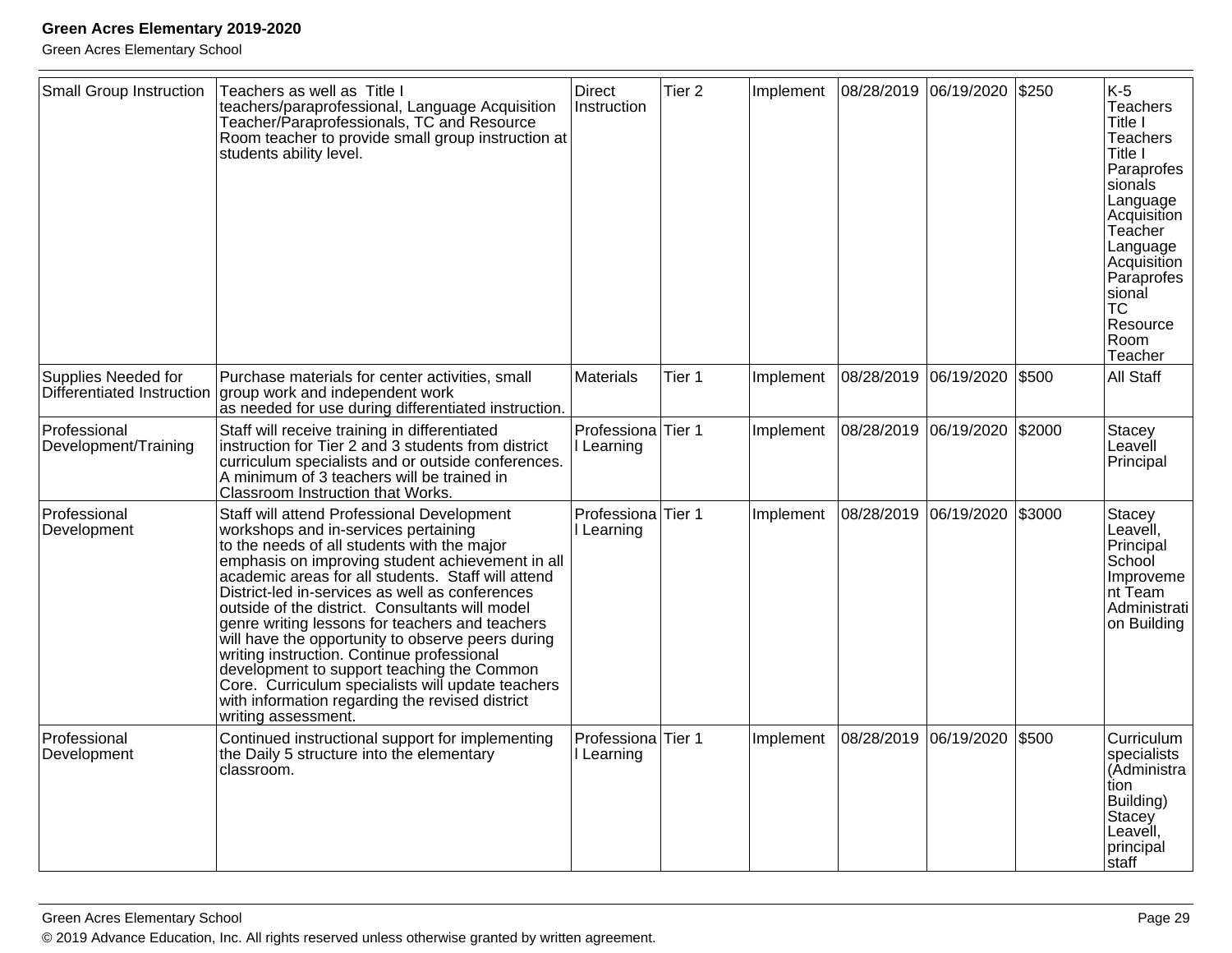| Purchase materials for<br>Daily Five | Fees to support program set up, presenters, as<br>well as purchase of tablets and any other<br>materials for activities, small group work, and<br>independent work where students are engaged in<br>Daily Five (language arts) rounds. | Materials                        | Tier 1            | Implement | 08/28/2019 06/19/2020 |                       | \$500  | All Staff                                                                                                              |
|--------------------------------------|----------------------------------------------------------------------------------------------------------------------------------------------------------------------------------------------------------------------------------------|----------------------------------|-------------------|-----------|-----------------------|-----------------------|--------|------------------------------------------------------------------------------------------------------------------------|
| Science Journals                     | Science Journals will be used by students to<br>explain concepts, create diagrams, and record<br>data for each science unit.                                                                                                           | <b>Direct</b><br>Instruction     | Tier 1            | Implement |                       | 08/28/2019 06/19/2020 | \$0    | Classroom<br><b>Teachers</b>                                                                                           |
| Math Journals                        | Teachers will use math journals to support<br>students with identifying problem solving<br>strategies.                                                                                                                                 | <b>Direct</b><br>Instruction     | Tier 1            | Implement |                       | 08/28/2019 06/19/2020 | \$100  | Classroom<br>lteachers                                                                                                 |
| Peer to Peer                         | General education and special education 3-5<br>students work with the social worker in small<br>groups to enhance social skills through activities<br>and games in a cooperative work environment.                                     | Behavioral<br>Support<br>Program | Tier <sub>2</sub> | Implement | 09/05/2017            | 06/13/2019            | \$250  | Social<br>Worker                                                                                                       |
| Content Area<br>Vocabulary           | Teachers will use informational texts from the<br>literacy library with all students to build academic<br>vocabulary in the areas of math, science and<br>social studies.                                                              | <b>Direct</b><br>Instruction     | Tier 1            | Implement |                       | 08/28/2019 06/19/2020 | \$0    | All staff                                                                                                              |
| Implementation                       | Participate in timely PLC/DSIT meetings utilizing<br>district framework and monitoring tools<br>Implement MTSS Process and intervention team<br>meetings<br>Create, implement, analyze results of common<br>assessments                | Implementa Tier 1<br>tion        |                   | Implement | 08/28/2019            | 06/19/2020            | \$0    | <b>Building</b><br>principal<br>and staff                                                                              |
| Supplies Needed for<br>Maps          | Purchase materials needed for teachers to use<br>Teaching Using Thinking Thinking Maps with students during small and<br>whole group instruction.                                                                                      | Materials                        | Tier 1            | Implement | 08/28/2019 06/19/2020 |                       | \$500  | <b>New Staff</b><br>that receive<br>Thinking<br>Map<br>training<br>Stacey<br>Leavell                                   |
| Small Group Instruction              | Title I Teacher, Language Acquisition Teacher and Direct<br>Language Acquisition paraprofessional will<br>provide individualized small group instruction for<br>students at risk using LLI.                                            | Instruction                      | Tier <sub>2</sub> | Implement | 08/28/2019            | 06/19/2020            | \$2000 | Title I<br>Teacher<br>Language<br>Acquisition<br>Teacher<br>and/or<br>Language<br>Acquisition<br>Paraprofes<br>Isional |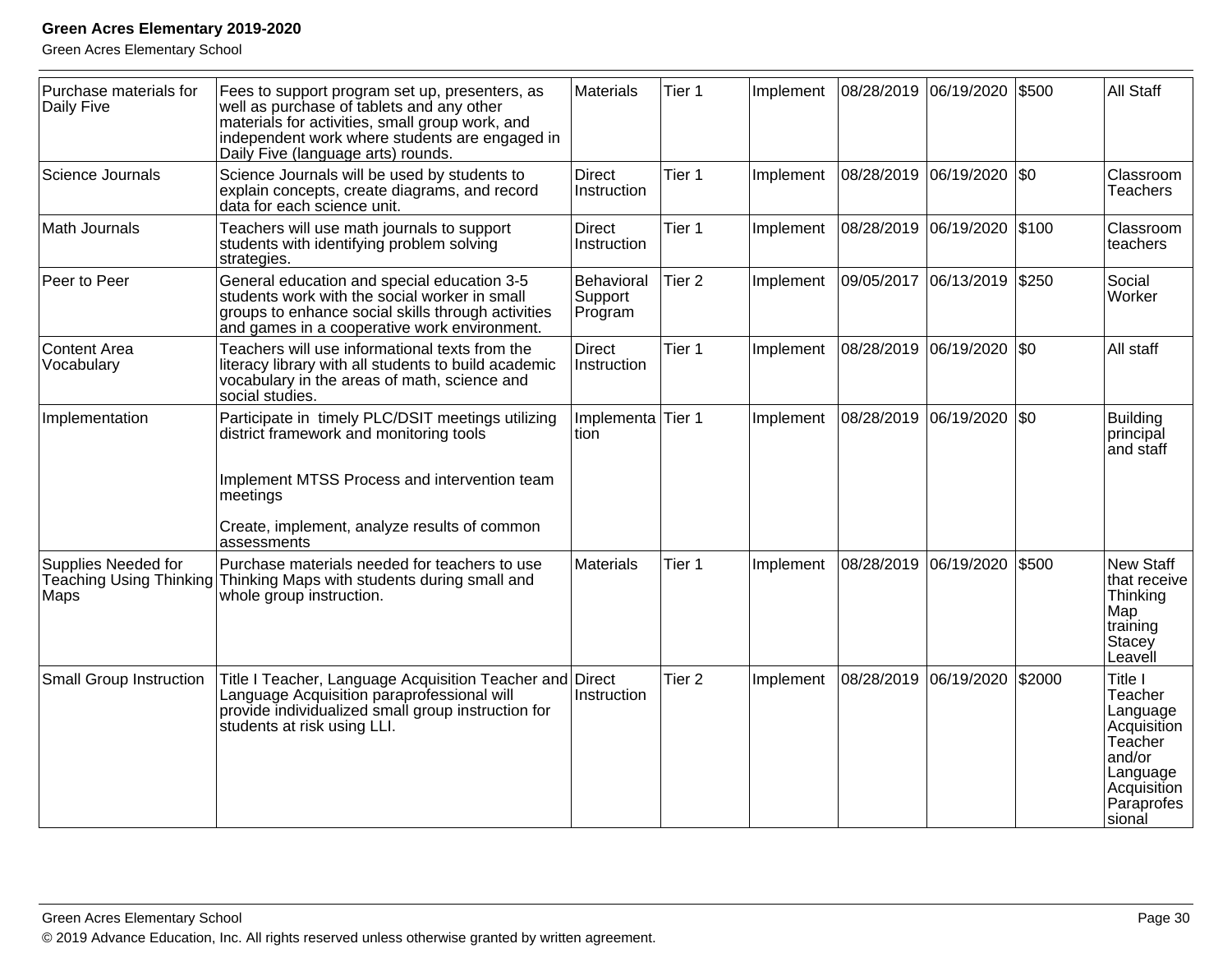Green Acres Elementary School

| Schoolwide Title 1<br>Nights                        | Green Acres parents and students are invited to<br>an evening of math instruction to<br>increase skills related to the Math Common Core<br>at each grade level. There are two math related<br>Title I Nights planned for the 2017-2018 school<br>year. There is a STEM Night in January and a<br>Game Night in February. | Parent<br>Involvemen                        | Tier 1            | Implement        | 08/28/2019 06/19/2020 |                             | \$250  | all staff<br>Stacey<br>Leavell,<br>Principal                              |
|-----------------------------------------------------|--------------------------------------------------------------------------------------------------------------------------------------------------------------------------------------------------------------------------------------------------------------------------------------------------------------------------|---------------------------------------------|-------------------|------------------|-----------------------|-----------------------------|--------|---------------------------------------------------------------------------|
| Readiness                                           | High leverage, Instructional strategies PD:<br>(Examples might include: PLC, MTSS, :ILC<br>Process-unpacking standards and development<br>of writing standards-aligned common<br>assessments)                                                                                                                            | Getting<br>Ready                            | Tier 1            | Getting<br>Ready |                       | 08/28/2019  06/19/2020  \$0 |        | <b>Building</b><br>principăl<br>and staff                                 |
|                                                     | PD: Tier I Curriculum-What we teach; how we<br>teach (identify specific support needed)                                                                                                                                                                                                                                  |                                             |                   |                  |                       |                             |        |                                                                           |
|                                                     | PD: Data Analysis/Dialogues;                                                                                                                                                                                                                                                                                             |                                             |                   |                  |                       |                             |        |                                                                           |
|                                                     | Conduct: Staff Pre- PLC Survey                                                                                                                                                                                                                                                                                           |                                             |                   |                  |                       |                             |        |                                                                           |
| Daily Five Work on<br>Writing                       | K-5 teachers will teach writing strategy lessons<br>and allow time for students to try the strategy<br>within the Daily 5 structure.                                                                                                                                                                                     | Other,<br>Academic<br>Support<br>Program    | Tier 1            | Implement        | 08/28/2019            | 06/19/2020                  | \$500  | $K-5$<br>Teachers,<br>ELL<br>Paraprofes<br>sionals,<br>Title I<br>Teacher |
| Supplies Needed for<br>MTSS                         | Purchase materials as needed to use with children Materials<br>during the implementation MTSS.                                                                                                                                                                                                                           |                                             | Tier <sub>2</sub> | Implement        | 08/28/2019 06/19/2020 |                             | \$500  | All Staff                                                                 |
| Analyzing/Evaluating<br>Activities                  | Data analysis of common and state assessments,<br>perception, process and demographic data<br>Complete AdvancED Interim Self- Assessment<br>and Parent, Student and Staff Survey                                                                                                                                         | Evaluation                                  | Tier 1            | Evaluate         |                       | 08/28/2019  06/19/2020  \$0 |        | <b>Building</b><br>principal<br>and staff                                 |
|                                                     | Conduct Post-PLC Staff Survey and analysis                                                                                                                                                                                                                                                                               |                                             |                   |                  |                       |                             |        |                                                                           |
| Daily 5 Training                                    | Teacher in-service on implementing the Daily 5<br>structure into the elementary classroom as<br>needed.                                                                                                                                                                                                                  | Professiona <sup>Tier</sup> 1<br>I Learning |                   | Monitor          |                       | 08/28/2019 06/19/2020       | \$500  | <b>Stacey</b><br>Leavell<br>Administrati<br>on Building                   |
| <b>Classroom Instruction</b><br>that Works          | Teachers will use learning targets, provide<br>feedback and cooperative learning with daily<br>lessons.                                                                                                                                                                                                                  | <b>Direct</b><br>Instruction                | Tier 1            | Implement        | 08/28/2019 06/19/2020 |                             | \$1000 | <b>Stacey</b><br>Leavell<br>specified<br>staff                            |
| Monitoring of Adult<br>Implementation<br>Activities | Administrator/Peer Observations/Walkthroughs<br>Sign in sheets/agendas and minutes                                                                                                                                                                                                                                       | Monitor                                     | Tier 1            | Monitor          |                       | 08/28/2019  06/19/2020  \$0 |        | <b>Building</b><br>principal<br>and staff                                 |
|                                                     | Quarterly Rpts to BOE, MDE                                                                                                                                                                                                                                                                                               |                                             |                   |                  |                       |                             |        |                                                                           |
|                                                     | Common assessment review using rubric                                                                                                                                                                                                                                                                                    |                                             |                   |                  |                       |                             |        |                                                                           |

Green Acres Elementary School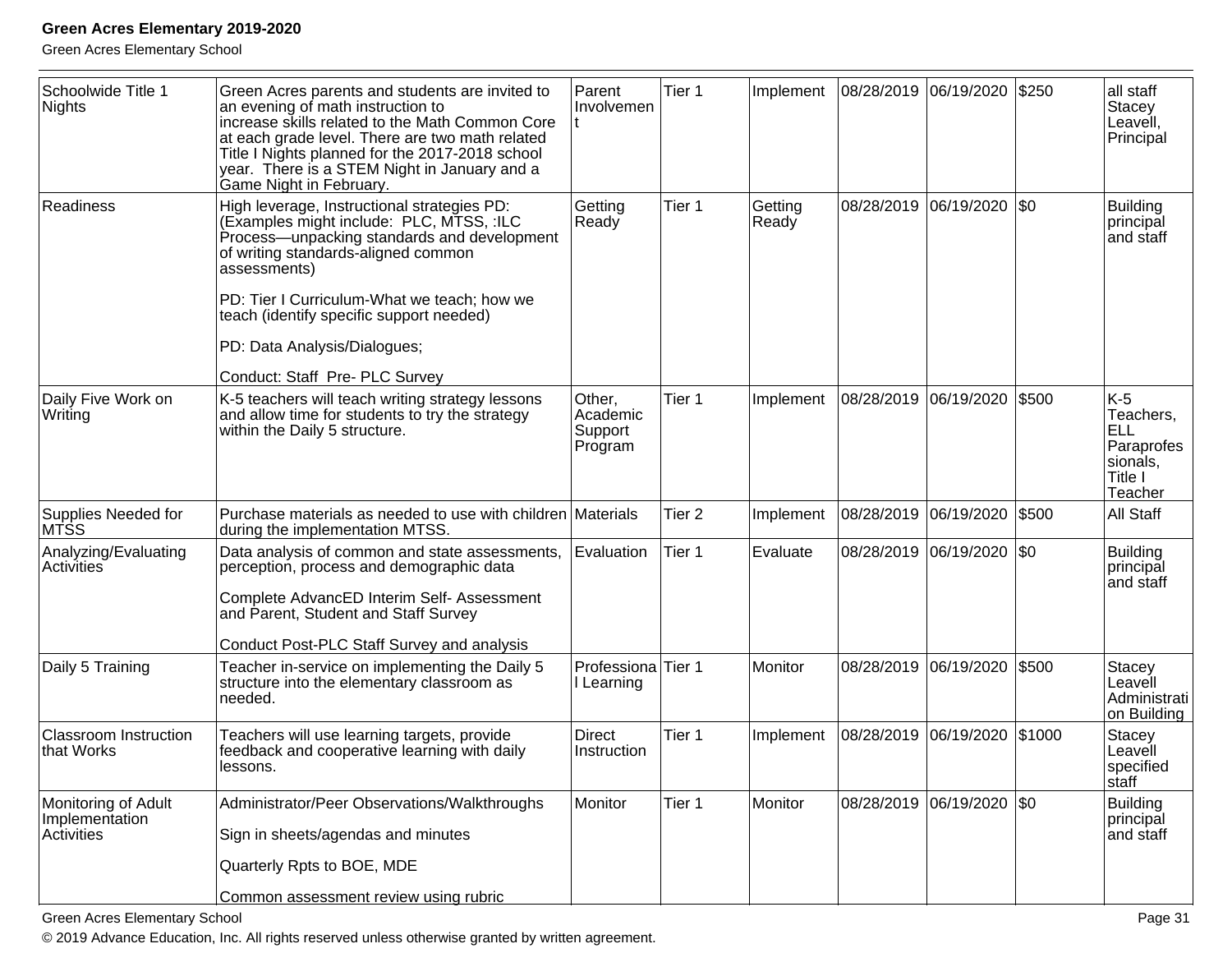| <b>Additional Staff for</b><br>Differentiated Instruction | A Title I teacher, Title I aide, Language Acquisition<br>Teacher and Language Acquisition aide will work<br>in small groups<br>providing differentiated instruction.                                                                                                                                              | Academic<br>Support<br>Program   | Tier <sub>2</sub> | Implement | 08/28/2019 06/19/2020 |                           | \$1500 | Title I<br>Teacher<br>Title I<br>Paraprofes<br>sional<br>Language<br>Acquisition<br>Teacher<br>Language<br>Acquisiton<br>Paraprofes<br>sional |
|-----------------------------------------------------------|-------------------------------------------------------------------------------------------------------------------------------------------------------------------------------------------------------------------------------------------------------------------------------------------------------------------|----------------------------------|-------------------|-----------|-----------------------|---------------------------|--------|-----------------------------------------------------------------------------------------------------------------------------------------------|
| Professional<br>Development                               | Staff will attend Professional Development<br>workshops and in-services pertaining to the needs<br>of our at risk students with the major emphasis on<br>improving student achievement in all academic<br>areas for all students. Specials teachers will<br>receive instruction on differentiating for all Tiers. | Professiona Tier 1<br>I Learning |                   | Implement |                       | 08/28/2019 06/19/2020     | \$3000 | Stacey<br>Leavell<br>All Green<br><b>Acres Staff</b><br>Administrati<br>on Building                                                           |
| Supplies Needed for<br>Differentiated Instruction         | Purchase materials for center activities, small<br>group work and independent work<br>as needed for use during differentiated instruction.                                                                                                                                                                        | Materials                        | Tier 1            | Implement | 08/28/2019 06/19/2020 |                           | \$250  | All Staff                                                                                                                                     |
| Thinking Maps Training                                    | New teachers to Green Acres will be offered<br>training on using Thinking Maps to reinforce<br>student learning and increase comprehension. We<br>will also revisit types of thinking maps and how<br>they are being used in the classroom.                                                                       | <b>Direct</b><br>Instruction     | Tier 1            | Implement |                       | 08/28/2019 06/19/2020     | \$250  | Stacey<br>Leavell<br>Green<br><b>Acres Staff</b><br>Curriculum<br><b>Specialists</b><br><b>MISD</b>                                           |
| Professional<br>Development                               | Staff will attend Professional Development<br>workshops, in-services along with training during<br>PLC time pertaining to the needs of our Tier 2 and<br>Tier 3 students with the major emphasis on<br>facilitating math workshop in order to improve<br>student achievement in math for all students.            | Professiona Tier 2<br>I Learning |                   | Implement | 08/28/2019 06/19/2020 |                           | \$500  | Administrati<br>on Building<br>Stacey<br>Leavell<br>All Green<br><b>Acres Staff</b>                                                           |
| <b>Number Talks</b>                                       | Teachers will do number talks 3-5 times a week<br>TK-5th Grade teachers introduce a problem and<br>students then solve the problems and explain their<br>thinking of what strategy they used how the<br>problem was solved.                                                                                       | <b>Direct</b><br>Instruction     | Tier 1            | Implement |                       | 09/03/2019 06/19/2020 \$0 |        | All<br>classroom<br>teachers<br>$TK-5$                                                                                                        |
| <b>Supplies for Daily Five</b>                            | Purchase tablets and any other materials for<br>activities, small group work, and independent work<br>where students are engaged in Daily Five<br>(language arts) rounds. Also use to pay the fees<br>to support the program.                                                                                     | Materials                        | Tier 1            | Implement | 08/28/2019 06/19/2020 |                           | \$500  | All Staff                                                                                                                                     |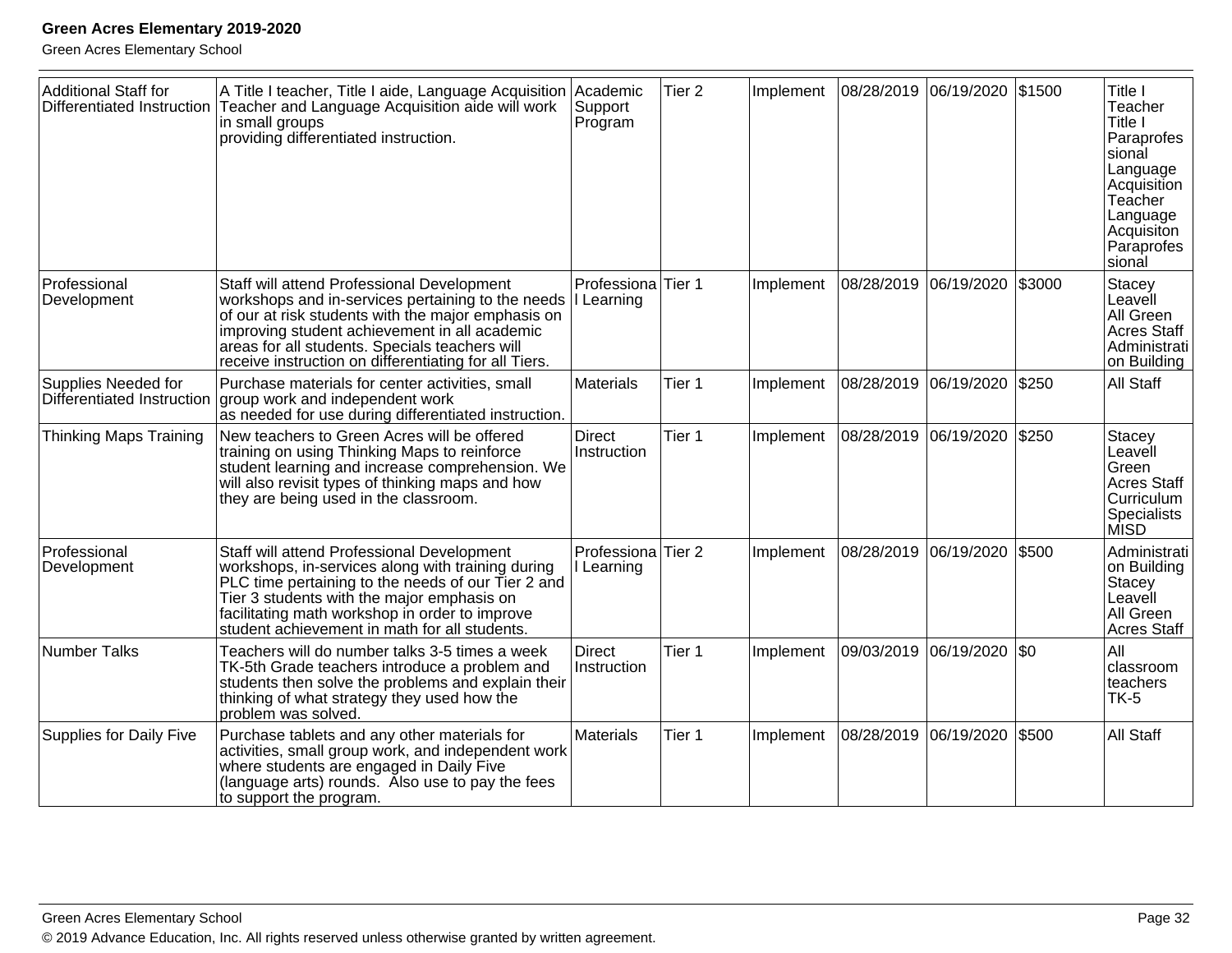Green Acres Elementary School

| <b>Close and Critical</b><br><b>Reading Training</b> | New Teachers to Green Acres will be offered<br>training on using close and critical reading to<br>reinforce student learning and increase<br>comprehension.                                                                                                                                                               | Direct<br><b>Instruction</b> | Tier 1 | Implement | 09/05/2017 06/13/2019 \$250 |  | <b>Stacey</b><br>Leavell<br>lGreen.<br>Acres Staff<br>Curriculum<br>Specialists<br>MISD |
|------------------------------------------------------|---------------------------------------------------------------------------------------------------------------------------------------------------------------------------------------------------------------------------------------------------------------------------------------------------------------------------|------------------------------|--------|-----------|-----------------------------|--|-----------------------------------------------------------------------------------------|
| <b>Readers Theater</b>                               | Teacher in grades K-5 use readers theater in their  Implementa Tier 1<br>classrooms in many ways. Readers theater often<br>happens during Daily 5. It is used in small groups<br>of students during independent reading or with the<br>teacher in a guided reading group. Readers<br>theater is used to increase fluency. | Ition. Direct<br>Instruction |        | Implement | 08/28/2019 06/19/2020 \$0   |  | All teachers<br>lk-5                                                                    |
| Supplies Needed for<br><b>Guided Reading</b>         | Purchase tablets, read-aloud books, picture<br>books, rolling carts, independent books and any<br>other additional materials needed for independent<br>work, center activities, and small group work while<br>students are engaged in guided reading as well as<br>fees to support the program.                           | Materials                    | Tier 1 | Implement | 08/28/2019 06/19/2020 \$500 |  | All Staff                                                                               |

#### **Section 31a**

| <b>Activity Name</b> | Activity Description                                                                                                                                                                                                                        | Activity<br><b>Type</b>           | <b>Tier</b> | <b>Phase</b> | Begin Date End Date           | Resource<br>Assigned | <b>Staff</b><br>Responsibl |
|----------------------|---------------------------------------------------------------------------------------------------------------------------------------------------------------------------------------------------------------------------------------------|-----------------------------------|-------------|--------------|-------------------------------|----------------------|----------------------------|
| Counseling Support   | Social Skills groups will provide positive behavior<br>support in grades 3-5. There is a "Girls' Group"<br>specifically for 5th graders. Counselor will push<br>linto TK-2 to provide social skills lessons and<br>whole group instruction. | Behavioral<br>Support<br> Program | lTier 1     | Implement    | 08/28/2019  06/19/2020  \$250 |                      | <b>Counselor</b>           |

#### **No Funding Required**

| <b>Activity Name</b>           | Activity Description                                                                                                                                                                                                        | <b>Activity</b><br><b>Type</b> | Tier    | <b>Phase</b> | Begin Date End Date |                             | Resource<br>Assigned | <b>Staff</b><br>Responsibl |
|--------------------------------|-----------------------------------------------------------------------------------------------------------------------------------------------------------------------------------------------------------------------------|--------------------------------|---------|--------------|---------------------|-----------------------------|----------------------|----------------------------|
| Evaluation of Thinking<br>Maps | Teachers will use PLC time to analyze, review,<br>and discuss the effectiveness of Thinking Maps to<br>limprove student comprehension in curriculum<br>areas to include Language Arts, Math, Science<br>and Social Studies. | Evaluation                     | lTier 1 | Evaluate     |                     | 08/28/2019  06/19/2020  \$0 |                      | All Staff                  |
| Monitoring Daily Five          | Staff will maintain DRA monitoring logs to<br>Idetermine student progress trends.                                                                                                                                           | Monitor                        | Tier 1  | Monitor      |                     | 08/28/2019 06/19/2020 \$0   |                      | All Staff                  |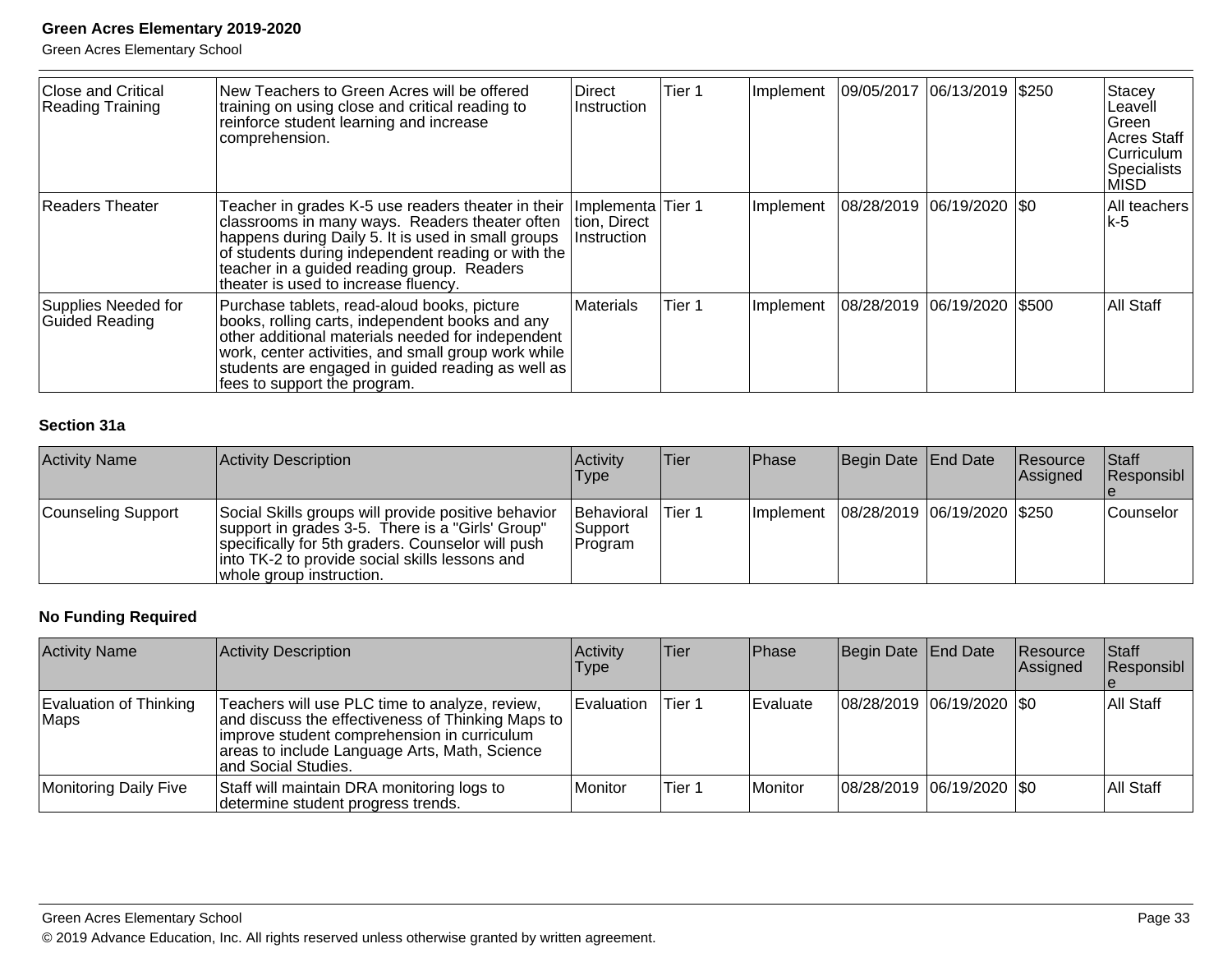| <b>Evaluation of Writer's</b><br>Workshop          | Teachers will analyze, review, and discuss the<br>data during PLC to evaluate the effectiveness of<br>our monitoring tools. SIP team will also come<br>together and look at the effectiveness of the<br>monitoring tools as well as what changes need to<br>be made at the beginning of the following school<br>year.                                                        | Evaluation                                                | Tier 1 | Evaluate  | 08/28/2019 | 06/19/2020 \$0        |         | <b>All Staff</b>                                                             |
|----------------------------------------------------|------------------------------------------------------------------------------------------------------------------------------------------------------------------------------------------------------------------------------------------------------------------------------------------------------------------------------------------------------------------------------|-----------------------------------------------------------|--------|-----------|------------|-----------------------|---------|------------------------------------------------------------------------------|
| Monitoring Thinking<br>Maps                        | Staff will monitor the effectiveness of thinking<br>maps through student observations, daily work,<br>quizzes, tests, and common assessments.                                                                                                                                                                                                                                | <b>Monitor</b>                                            |        | Monitor   | 08/28/2019 | 06/19/2020            | I\$0    | <b>All Staff</b>                                                             |
| Monitoring and<br>Evaluating ILC                   | Staff will utilize 6 week cycle meetings and<br>quarterly MTSS meetings along with weekly grade<br>level meetings to plan and analyze data. Teachers<br>will evaluate how the ILC process is increasing<br>student achievement through the use of formative<br>assessments, assessing daily instructional<br>strategies, grade level power standards and data<br>collection. | Monitor,<br>Evaluation,<br>Academic<br>Support<br>Program | Tier 1 | Implement |            | 08/28/2019 06/19/2020 | $ $ \$0 | Third.<br>fourth and<br>fifth grade<br>teachers<br>and<br>administrat<br>lor |
| <b>Evaluation of Daily Five</b>                    | Teachers will analyze, review, and discuss the<br>data during PLC to evaluate the effectiveness of<br>our monitoring tools. SIP team will also come<br>together and look at the effectiveness of the<br>monitoring tools as well as what changes may<br>need to be made at the beginning of the school<br>vear.                                                              | Evaluation                                                | Tier 1 | Evaluate  |            | 08/28/2019 06/19/2020 | I\$0    | <b>All Staff</b>                                                             |
| Evaluation of Close and<br><b>Critical Reading</b> | Teachers will use common prep time to analyze,<br>review, and discuss the effectiveness of Close and Instruction<br>Critical Reading to improve student<br>comprehension.                                                                                                                                                                                                    | <b>Direct</b>                                             | Tier 1 | Implement | 08/28/2019 | 06/19/2020            | \$0     | <b>All Staff</b>                                                             |
| <b>Evaluation of MTSS</b>                          | Teachers will analyze, review, and discuss the<br>data during PLC to evaluate the effectiveness of<br>our monitoring tools. SIP team will also come<br>together and look at the effectiveness of MTSS as<br>well as what changes may need to be made at the<br>beginning of the following school year.                                                                       | Evaluation                                                | Tier 1 | Evaluate  | 08/28/2019 | 06/19/2020 \$0        |         | All Staff                                                                    |
| Monitoring Writer's<br>Workshop                    | Staff will monitor the effectiveness of writer's<br>workshop through observation, daily work, and<br>common assessment.                                                                                                                                                                                                                                                      | <b>Monitor</b>                                            | Tier 1 | Monitor   | 08/28/2019 | 06/19/2020            | \$0     | <b>All Staff</b>                                                             |
| <b>Evaluation of Daily 5</b>                       | Teachers will analyze, review, and discuss the<br>data during PLC to evaluate the<br>effectiveness of our monitoring tools. SIP team will<br>also come together and look at the effectiveness<br>of the monitoring tools as well as what changes<br>may need to be made at the beginning of the<br>school year.                                                              | Monitor                                                   | Tier 1 | Evaluate  |            | 08/28/2019 06/19/2020 | I\$0    | <b>All Staff</b>                                                             |
|                                                    | Monitoring the Daily Five Staff will monitor the Daily Five logs, student<br>observation, tests and district writing assessment.                                                                                                                                                                                                                                             | Monitor                                                   | Tier 1 | Monitor   | 08/28/2019 | 06/19/2020            | I\$0    | <b>All Staff</b>                                                             |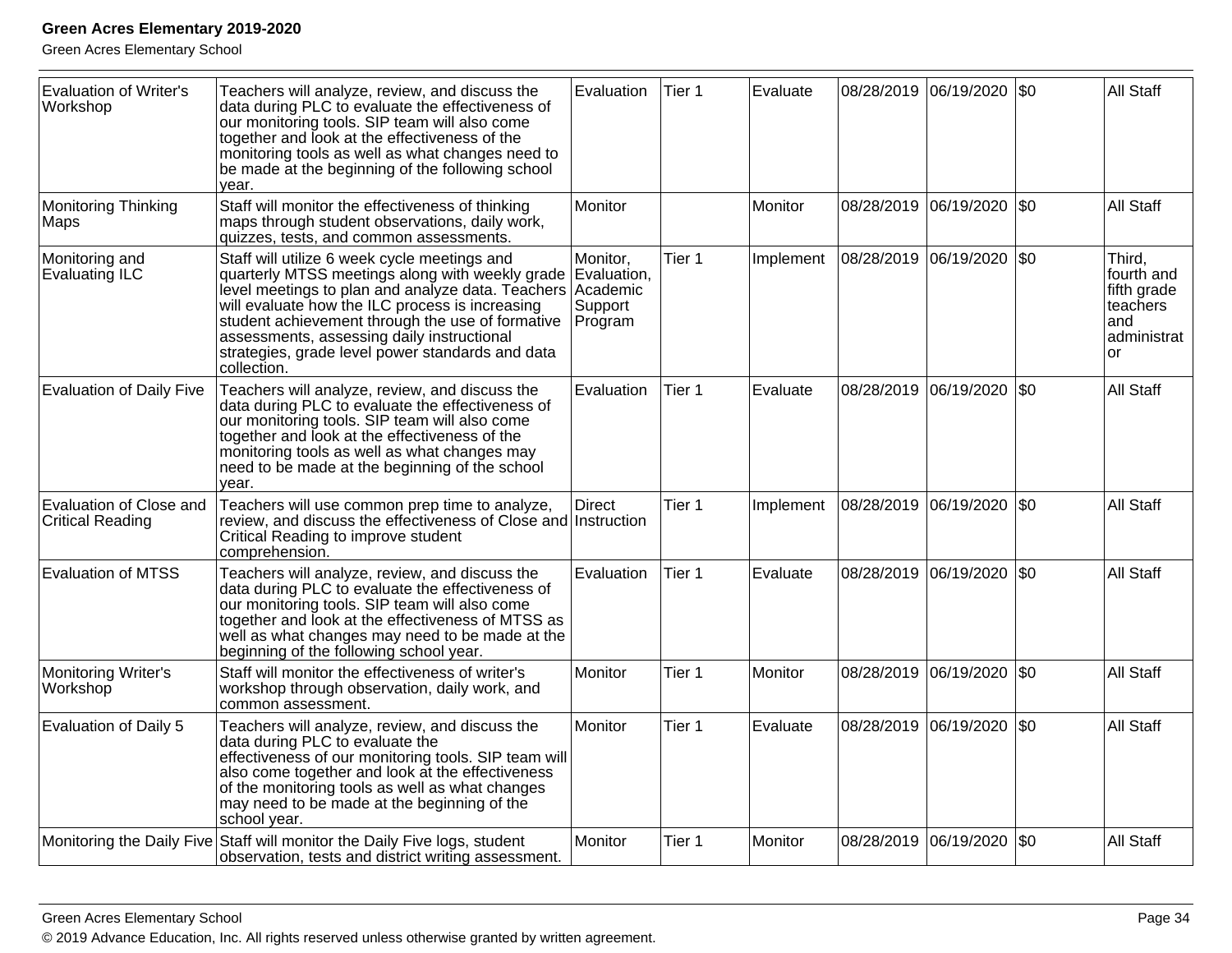| Evaluation of                                                     | Teacher will analyze, review and discuss the data<br>Differentiated Instruction during PLC to evaluate the<br>effectiveness of our Differentiated Instruction. SIP<br>team will also come together and look at the<br>effectiveness of the monitoring tools as well as<br>what changes may need to be made at the<br>beginning of the following school year.                         | Evaluation                                     | Tier <sub>2</sub> | Evaluate  | 08/28/2019 | 06/19/2020 \$0            |           | <b>All Staff</b>                                                                        |
|-------------------------------------------------------------------|--------------------------------------------------------------------------------------------------------------------------------------------------------------------------------------------------------------------------------------------------------------------------------------------------------------------------------------------------------------------------------------|------------------------------------------------|-------------------|-----------|------------|---------------------------|-----------|-----------------------------------------------------------------------------------------|
| Monitoring and<br>Evaluating ILC                                  | Staff will utilize 6 week cycle meetings and<br>quarterly MTSS meetings along with weekly grade<br>level meetings to plan and analyze data.<br>Teachers will evaluate how the ILC process is<br>increasing student achievement through the use of Program<br>formative assessments, assessing daily<br>instructional strategies, grade level power<br>standards and data collection. | Monitor,<br>Evaluation,<br>Academic<br>Support | Tier 1            |           | 08/28/2019 | 06/19/2020                | <b>SO</b> | All third,<br>fourth, and<br>fifth grade<br>teachers<br>and<br>administrat<br><b>or</b> |
| Monitoring and<br>Evaluating small group<br>instruction           | Staff will monitor and evaluate the effectiveness of Monitor<br>small group instruction on student<br>achievement through student observations, daily<br>work, quizzes, tests, and common assessments.                                                                                                                                                                               |                                                | Tier <sub>2</sub> | Monitor   |            | 08/28/2019 06/19/2020     | <b>SO</b> | All Staff                                                                               |
| Monitoring and<br><b>Evaluating Differentiated</b><br>Instruction | Staff will utilize a MTSS triangle to monitor<br>students receiving small group support. Teachers<br>will evaluate how differentiated instruction is<br>helping to increase student achievement through<br>observation, quizzes, tests, common assessments<br>and daily work.                                                                                                        | Evaluation                                     | Tier 1            | Evaluate  |            | 08/28/2019 06/19/2020     | $ $ \$0   | All Staff                                                                               |
| <b>Monitoring Guided</b><br>Reading                               | Staff will monitor guided reading levels through<br>student observation, daily work, quizzes, tests,<br>DRA 2 levels, and common assessments.                                                                                                                                                                                                                                        | Monitor                                        | Tier 1            | Monitor   |            | 08/28/2019 06/19/2020     | \$0       | <b>All Staff</b>                                                                        |
| <b>Evaluation of Guided</b><br>Reading                            | Teachers will analyze, review, and discuss the<br>data during PLC to evaluate effectiveness of our<br>monitoring tools. SIP team will also come together<br>and look at the effectiveness of the monitoring<br>tools as well as what changes may need to be<br>made at the beginning of the following school<br>year.                                                                | Evaluation                                     | Tier 1            | Evaluate  | 08/28/2019 | 06/19/2020                | l\$0      | <b>All Staff</b>                                                                        |
| Monitoring Differentiated<br>Instruction                          | Staff will monitor how differentiated instruction is<br>helping to increase student<br>achievement through observation, quizzes, tests,<br>common assessments and daily work.                                                                                                                                                                                                        | Monitor                                        | Tier 1            | Monitor   |            | 08/28/2019 06/19/2020     | l\$0      | <b>All Staff</b>                                                                        |
| Monitoring Close and<br><b>Critical Reading</b>                   | Staff will monitor the effectiveness of close and<br>critical reading through students observations,<br>daily work, quizzes, tests, and common<br>assessments.                                                                                                                                                                                                                       | Direct<br>Instruction                          | Tier <sub>3</sub> | Implement | 08/28/2019 | 06/19/2020                | $ $ \$0   | All staff                                                                               |
| <b>Monitoring MTSS</b>                                            | Staff will monitor the students progress with the<br>MTSS through student observations, daily work,<br>quizzes, tests, and common assessments.                                                                                                                                                                                                                                       | Monitor                                        | Tier <sub>2</sub> | Monitor   |            | 08/28/2019 06/19/2020 \$0 |           | <b>All Staff</b>                                                                        |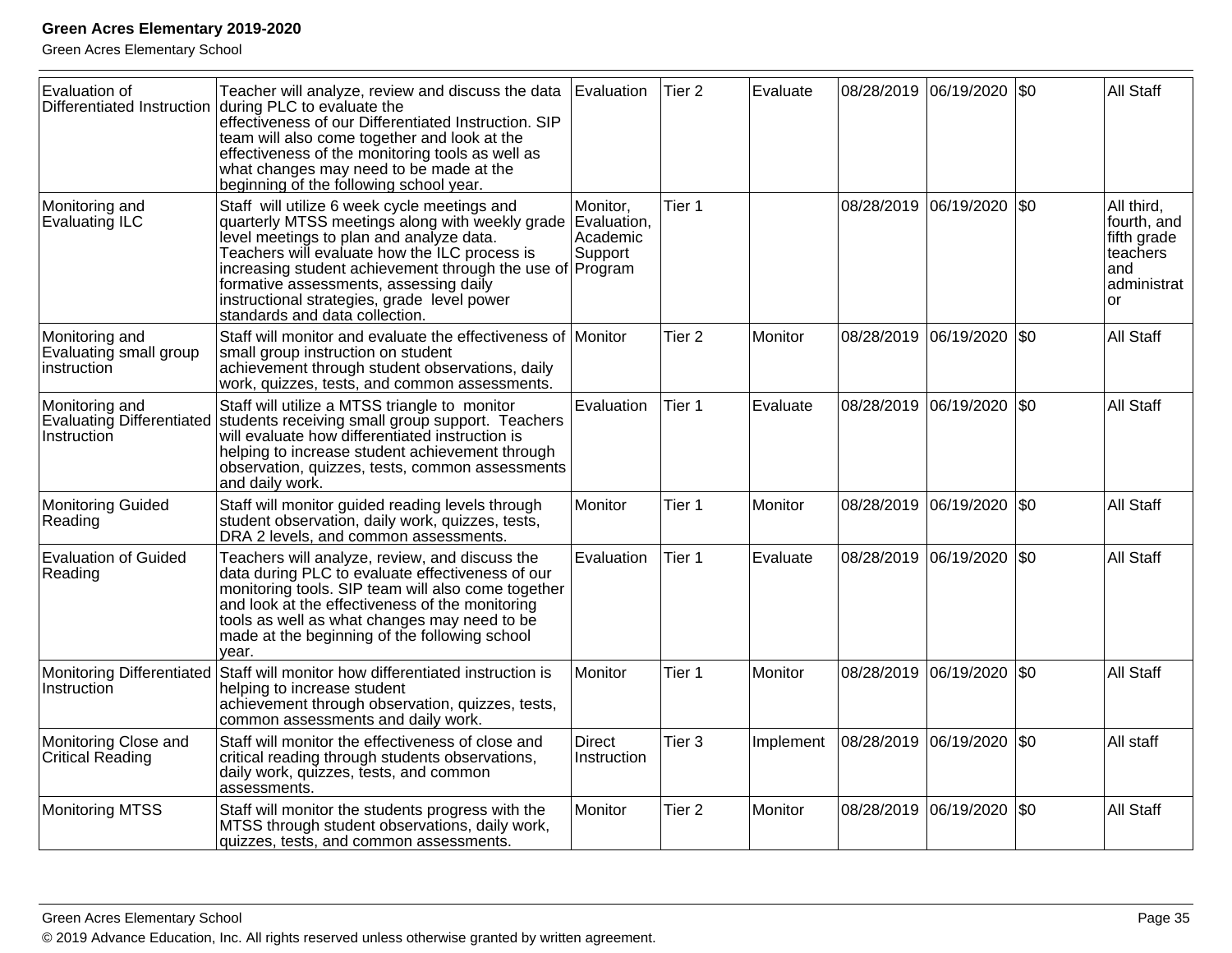Green Acres Elementary School

#### **Title I School Improvement (ISI)**

| <b>Activity Name</b>                     | Activity Description                                                                                                                 | <b>Activity</b><br><b>Type</b> | Tier    | Phase            | Begin Date End Date            | Resource<br>lAssianed | <b>Staff</b><br>Responsibl |
|------------------------------------------|--------------------------------------------------------------------------------------------------------------------------------------|--------------------------------|---------|------------------|--------------------------------|-----------------------|----------------------------|
| Supplies needed for<br>Writer's Workshop | Purchase materials for center activities, small<br>group work, and independent work where students<br>are practicing writing skills. | <b>IMaterials</b>              | 'Tier 1 | <b>Implement</b> | 08/28/2017  06/13/2019   \$500 |                       | All Staff                  |

#### **Title I Schoolwide**

| <b>Activity Name</b>                                | <b>Activity Description</b>                                                                                                                                                                                                                                                                                                                                                       | Activity<br>Type                                             | Tier              | Phase            | Begin Date End Date    |                       | Resource<br>Assigned | Staff<br>Responsibl                                                                      |
|-----------------------------------------------------|-----------------------------------------------------------------------------------------------------------------------------------------------------------------------------------------------------------------------------------------------------------------------------------------------------------------------------------------------------------------------------------|--------------------------------------------------------------|-------------------|------------------|------------------------|-----------------------|----------------------|------------------------------------------------------------------------------------------|
| Professional<br>Development                         | All staff will participate in a book study using<br>AVMR strategies to support instruction in the<br>areas of number sense, addition, subtraction,<br>place value, multiplication, division and structure.                                                                                                                                                                        | Professiona<br>I Learning,<br>Academic<br>Support<br>Program | Tier <sub>2</sub> | Getting<br>Ready | 08/28/2019 06/19/2020  |                       | \$1500               | Staey<br>Leavell<br>Principal<br>and all staff                                           |
| Instructional Learning<br>Cycle                     | Teacher teams work collaboratively in dialog<br>around research and evidenced based<br>instructional strategies while using student data to<br>make decisions about daily instruction.                                                                                                                                                                                            | Professiona<br>I Learning,<br><b>Direct</b><br>Instruction   | Tier 1            | Getting<br>Ready |                        | 08/28/2019 06/19/2020 | \$2000               | Principal<br>Title 1<br>4 and 5<br>Grade<br><b>Teachers</b>                              |
| Professional<br>Development                         | Staff will attend professional development through<br>PLC time pertaining to the needs of our Tier 1, $2$ ,<br>and 3 students with the emphasis on power<br>standards, data collection and analysis, teaching<br>strategies, and informative assessments in order<br>to improve student achievement in ELA.                                                                       | Academic<br>Support<br>Program                               | Tier 1            | Implement        | 08/28/2019 06/19/2020  |                       | \$3000               | All third,<br>fourth, and<br>fifth grade<br>teachers,<br>and<br>administrat<br><b>or</b> |
| Advantage Math<br>Recovery                          | This program uses researched based strategies.<br>AVMR focuses on early numeracy development<br>using interventions and detailed instructional<br>strategies in early number learning. Specifically<br>whole number topics. First students are identified<br>by using structured and objective assessments.<br>Then targets struggling students using small group<br>instruction. | Professiona<br>I Learning,<br>Academic<br>Support<br>Program | Tier 3            | Implement        | 08/28/2019  06/19/2020 |                       | \$2000               | Principal<br>Title 1<br>Teacher<br><b>ESL</b><br>teacher<br>Resource<br>Room<br>teacher  |
| Professional<br>Development/Interactive<br>Workshop | Huda Essa will provide engaging learning<br>opportunities and on the following topics<br>interactive workshops; diversity, cultural<br>competency, strengthening communication with<br>empathy with those who speak English as a<br>second language and identifying the benefits of<br>embracing and valuing diversity.                                                           | Professiona Tier 1<br>Learning                               |                   | Implement        | 09/04/2018 06/14/2019  |                       | \$3000               | <b>All Staff</b>                                                                         |